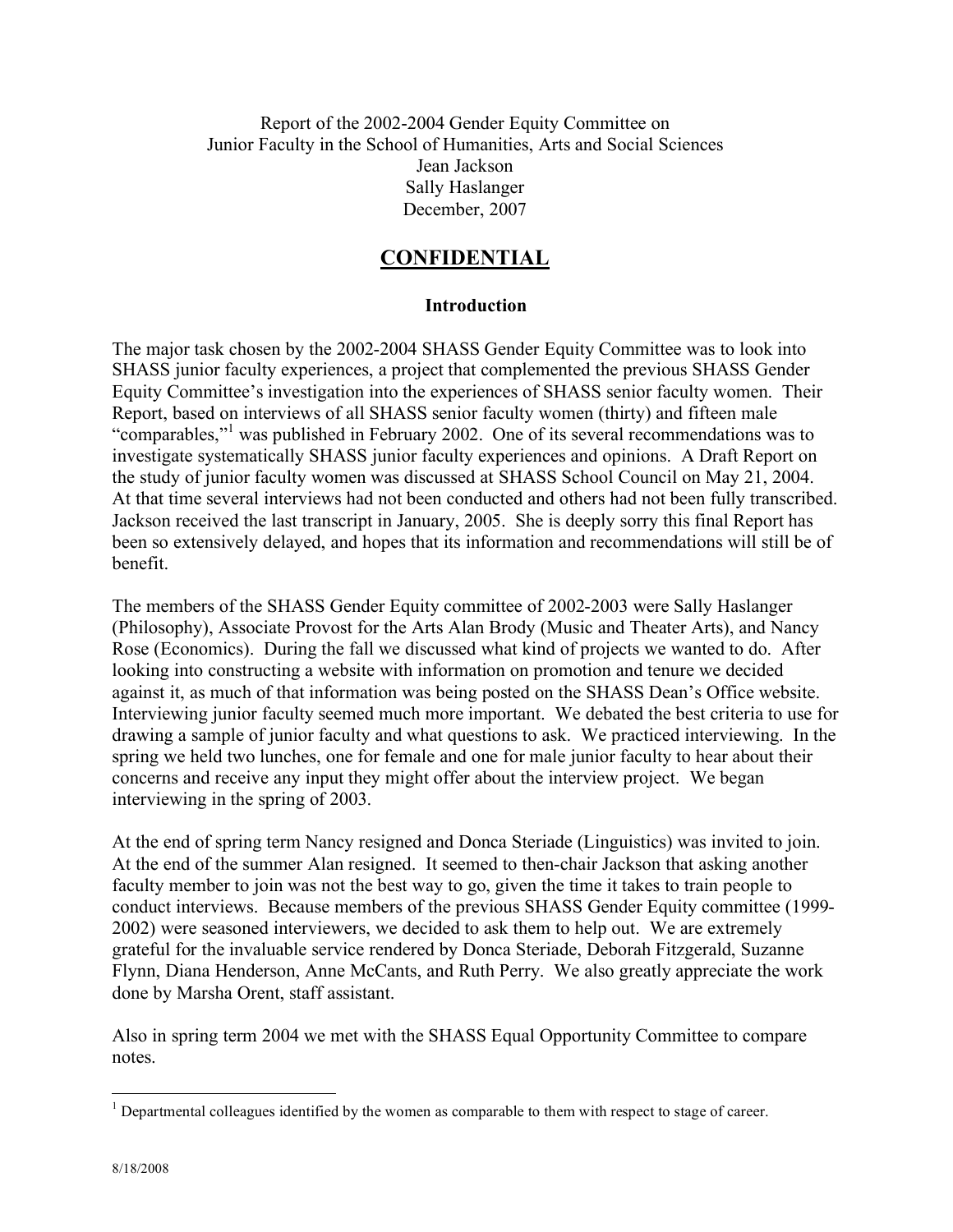#### **Designing the Protocol**

In our discussions in the fall of 2002 we decided to ask broad, open-ended questions, thereby signaling to interviewees that we were interested in the junior faculty experience in general, rather than just gender-related issues. Our reasons for doing this were three. First, interviews of SHASS senior faculty had shown that they saw their gender-related issues to be embedded in the larger context of their discipline and how it fitted into SHASS and the Institute as a whole. We felt that junior faculty would probably see gender-related issues in similar fashion. Second, we wanted to avoid the appearance of a narrow, "for women only" project, especially given the demographics (thirty-one junior men, nine women). Most particularly we did not want interviewees to think they had to respond in a certain "gender equity" way, which ran the risk of our being given answers they thought we wanted to hear rather than candid ones.<sup>2</sup> And third, we wanted as many junior faculty as possible to identify with the project of making SHASS and MIT an optimal environment for junior faculty, which meant paying attention to *any* issues that concerned them.

Our lunches with junior faculty made us more confident that broad-based, open ended questions would yield the best results.

We also wanted to hear from a group we termed "gap" faculty: four men and four women who had been junior faculty when senior SHASS faculty were being interviewed, but who had been tenured in the meantime.

The junior faculty protocol is appended. The "gap" faculty protocol is very similar.

#### **Drawing the Sample**

The strategy employed by the previous Gender Equity committee for choosing interviewees did not seem appropriate for us because there were only nine junior females in the entire School, and not all of these would be able to provide a male "comparable" in their department. We obviously wanted to interview all the junior women, but choosing a sample of men and being able to justify our selection criteria proved impossible. We decided to shoot for interviewing all junior faculty, knowing that some would turn us down, and a random subset would not be interviewed for other reasons (e.g., on leave).

As noted above, we believed that interviewing as many junior and "gap" faculty as possible would itself serve as a consciousness-raiser, for the questions would encourage faculty to ponder issues they might not have otherwise been thinking about. Also, more interviewees would mean more interest in the final Report. Subsequent comments from interviewees indicate that they did, indeed, become more interested in the issues as a result of the lunches and interviews.

#### **Interviewing Procedures**

 $2$  An illustration is an interviewee's comment that a colleague had told him—hopefully jokingly—that he (the colleague) had "failed" his Gender Equity interview.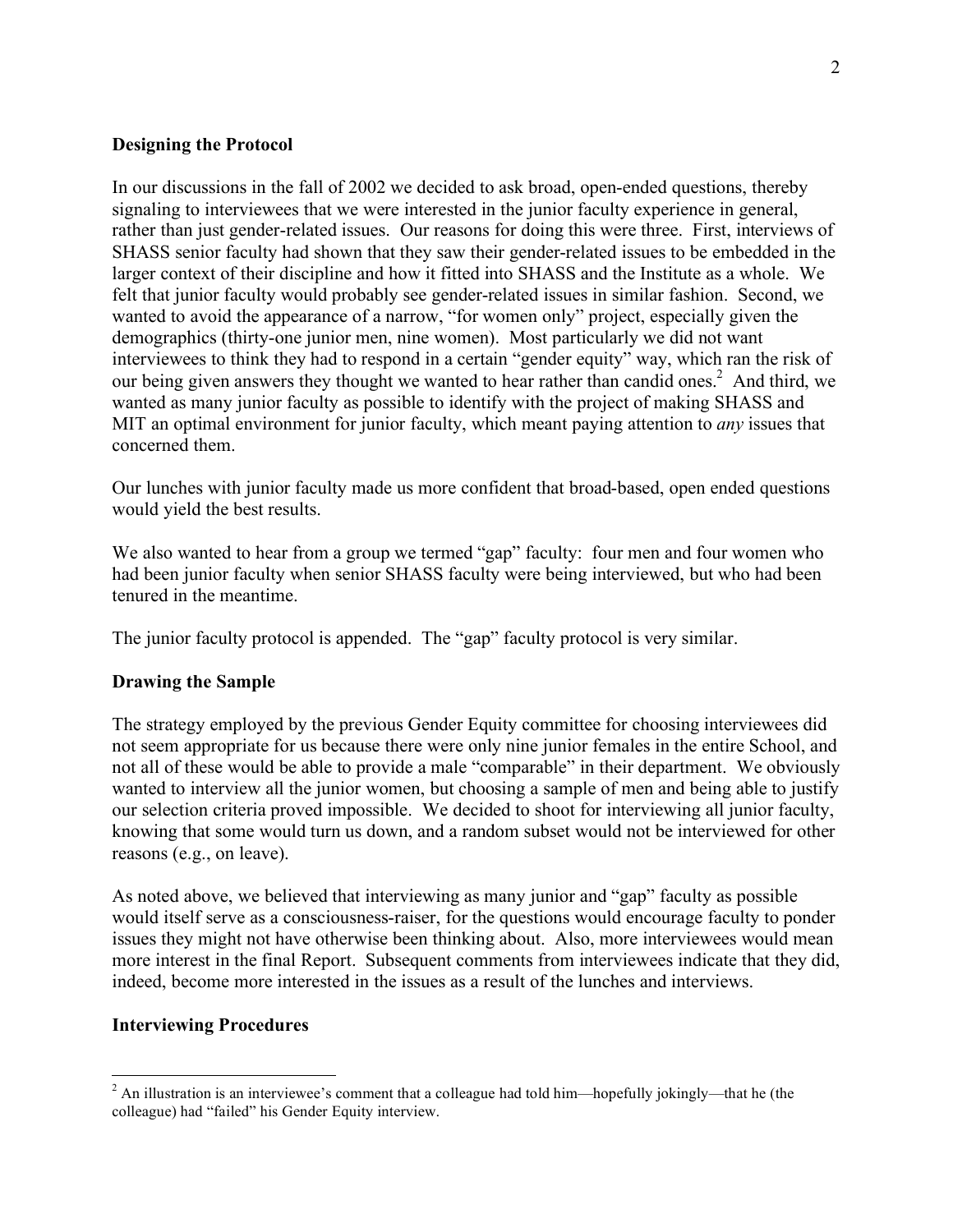We interviewed in teams of two until April 2004, and then interviewed singly to save time. All but four interviewees agreed to be taped. We began the interviews with the following statement:

 $\frac{1}{2}$ 

 $\frac{1}{2}$ 

The tapes will be transcribed by a professional transcriber with no connections to MIT. The interview team and the transcriber will be the only ones with access to the tapes. The tapes will be destroyed after they have been transcribed. The transcription will be sent to the interviewee for editing. At this time the interviewee may add to, change or delete anything they want. The transcription will not contain the interviewee's name. We understand that the interviewee might be recognizable even with the name deleted; however, only the interviewee and the team will see the transcripts. The team will summarize the transcript, removing any information that could reveal an individual's identity (unless interviewee gives permission to distribute the transcript to the entire committee). The final Report will contain no material that might reveal an interviewee's identity.

The topics we will cover include how you came to MIT, what your experiences have been as a junior faculty member, your opinions about your department, SHASS, and the Institute as a whole, and your situation with respect to balancing family responsibilities with career.

The interview questions were made available ahead of time to any who requested them.

The findings reported below are based on transcripts from 12 interviews I participated in, notes from 6 interviews I participated in, and 15 transcripts from interviews conducted by other interviewers.

Readers need to be reminded that these interviews represent what interviewees said to us. We cannot conclude that the transcripts accurately reflect what people actually think. Nor are interviewees' accounts of events necessarily accurate descriptions of what actually transpired.

# **Findings**

Note: because "junior faculty member" appears so often, it has been shortened to "jfm."

I have provided lots of quotes because they give a good idea of the diversity of the jfm experience, because reading quote after quote on an issue hammers the problem home to the reader, and simply because the variety of voices makes for a more interesting text than paraphrasing and summarizing them.

This information was also included in the general "invitation to be interviewed" sent to all junior faculty.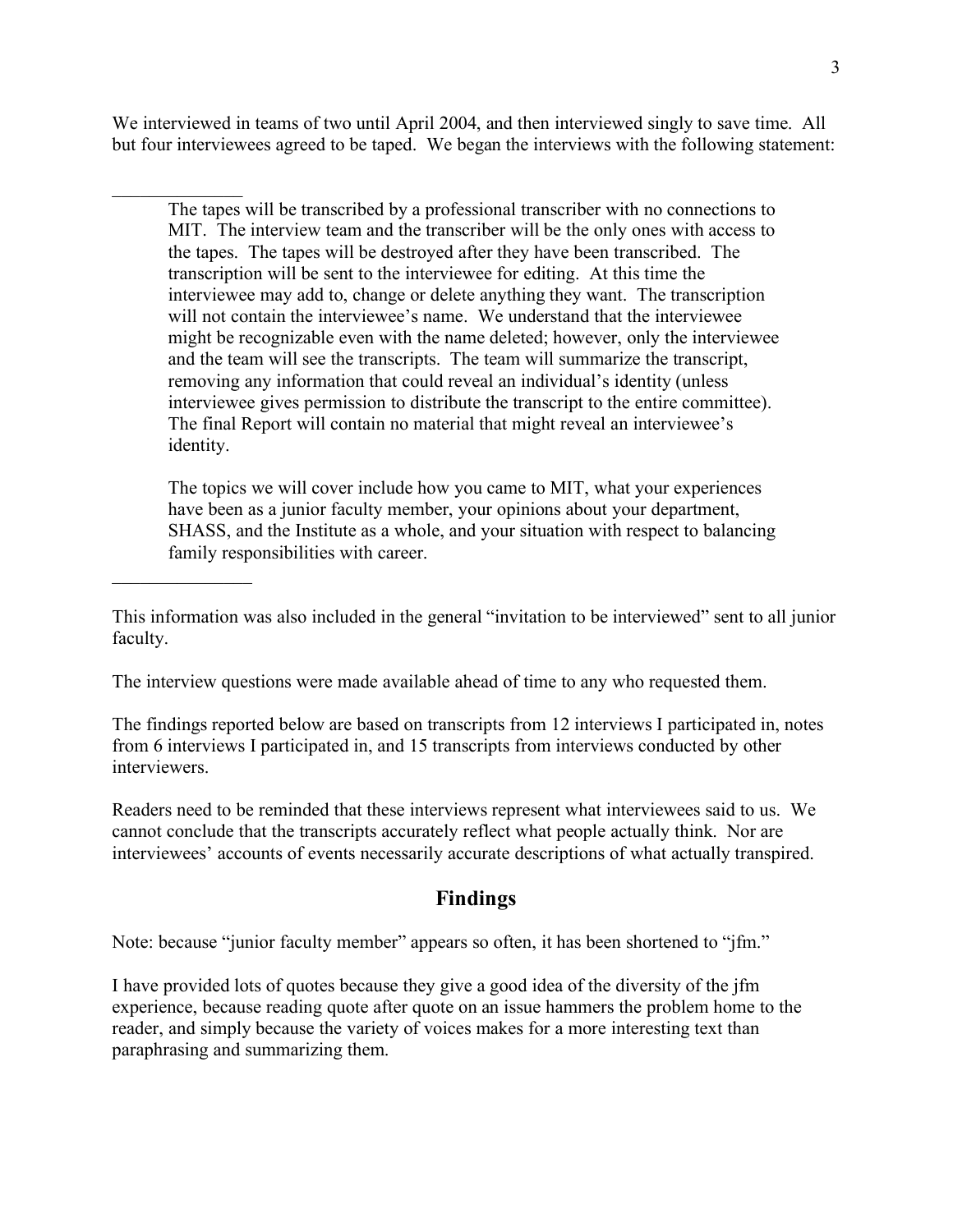### **Reactions to being interviewed**

*All interviewees who made comments said they appreciated the project:*

• A number of interviewees (mostly female, but not all) mentioned that they had read the earlier SHASS Gender Equity Report and had found it useful. For example: "the MIT Report on women helped me a great deal because I actually felt they were a set of common experiences you could see, because they were on paper….may be a good [way] to actually contribute to some kind of awareness."

## *Interviewees also provided evidence that the process of being interviewed provoked thinking about these matters:*

- Comments were made to the effect that interviewees hoped what they had to say would help. Here is a reaction to the questions about mentoring: "Maybe I should start showing [my mentor] more of my stuff. I mean, he saw the manuscript. There are other things that have been written since then. Maybe I should try to get him more involved."
- Several interviewees mentioned that they had taken a while to decide whether or not to be interviewed. One said she had questioned the potential effect of the project: "I wasn't sure that speaking up would make that much of a difference."
- And one said "I do feel some sense of disloyalty," because she was criticizing some aspects of a department that had worked hard to ensure she had a positive experience.

Of course we do not know the thoughts of non-responders, individuals on leave or who had left MIT, and the one faculty member who told us he did not want to be interviewed.

### **Early experiences as junior faculty at MIT**

*Most interviewees reported being very warmly welcomed by their departments:*

- Several commented favorably on the "unpretentious," relatively egalitarian ethos in their departments as compared to their graduate experience.
- One spoke about the "pecking order" at his previous university: "...actually it can be quite debilitating. It really promotes a kind of timidity…At MIT there wasn't a lot of huffing and puffing."

*A number of interviewees reported a sense of isolation, in particular during their first year:*

- An extreme example: "In the first year I was just very lonely and feeling, 'Oh, this place is horrible. Why would anyone have taken a job here?"
- One jfm usefully explained the feeling of isolation as not due to failures on the part of the department, but to the structural change in their status: "the transition from graduate school to junior faculty can be very isolating. When you go from being in a big group with peers your own age, to being one of a small number in a group of people who are in a great range of places in their careers…and sometimes you're the *only* person who does what you do."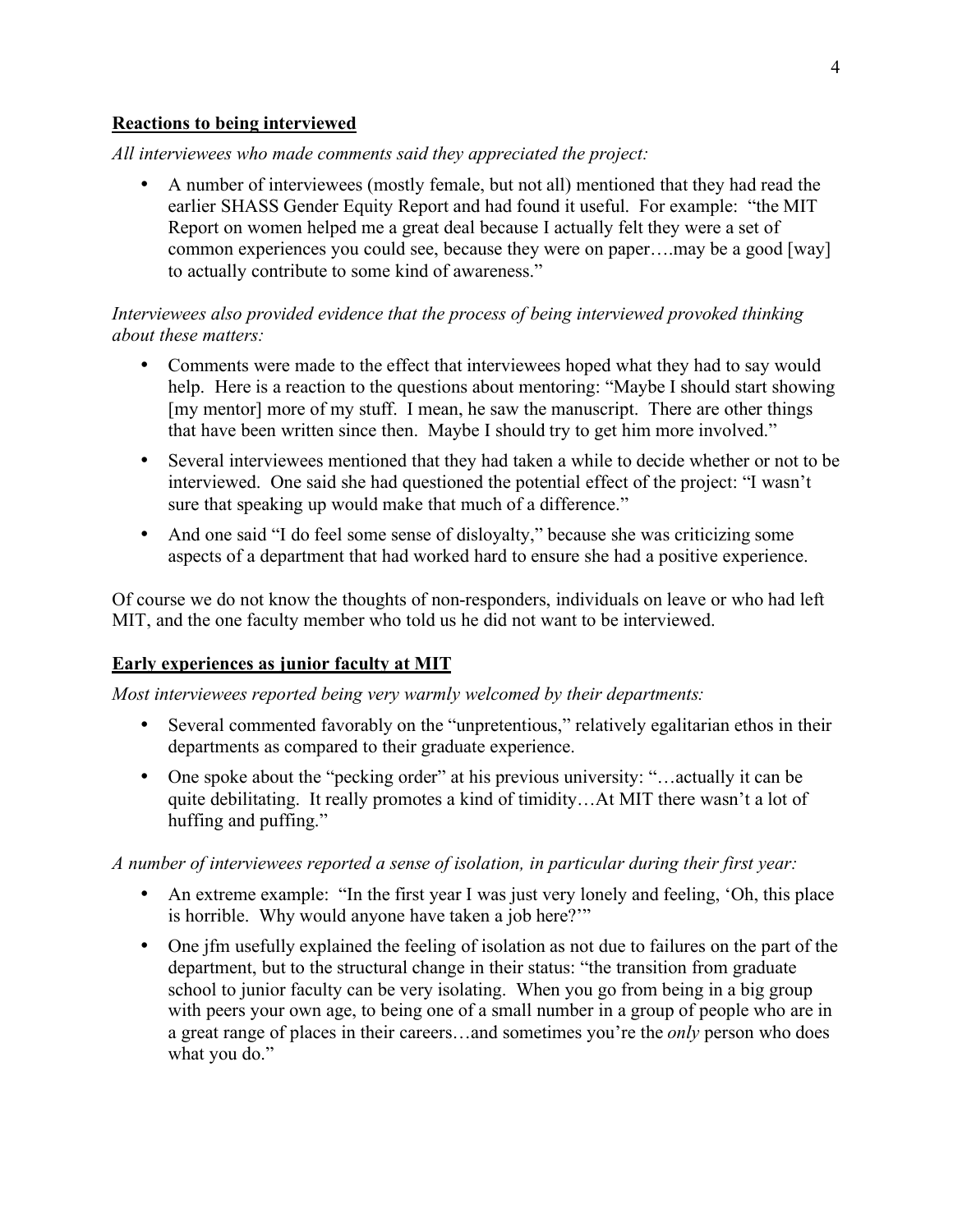## **Department**

We received a wide range of comments about departmental practices and cultures.

#### *Most departments were described as warm and friendly:*

- "[Colleagues] are very nice...people aren't deceptive or say one thing and do another…So I give a lot of credit to my colleagues for making life very livable…supportive and open."
- Another said there was "less of a culture" of colleagues asking questions simply to demonstrate their knowledge and intelligence, than had been the case in graduate school.
- Another commented: "I don't have to watch my back, I don't have to kowtow." A "gap" interviewee said his department was "very egalitarian…there's no sense of "Well, you're just junior faculty and…so I'm going to bully you."
- A number of jfms commented that they had the impression that "senior faculty are really pulling for the junior faculty," that there was "an enormous amount of support and good will."
- A "gap" interviewee said she actually was experiencing more conflicts with colleagues as a young senior faculty than she had as a junior faculty member.
- One interviewee approvingly said that in his department, except for promotion and tenure there was no real division between the senior and juniors, "as far as administrative burdens go or social life or teaching or anything like that."
- Some interviewees mentioned protection from departmental squabbles: "we were shielded from unpleasantness…I was never forced to take a stand on something that was going to cause me trouble." And, "there's some tensions between some of the faculty, but they are opaque to me…and it's fine, I don't have to choose sides yet."

## *Overall, flexible departmental policies regarding teaching assignments—what and when received high marks (but see "Gender" section below):*

- Many commented on the relative freedom they had with respect to their research: "my department didn't care what I did with my research as long as it was good quality, and strong, and recognized." And, "the main signals I'm getting, this is a research institution, so they just want to see me publish the best stuff I can."
- Many interviewees were grateful they were protected from being "overburdened" with regard to committee work. A "gap" interviewee said he had been shocked at the amount of administrative work he was assigned once he was tenured.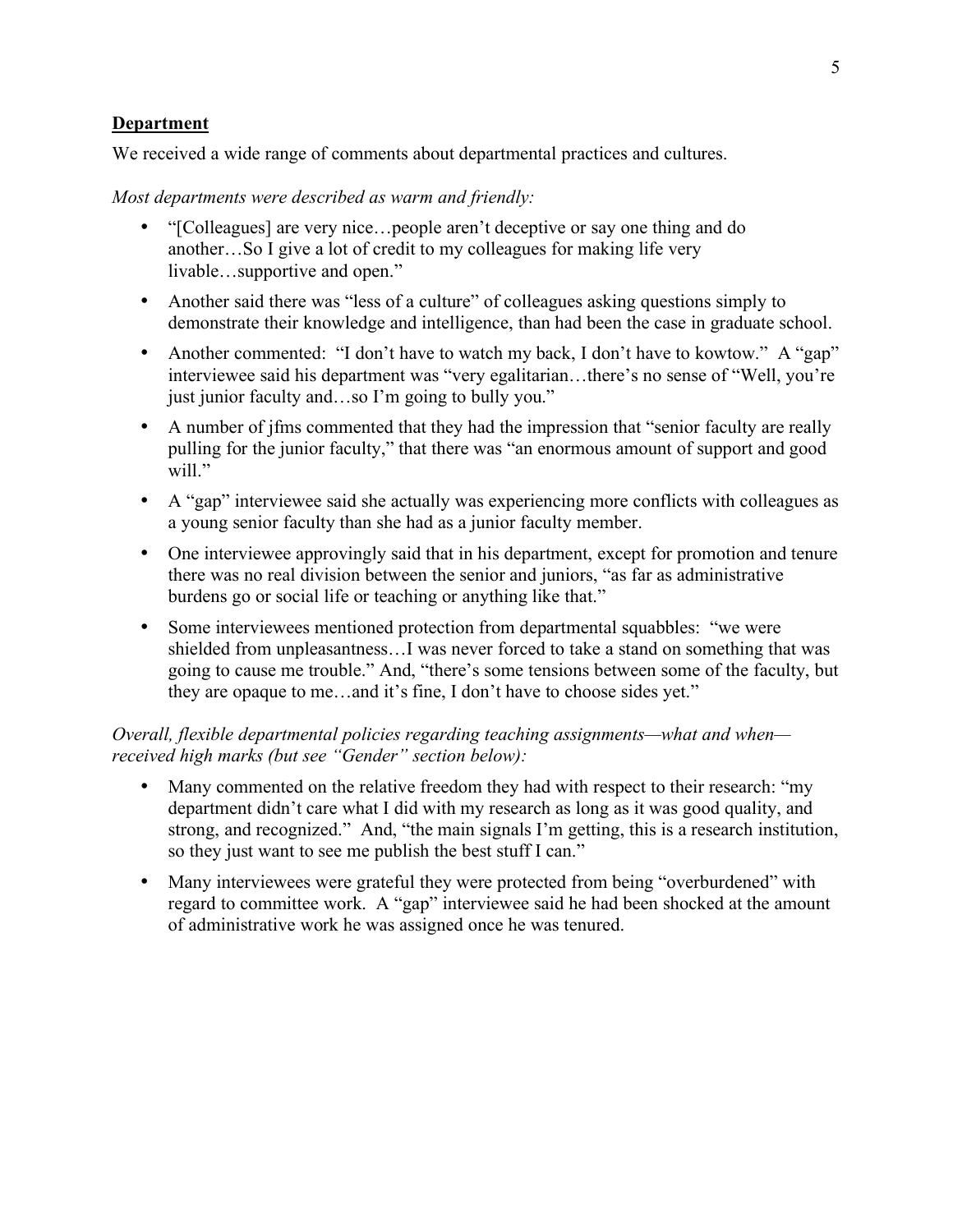### *Some interviewees reported a feeling of social distance in their department:*

- "We're somewhat fragmented. Not fractious in any way, but just a fragmented sort of place and everyone kind of does their own thing…people work with their office doors closed, which is the absolute opposite of my previous experience [at another university]."
- Another commented about the same department: "everyone feels like they're doing it on their own. Which is not necessarily a bad thing. This is a place that rewards entrepreneurship, including intellectual."
- Here is a third member of that department:

We don't have a graduate program...and so what that means is there is very little sense of a collective enterprise…and that's both good and bad…What's good about it is you have more time to go do your own work and publishing...[a colleague in another department] said, "It seems like you're your own sort of little think tank over there." And I thought that was a good characterization of what we are. We really have a lot of freedom.

### *And a few interviewees complained about exaggerated social expectations:*

One jfm complained that the expectation that they all be members of a family resulted in his colleagues being too nosy about one another's personal lives: "The faculty here in my section are very invasive. They like to say 'Oh, we want our department to be seen as a family.' And I was like, 'You're not my brothers and sisters or my parents.' So the first two years were hard for me." He reported being told several times during his first three years that he was "uncollegial."

#### *Many interviewees commented about problematic aspects of being junior:*

• "You are not entirely allowed to forget that you are junior faculty." The same individual goes on to speculate that some of it might be:

> …paranoia cooked up by me and the other junior faculty.…Tenurability…in lots of cases seems to take the form of a kind of well-meaning anxiety on behalf of the junior faculty member, a desire to see them do well, and the fear that they won't because we are, after all, in a certain sense their charges…In another, more personal and dark sense, it can take the form of a kind of challenge to your standing.

- A number of interviewees spoke tentatively and somewhat ambivalently about their impressions of senior colleagues' interest in their research: "…[T]he cliché of 'MIT is a praise-free zone'…I don't know if anyone would ever say as much [i.e., praise his work]. But I think they notice. I don't know, most of them, I think, notice."
- Another ambivalent jfm: "Which doesn't mean that I think my work isn't taken seriously, even if they don't understand what it's about, or if they don't read it."

Several interviewees criticized the unequal distribution of tasks in their departments. For example, with respect to advising and committee service, "there are some people who are on twenty or thirty committees and there are some people who have been on none for several years." Another jfm complained about his top-heavy department with "enough senior members of the department who just don't, to my mind, seem to be contributing things in any discernible way." It was frustrating when they were "obstructionist" in meetings.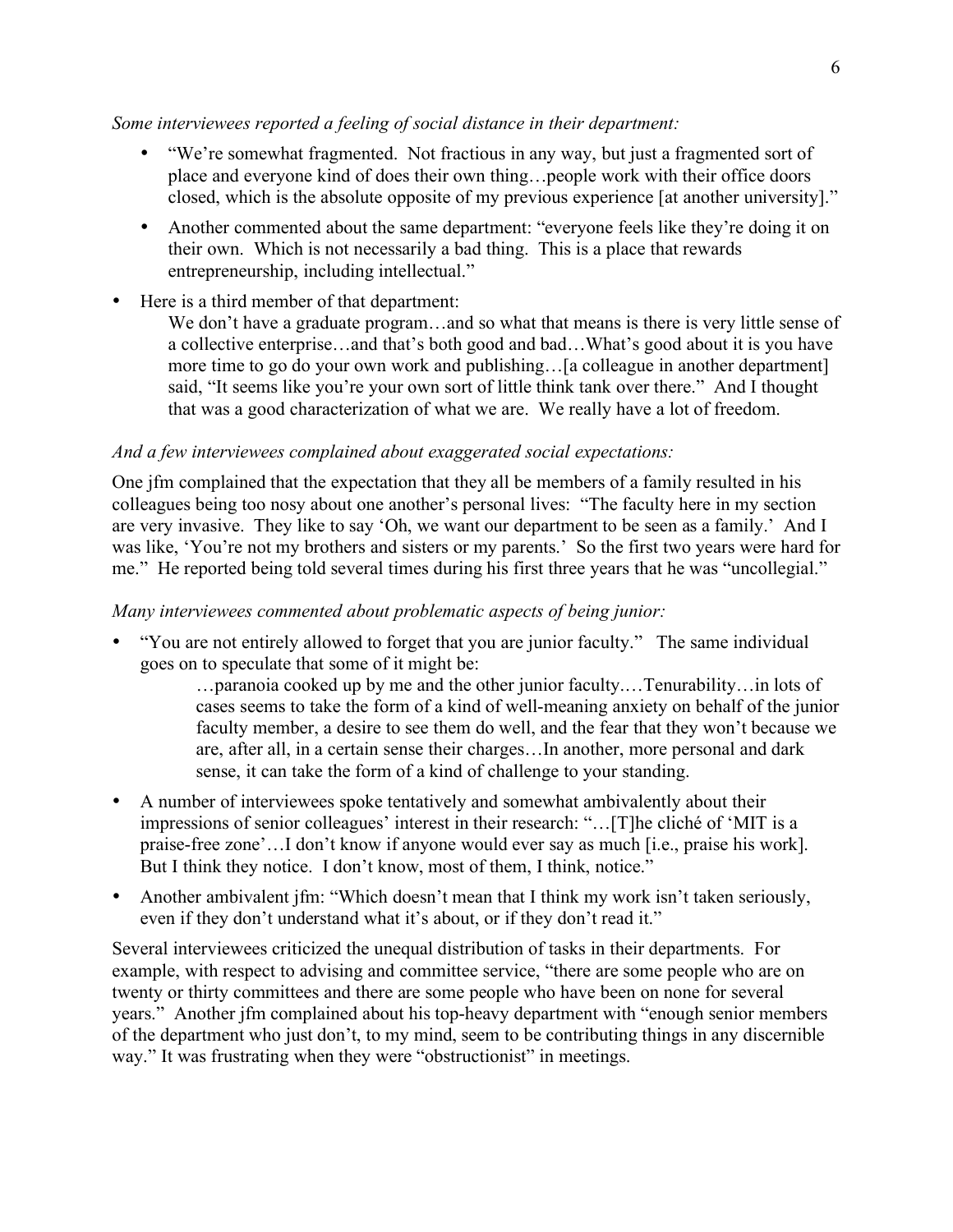- Disputes among senior faculty sometimes involved their junior colleagues: "…some kind of schism opening up there…[it's] the only dissonance that I've noted…I felt a little bit like I was being pulled from one side to the other."
- Another member of that department: "I don't feel any sense of security here."
- About another department: "...I've been made aware that there are tensions in the department and I don't know how deep-cutting they are."
- And: "What it sometimes feels like is a score to be settled from twenty-five years ago and someone feels they are owed something and I have no idea what's going on... [it's] not one person, it's like two or three like that." It was "disheartening" he said, especially given that he was teaching an overload graduate workshop "out of the kindness of my heart." He had ideas for enhancing the graduate program that he could not get put on the departmental meeting agenda, "and yet we get these crazy, calcified kinds of factionalism."
	- One interviewee felt that during a search characterized by serious disagreements among senior faculty, one senior faculty member "engaged in borderline bad behavior in trying to recruit juniors to the cause." He said he and his junior colleagues felt they had to say something about the candidate, but what they said "was just so guarded, and so much 'on the other hand…'" that they misrepresented themselves.

# *A number of interviewees complained about poorly run departments:*

One complaint had to do with extra work for them: "[I was given]…students who had problems, dirty work dropped in my lap that other senior faculty didn't want to do. So I had to play the heavy on things that were not…my responsibility, especially not the level I was at, my  $2<sup>nd</sup>$  year."

- The head of another ifm's department had insisted that he serve on a search committee while he was on leave, even though he had said "no" twice. He also commented, "I pretty much know who makes the decision, I just am not given the full rationale…a fact of life, the chair has this power."
- Several reported having seriously considered leaving at some point because of departmental problems

# *Complaints about colleagues' inappropriate behavior were relatively few:*

• "The absence of a graduate program makes junior faculty into graduate students. Every once in a while I feel just a little bit condescended to. But that's rare." And: "There was one senior faculty…who put me in my place before I even started, when I was hired, in a way that was both dishonest and inappropriate." This jfm witnessed junior colleagues being treated the same way, but the behavior was limited to this one senior male faculty member.

# **Faculty meetings**

*Many more interviewees than not said their opinions were taken seriously during faculty meetings, and the majority was pleased with the tone of meetings:*

• "They're not pissing contests. We can argue without it being divisive. A couple of times new people have gotten too argumentative."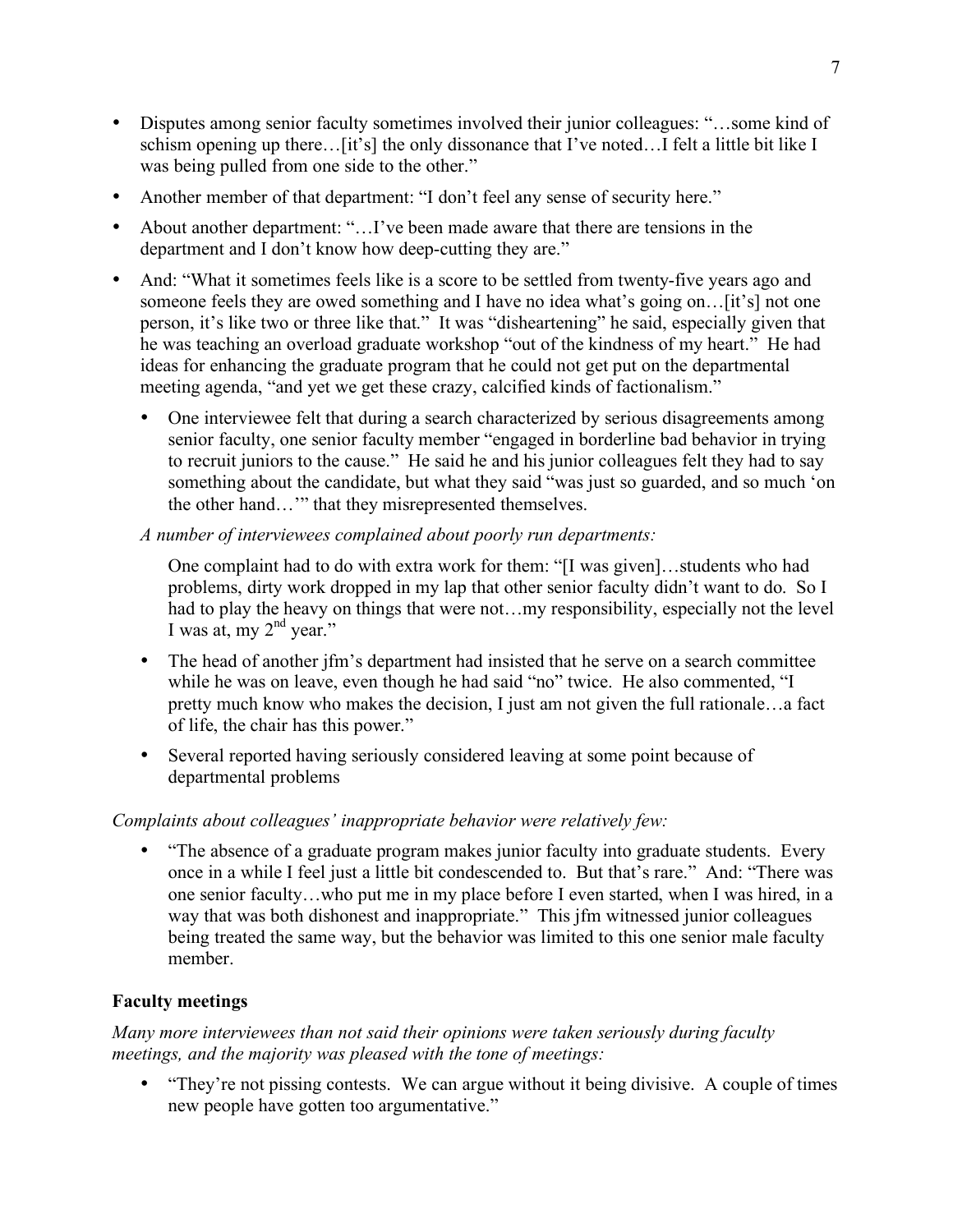• Several jfms said they appreciated being asked to participate fully in hiring decisions.

# *However, interviewees also raised concerns about the role of jfms in decision making:*

• Here is a "gap" faculty member's sensitive analysis of junior faculty's liminal status during faculty meetings:

…schizophrenic…junior faculty are encouraged to participate. Yes they're protected, senior faculty are careful. But junior people might feel burdened by informal expectations. In faculty meetings, you don't want to be a wallflower, you need to participate. But the message is, don't get delusional about your place here. Don't get overly comfortable—but not uncomfortable either. It's a thin line, mostly successful, not always.

This individual commented that on search committees, "the junior/senior lines break down, and junior faculty sometimes are not sure how to behave." And that it took her several years to "understand the subtext that's often present during meetings. Lots of these [interaction histories] date back to well before I came." She said she had learned how to recognize when such interactions were happening.

- A male jfm in this same department spoke at length about how the atmosphere "could be better…opportunities are missed to more…pro-actively structure the environment for interaction." His analysis focused on the ethic of egalitarianism in the department. People did not like to acknowledge hierarchy, and intellectual egalitarianism "is a nice value. But the reality is that's not the way it works," and that a very deep hierarchy produces people in the lower half who are "extremely vulnerable…junior faculty don't really have information." Jfms worry about decisions made about them "behind closed doors." And given that it was "not a level playing field," not an atmosphere where ideas could circulate freely, a "laissez-faire kind of situation" simply meant that "those who speak loudest get heard," and traditionally, "that kind of thing's been associated with men, that kind of male thing." In these "mandatory but totally unstructured…lunches…the junior faculty…feel uncomfortable. We sit there and wonder, 'well, what are we supposed to be doing here? What's really the point?' And there are risks for us." He described these big meetings as "unhealthy," something junior faculty are "dragged to." Small group interactions were healthy, he said, and formal large meetings were fine, and although "it sounds juvenile," meetings needed to be structured, in particular the "more aggressive participants…managed better." Other interviewees from this department made similar comments, for example, "some of the junior faculty have responded by not attending."
- One jfm spoke at length about how the tension and fractionalization in his department negatively impacted jfms' experiences. Decisions about hiring and graduate admissions could become quite politicized. One time he was told explicitly "you shouldn't stick your neck out here, because you're junior."
- Another jfm said she simply "felt afraid" in departmental meetings.
- Another jfm said that although there was give-and-take at department meetings, because "chairs have prerogatives" a lot of decisions were not voted on.

# **Funding and Incentives**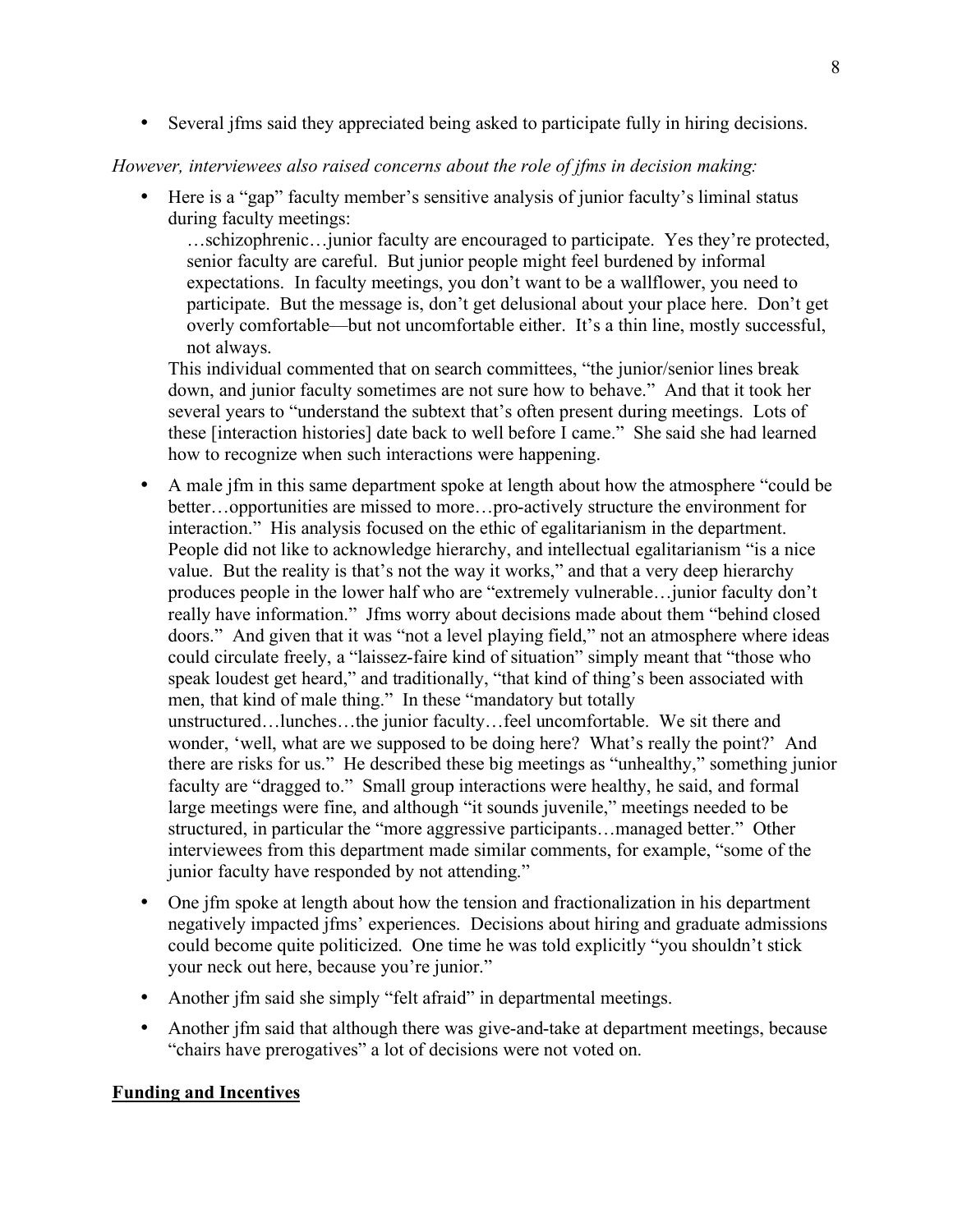## *All interviewees appreciated the amount of internal funding available for research and teaching*:

- "But MIT is just so off the charts in terms of the pots of money and the places you can go to find things." And, "…financial support that made it possible to bring in people to speak..." And, "There are incentives for research, a lot of encouragement to go out there and…think big things and ask good questions and so forth. I wouldn't go so far as to say [they say] to take risks, because I think there aren't incentives to take risks."
- Many jfms commented favorably on being able to take two years' leave before coming up for tenure. The dean was often described as "extremely supportive" in this regard: "He's always been straight with me. He hasn't always given me what I wanted, but that's OK, I don't mind being told 'no.' I just don't want to feel bad about asking." Here is another: "I have applied to the SHASS fund a couple of times, so in fact I almost worry about being too fat and happy."

# *Two negative issues often came up with respect to internal funding: inadequate information and inadequate equity:*

- A jfm felt that discretionary money should automatically be given to all entering junior faculty.
- Another spoke of "a sort of perpetual state of confusion about these various...grants," and recommended that an easily understood master list be posted on the Web.
- Several spoke somewhat resentfully of "pots" or "honeypots" they had heard about for housing and the like, and felt that allotment was not fair.
- A jfm criticized the way the department head apportioned funds: "No, I don't know how it works…very mysterious…he has a budget and then people get a certain amount of research money…a very opaque process…for sure you have differences in the amount of research money [jfms] receive."
- A jfm commented: "So maybe one of the things that could be done in new faculty orientation…mention that there is this pot of money out there for people to go to conferences [or a] quick research trip." He said he had not learned about this funding until his third year.
- Several jfms acknowledged that they had not applied for funds as often as they probably should have.

# *Administrative Officers (AOs) play an important role in managing opportunities for jfms:*

- Here is every jfm's dream of an AO:
	- And so right from the start I knew about every fund…that a lot of people, it turned out, didn't, hadn't heard about. And I was given access to previous years. I did the SHASS research fund, and our AO asked around and she got copies of proposals of previous members of the department who had done it and I got to read their proposals. And the same with outside grants that I've been doing, the AO has gone through the Development Office's [grant proposals]… to find sample proposals to clarify, things like that."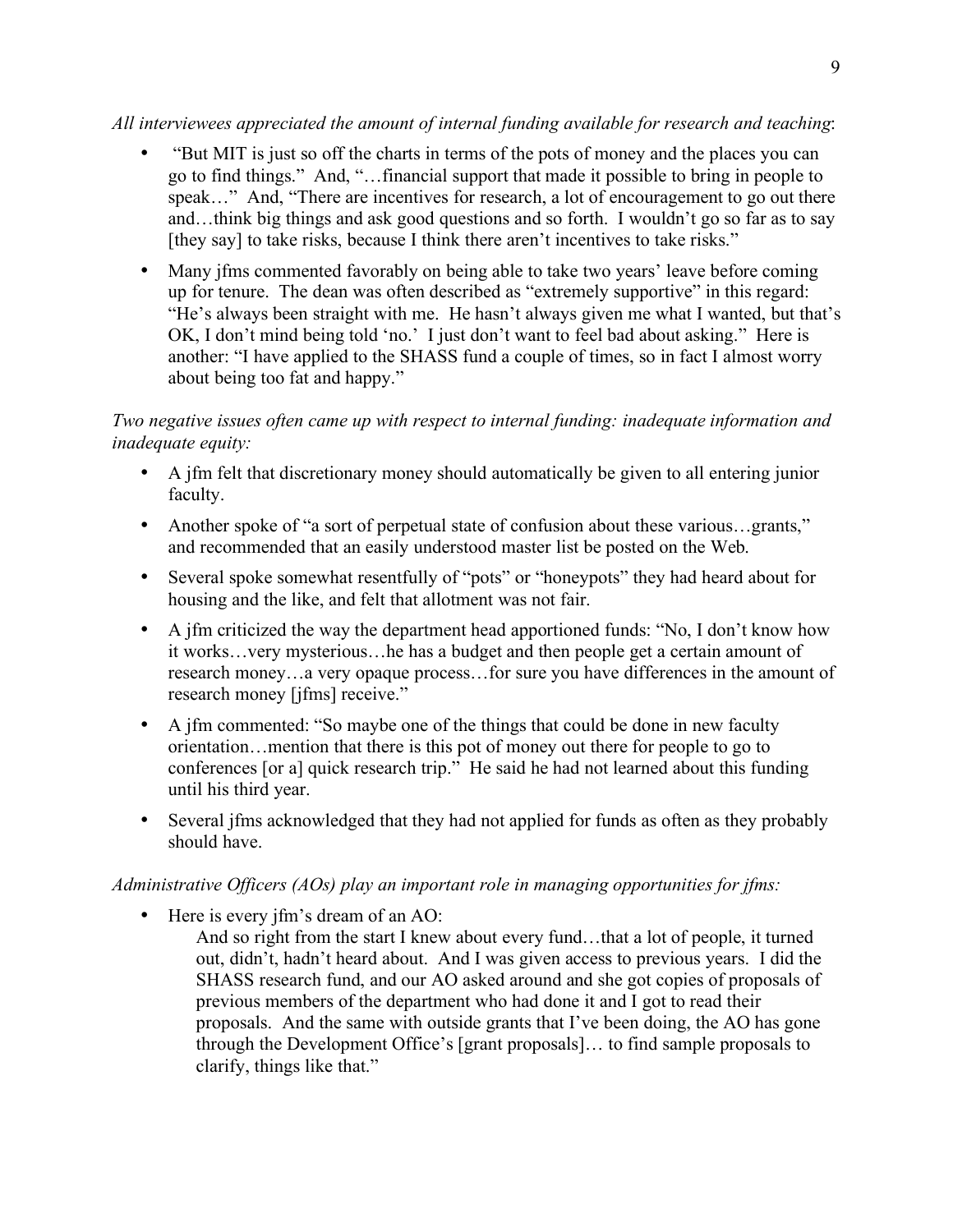- Another jfm mentioned her "wonderful, amazing AO... there is not a deadline she will let you miss."
- A woman jfm commented that it would be preferable to have someone in the department who is in charge of grants and incentives. AOs perform this function in some departments, and reports on their competence in this respect ranged widely.

# *The vast majority of interviewees said that there was adequate information about availability of incentives. Yet disparities remain:*

- Comments were made about only some faculty having learned how to "work" the incentive system—what one interviewee referred to as "street smarts" about obtaining support.
- Some had attended workshops that taught grantsmanship and tactics, while others seemed far less informed.
- One jfm complained that the named chairs went to the jfms whose fields closely matched those of senior faculty.

# **Salary**

Although we did not have a question about salaries, several jfms both within and outside of Humanities units volunteered that they did not feel well compensated:

- "I was shocked at how low the salary was!" Several jfms complained about not knowing that they could attempt to negotiate salary or other benefits when they were offered the job.
- Many jfms strongly complained that the only way to get a salary raise is to get a job offer: "the dean said in a junior faculty meeting, 'well the way to get a salary increase is to get an offer.' He said it very blithely. 'If you're looking for an increase because you do good work, you're not going to get it.'"
- Another commented:

…that's a very difficult situation to be in for all of us because you have to have this sort of aggressive energy. You have to actually spend time nurturing and developing an offer that you probably don't want. In my case, I don't want to leave! But I also need to make more money, if it's possible, to be in some sort of parity with colleagues in other institutions, and also because my family has some needs…

• And:

I feel like I'm under pressure to go cultivate and pursue an outside offer in order to get the terms that I want, to [be able to] stay here. And that's not how it should be because I don't really want to work anywhere else. And I don't want to pretend that I want to. But I feel like if I don't do that…That's one of the very few things about the environment that I don't like. I haven't done that yet, but I will, and it's not good for MIT and it's not good for me to have to do that.

• And:

…I find quite outrageous…that the way people's salaries are determined is affected by the extent to which they apply for other jobs or get other offers. Which is a really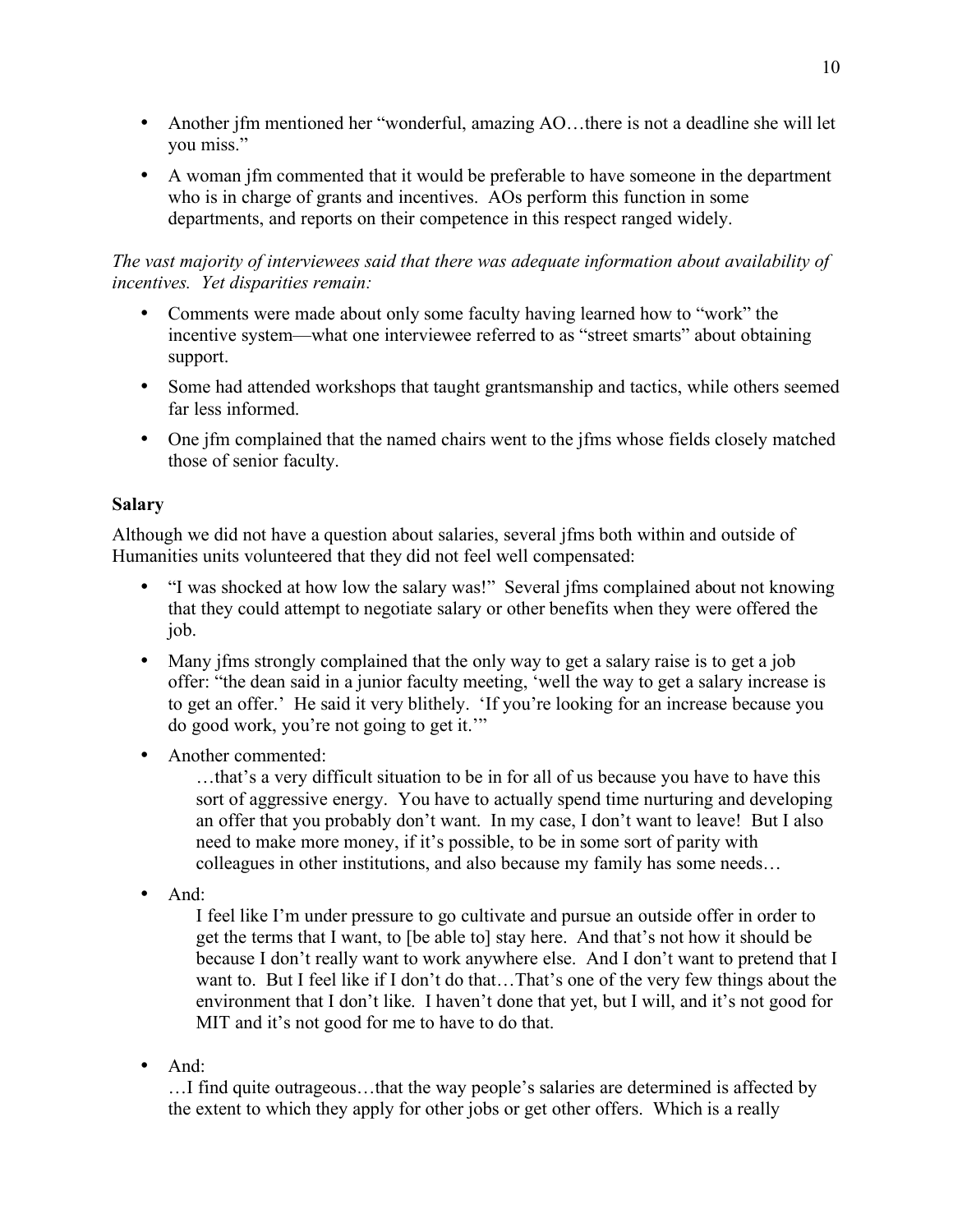horrible way for the system to work... it encourages people to do things that are very bad for them, very bad for their field...ethically somewhat problematic...to get their friends to work on their behalf without really being interested in a job.

• A "gap" faculty member of a top-ranked department: …unless I had an outside offer to present. And that's difficult for me because I don't think that I could realistically pursue an offer in good faith…I don't know how these things work, whether I could sort of finagle an offer where everybody knows it's not real…[I would] look for an offer from people that I have relationships with. I don't think I should sort of manipulate them. That just doesn't seem right.

# **SHASS Dean's Office**

*With respect to overall support of jfms, the dean and the dean's office received high praise from some and a few complaints from others:*

- "They've been great. Great. Systematically great"; "…definitely kicks ass for me, a prohumanities dean"; "It's quite incredible that every jfm knows the dean and vice versa."
- Here is a "gap" faculty comment: "In some ways it's clear what [the dean] wants. Things that will reflect well on the school make the dean happy. A simple equation; I can work with that." He added: "The dean has been very helpful and very supportive and I've gone out of my way to maintain a relationship with him—which is another piece of advice I give to my junior colleagues, you know? Make an appointment with the dean at least once a term and just go see him. He'll always see you, and think up a reason if you have to, but you don't really need one. So that he knows what you are doing."
- However, one "gap" interviewee resented the dean's telling his department head that parental leave could not be given a second time. He said he might leave, "not because I don't love it here but mainly because I'm not at all comfortable with the commitment of the administration to the department…it's like squeezing water out of a stone to get the administration to take seriously our staffing needs." This individual did subsequently leave.

# **Teaching and Students**

*Interviewees expressed a wide range of opinions about teaching at MIT. All said they cared a great deal about teaching:*

- Many saw the relatively small class sizes in SHASS to be a definite plus. However, one jfm said that it would be fun to have one very large class. He added that his junior colleagues "are happy to have the most minimal teaching burden they possibly can…[they] don't share my goal of being a rock star."
- Here is a Humanities jfm: "[I told myself], 'Well, stop worrying about what the rest of the Institute thinks about you, because you've got these tremendous resources'…the classes are not large and yet they are filled with these wonderful, brilliant students and that's really enjoyable. I like teaching here."
- Most interviewees praised MIT students: "Wonderful, brilliant students"; "Magical teaching experiences"; "Undergraduates are great, they don't need any pushing"; "Shy,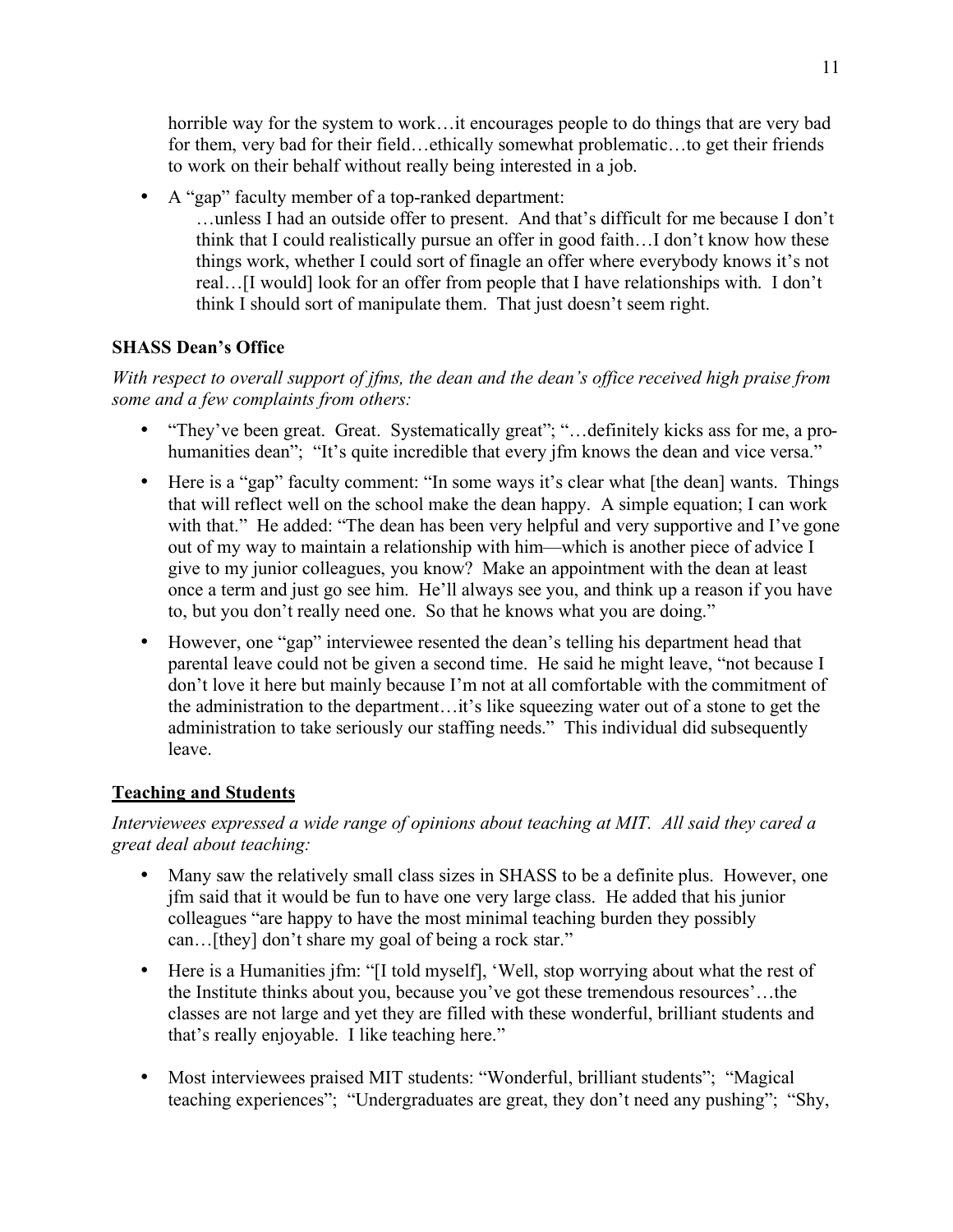but never arrogant or insulting. I enjoy myself"; "It's one of the best things about being at MIT"; "I really love teaching the students in ways that surprise me, keep surprising me."

• And:

Best students imaginable. They have taught me tremendously. They are hardworking and proactive in terms of the learning process. They're totally smart but they don't know that, so it's always refreshing to be in class with them. They never feel they have to say something smart, they just say whatever is on their mind.

• Several jfms commented that they liked the challenge of teaching MIT undergrads; here is one:

…I came to MIT to find students that were very, very comfortable solving problems in technical and scientific fields, but who were not very comfortable interpreting texts. And that meant I had to…try to figure out ways to reach out to them. So that meant coming up with courses that would appeal to the students, that would make it possible for them to bridge that gap…finding strategies and essentially to make reference to things that were familiar to them in order to make more familiar texts that were very remote to them, culturally and chronologically.

- An artist described the challenge in another way: "comparing MIT to [his previous] university], here I'd have to *earn* every one of my students."
- Praise for graduate students was also high: "... exciting, I am very involved, I run lots of things…Grad students talk to junior faculty a lot, they feel more comfortable with them."

# *Interviewees also expressed complaints about teaching conditions:*

- One jfm complained about the "systematic differences in teaching loads across MIT." His colleagues in a non-SHASS department "are just astounded that I teach two courses, let alone all the extra advising. They have 1-1 loads and often it's leading one recitation section." These colleagues, he added, did not have labs.
- Complaints about teaching MIT students were predictable: "[They] need to learn how to write"; "Students seem deranged with work"; "Students have seriously messed up issues with diversity"; "...punctuality. I tell them to set their alarm clocks, they say they can't do that"; "Students are obsessed with not being wrong"; "Students seem to go mentally ill more often here."
- One jfm spoke at length about this last issue: "This is important. MIT undergraduates have a level of craziness that is unusual...a higher percentage of people who seem like they might just lose it at any moment. And I have never received any institutional guidance on my role in dealing with troubled students…there appears to be no policy."

# *Advising loads seem to vary among departments with respect to senior-junior ratios:*

Interviewees from several departments complained about the "enormous variation" in advising loads, in particular the number of graduate advisees. One "gap" fm complained about this inequality, that department faculty who were roughly 35-40 years old did 80% of grad advising, plus more work in admissions. Advising is rewarding in itself, he said, but the department's failure to adequately recognize it is not fair.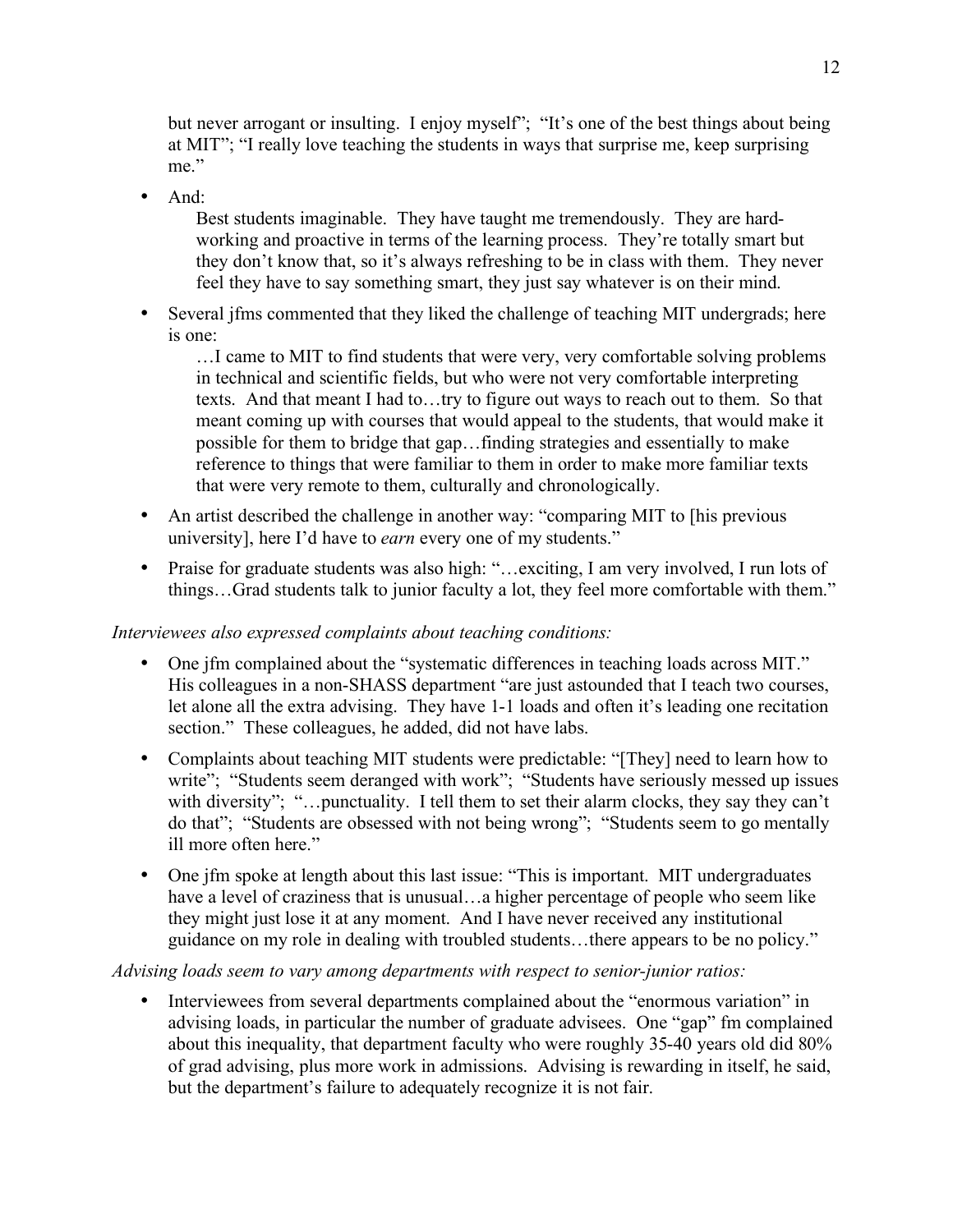- A jfm said that of course senior faculty do more advising because their letters of recommendation carry more weight "than a junior guy."
- In addition to appeal of research area, faculty members' popularity is a factor: "...there are people who are very good at working with students, and…people who are not very good…And the students figure that out." One "gap" fm felt that large amounts of time spent with graduate students should be recognized more than it is.

# *A number of interviewees compared the incentives for research and teaching and found the latter deficient:*

• Here is one ifm:

In terms of teaching, I don't think that there are incentives to do anything except get large numbers of students…I don't think any of those incentives are actual, I think there's just a sort of wish that classes have lots of people. But in practice, the incentives aren't really there…I don't have any sense that if I worked harder on my teaching it would be rewarded in any way, other than my own satisfaction.

• And:

I do think that the incentive structure for faculty pulls you away from the classroom in a very significant way. And maybe…the classroom part of the teaching is not something that seems very well attended to. I can see how, when it comes to deciding how you choose to spend your time in any given day, you make this little series of choices and those choices don't push you into lots of meetings with students; they don't push you into those kinds of things.

- An interesting comment indirectly makes the same point: "I really like the teaching. So it's a welcome and dangerous respite…dangerous in the sense that if I had my druthers, I could spend more time on it."
- A "gap" interviewee thought that, as good departments tend to focus on their graduate programs, "little perks" would increase the likelihood of faculty enhancing and improving their undergraduate teaching, such as summer funding to "design cool stuff" for a course, or giving a course reduction after a faculty member had taught two freshman seminars (as overloads).
- Another: "I've gotten hundreds of thousands of dollars in [internal and external] research funds, never gotten any money for [good] teaching."
- And: "So I got promoted because my work has had an impact in the field. It hasn't mattered at all, as far as I can tell, that I've had an impact on some students." This jfm had had a "wacky" idea of including in a tenure dossier, in place of one paper, "a detailed description of a course" he had been teaching for several years that would include "…very detailed descriptions of what works and what doesn't, why the stuff that works does work…in order to make the course at least somewhat portable."
- Another: "there's no incentive to invest in teaching and no reward for being a good teacher, institutionally." He suggested putting aside funds, "a series of awards, \$1,000, \$2,000…for getting the highest evaluations in the department…available for small research trips or going to conferences." He added, "because even though you know that you still won't be rewarded for it in the tenure decision, at least along the way you are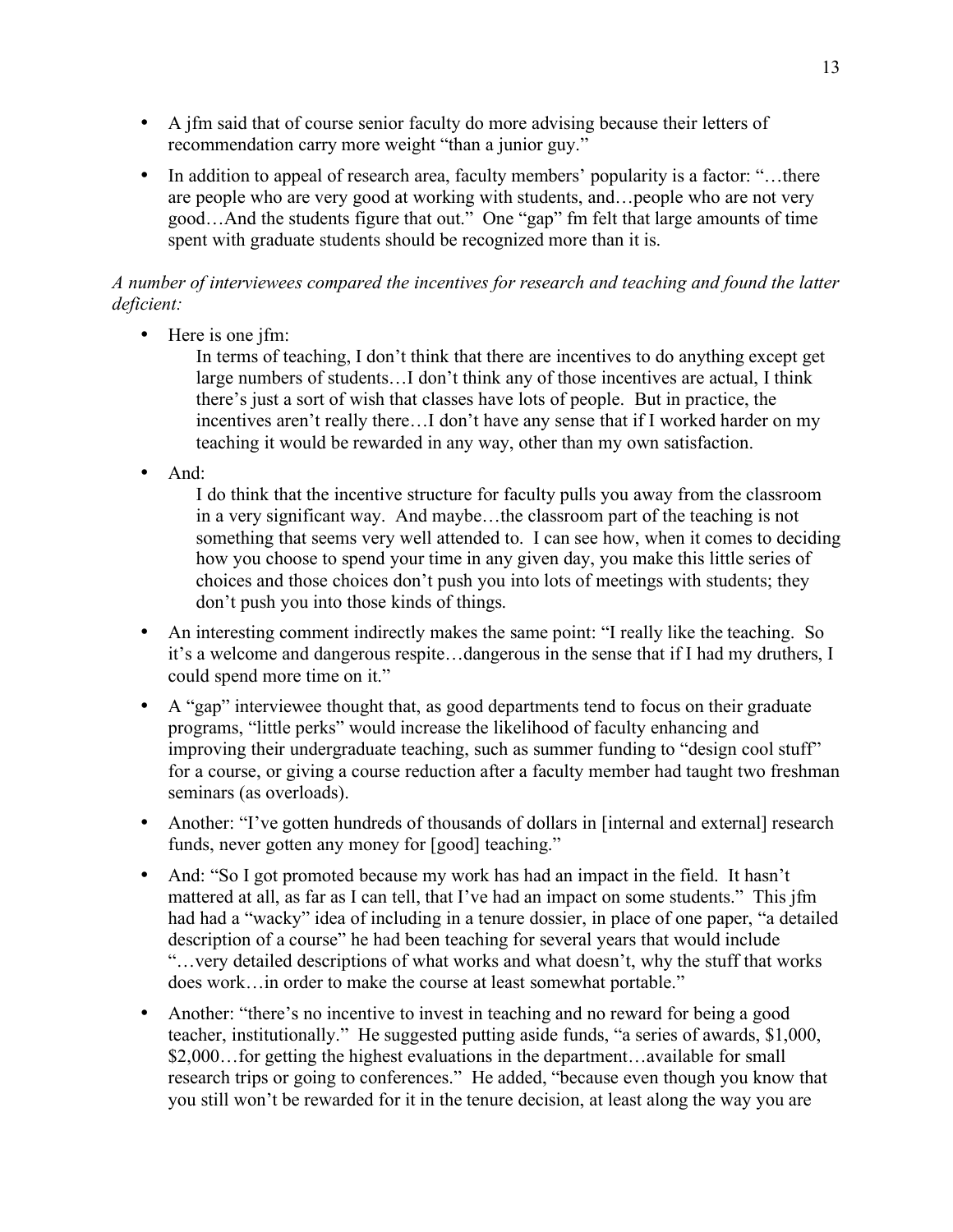being patted on the back." He knew about teaching awards, but saw them as much more limited than funds awarded for research. (He did not know about MacVicar awards.)

## **Departmental attitudes toward teaching**

*A significant number of interviewees expressed disappointment at what they saw to be lax or indifferent attitudes toward teaching among senior faculty and administration*:

- One jfm complained that in his department "people don't really talk about their teaching with any excitement, they see it as a chore. They swap stories about how they cut corners. And it's quite rare actually to find a colleague who talks with enthusiasm about the class that they just had."
- A "gap" interviewee commented disapprovingly that when he was considering coming to MIT, a senior faculty member had told him to always "make sure you get at least twentyfive students in your undergraduate class because then you'll automatically get a TA and you won't have to grade any papers." This senior colleague "hadn't graded a paper for twenty years…So there was that kind of attitude."
- One male jfm spoke at length:

I don't think in terms of either the department or Institute as a whole, in spite of all the rhetoric to the contrary, that anybody cares about teaching at the undergraduate level all that much…Nobody has ever gotten tenure because they're a good teacher. And it seems pretty clear to me that you can be a crappy teacher but a great researcher and get tenure promotion. But if you're the opposite, you're out of here. MIT is about research. And in the humanities it's about how you make engineers and scientists understand the kinds of rewards that one might get for one's research…I don't think, when push comes to shove, anybody who makes a decision about me at MIT cares all that much about teaching.

- One jfm was advised by her AO not to teach a HASS-D. "I found out later that she didn't want to have to deal with any paperwork."
- Another jfm complained that her AO had wanted to keep her from cross-listing her course with a department outside of SHASS. In addition, "they wanted to dissuade me from teaching CI courses, because they know that it would take more work, it added to the bureaucracy of the department."

# **Course evaluations**

*More complaints about departmental attitudes and practices:*

• A male jfm said:

I'm frequently told "evaluations don't matter," in direct and indirect ways, that's the message that I get. What I heard in my very first [job] interviews where they said, the chair at the time I was interviewing for the position was sort of explaining how promotions work and so forth and said, "You know, we look at your teaching evaluations, but you know, everyone is a good teacher." And those two sentences were the sum total of discussion of teaching. And not everyone is a good teacher.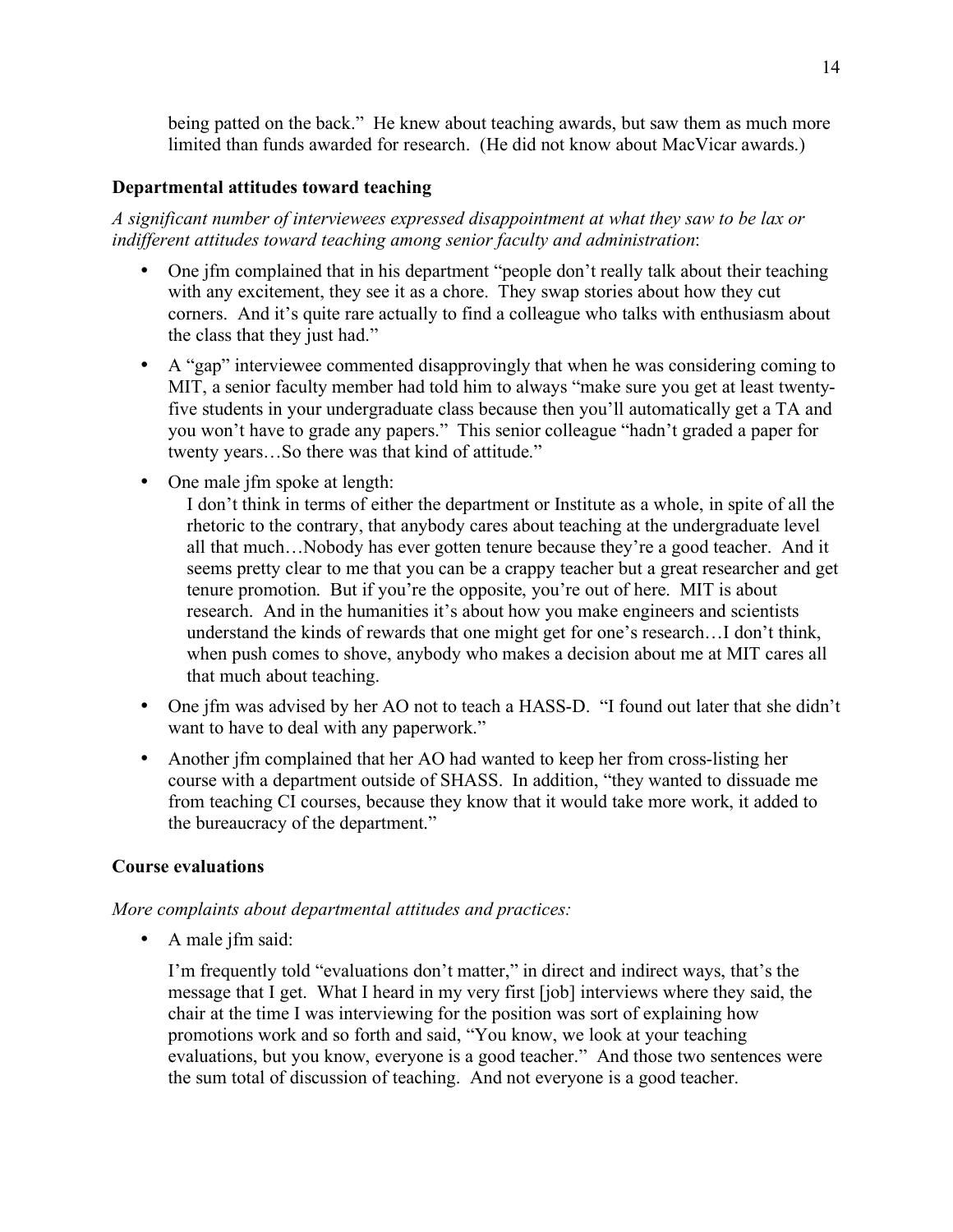- Another jfm: "...maybe once a year...a senior colleague would come sit in on a class and draft up some sort of report which I never saw…Usually what would happen is there would be a discussion on the way back from the class and that would be all I'd hear about it…I actually care a great deal about teaching."
- One "gap" interviewee complained that his classes were visited only twice. He received very helpful comments both times, and added, "there's a wealth of talent…that could be usefully shared, but it's not. Nobody has ever brought up the prospect of establishing some procedure where we occasionally sit in on each other's classes and compare notes."
- Some jfms never get to see their teaching evaluations: "I was surprised, really surprised, I never saw the evaluations myself, but [the dean] wrote me a letter about my teaching. I thought it was kind of weird that I didn't get to see the evaluations, but he thought that they were excellent, and he was very supportive." This male jfm was disturbed that a colleague who left because it was clear he was not going to be tenured had had no help with a difficult large introductory class he taught every year.

# **Mentoring**

Interviewees agreed that mentoring was important, but had different ideas as to what this might mean. Our questions "what should a mentor do?" and "what should a mentor not do?" elicited an outpouring of responses. A few jfms had basically positive reports to make about their promotion and tenure experiences, but many more had negative comments about the process, and a number of interviewees who had had a positive experience themselves criticized the way a junior colleague's case had been handled.

*Interviewees were mostly in favor of regular mentoring:*

- "...people maybe should be assigned [a mentor] really, just to make sure that everybody gets some [mentoring]."
- And: "[M]entoring could be done by a panel of faculty, it could be done by the chair or it could be done by putting it in writing in the offer letter…a million ways you could convey this kind of information to the junior faculty…[it's so crucial] that I would use every opportunity in the [jfm's] first two years to convey exactly this information."
- A number of interviewees liked the idea of someone in another SHASS department serving in a kind of mentoring function. One benefit would be "to interact with faculty members from outside your particular section…there are so few opportunities." Another benefit would simply be a greater likelihood of the jfm having complete information.
- Several jfms recommended that a certain amount of redundancy be built into the system: "Really smart, it's just more information."
- One jfm thought that a formal mentor would mean someone "obligated to be neutral in your promotion and review, [so] it could actually take away an ally."

# *There were striking differences across SHASS in the kind and quality of mentoring available, and in what interviewees wanted:*

• Departments with a history of failed attempts to tenure jfms have particularly high levels of anxiety: "[The bad track record of the department] makes you think, 'Well, is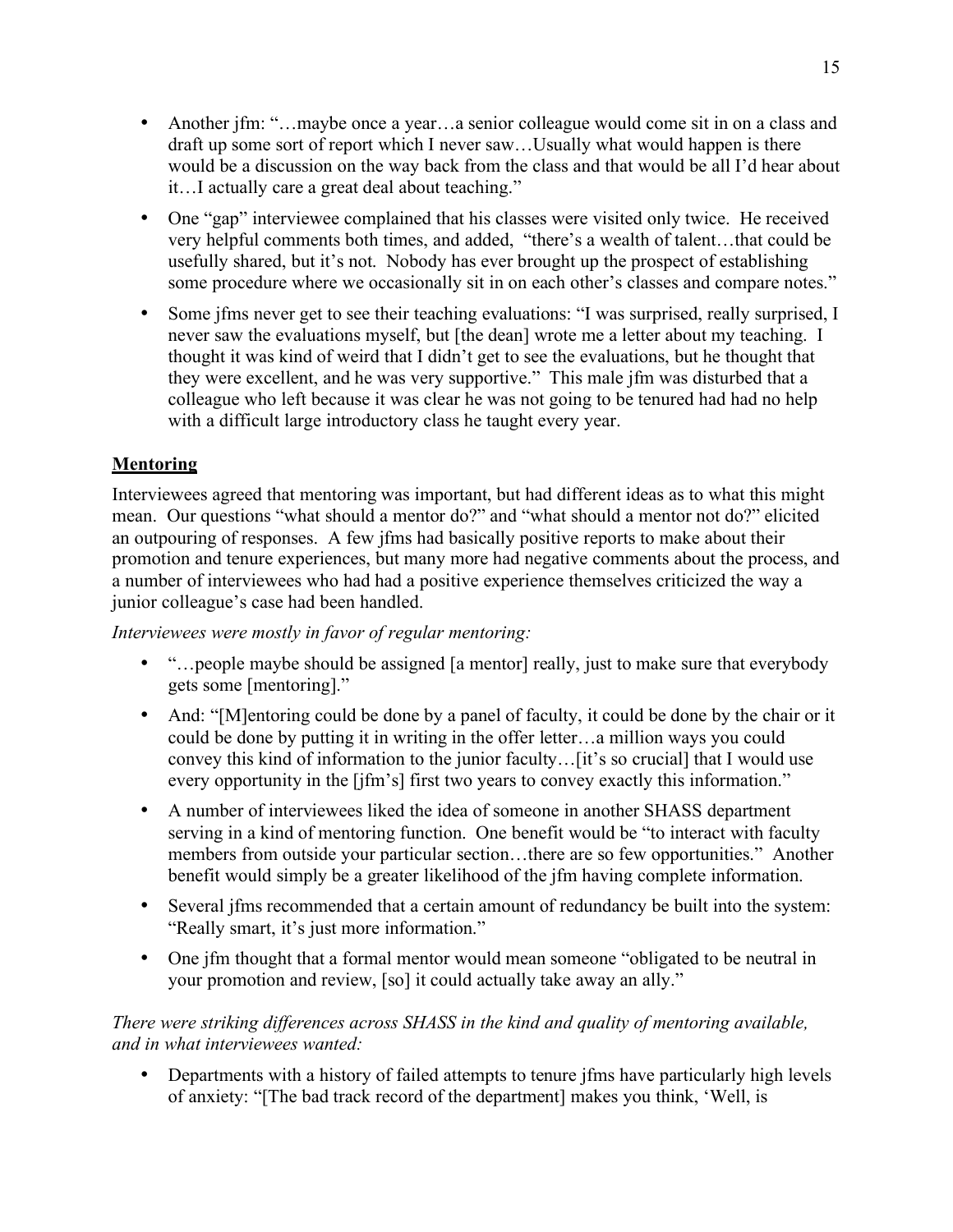somebody going to pull the floor out from under my feet?' So you just do as much as you can, as best you can."

- One jfm said that he had no official mentor and "maybe there should be," but he felt he could "approach any member of the department and ask them if I had some problem." He felt that this would be the ideal situation, rather than designating a senior faculty member "who might not be the best person to give advice."
- Another jfm in that same department said that he did not have a mentor, and graduate students do not have advisors; all faculty mentor younger scholars. "That's the way our department works, and it could be good or bad for people...It wouldn't make any sense to have a mentor."
- One jfm was told by a colleague that in addition to publishing as much as she could of high quality, she needed to have more of a strategy: "And I don't know if there are other games that I should be playing. If I should be already trying to curry the favor of other people who might write for me when my dossier goes out?" She continued: "…so, in an ideal world [the mentor] would be going to conferences and setting up panels, putting me on the panel with him, and introducing me to people who later on would be able to comment on my work. That hasn't happened."
- Another jfm said that mentors need to describe "the basic nuts and bolts of reviews and promotion procedures," and give other kinds of advice—for example, he now realized that could have sent his book proposal out earlier, rather than wait until he had most of his revised book draft done. He also learned that "it seems that it's OK to multiply submit [a book ms.] as long as you're up front. So I learned those things the hard way."
- Another said he could have used "a bit better mentoring" in how to self-promote and get invited to give talks at different universities.

# *Several interviewees reported cases of grossly inadequate mentoring:*

- Cases were reported of mistakes made by department heads when advising junior faculty about when they would come up for tenure. One jfm complained that it had only been in March of her third year that she was told "'Oh, you'll need to submit your materials in April."" She had been expecting to submit them at the end of summer for a fall review.
- In one case lawyers had been consulted regarding "what the dean called 'a glitch," which had been put in writing. They had advised that there was a strong case for litigation, but the jfm decided not to go that route. Not only this jfm, but several other interviewees complained about the serious negative consequences of these mistakes.
- One "gap" interviewee, otherwise enthusiastic about his department, said that formal mentoring consisted of a senior faculty member visiting a class when jfms are up for either awot (Associate Professor without Tenure) promotion or tenure ("because the Institute, I gather, demands it"). There was no yearly meeting between the head and each jfm, nor other structured opportunity for junior faculty to present their work. In fact, jfms had formed a reading group and mentored one another.
- Here is a minority jfm: "A more formal designation of mentoring relationships would be important," and would make the process "less unequal and less discretionary. Just like in corporate America, blacks and women often do not succeed because no one has taken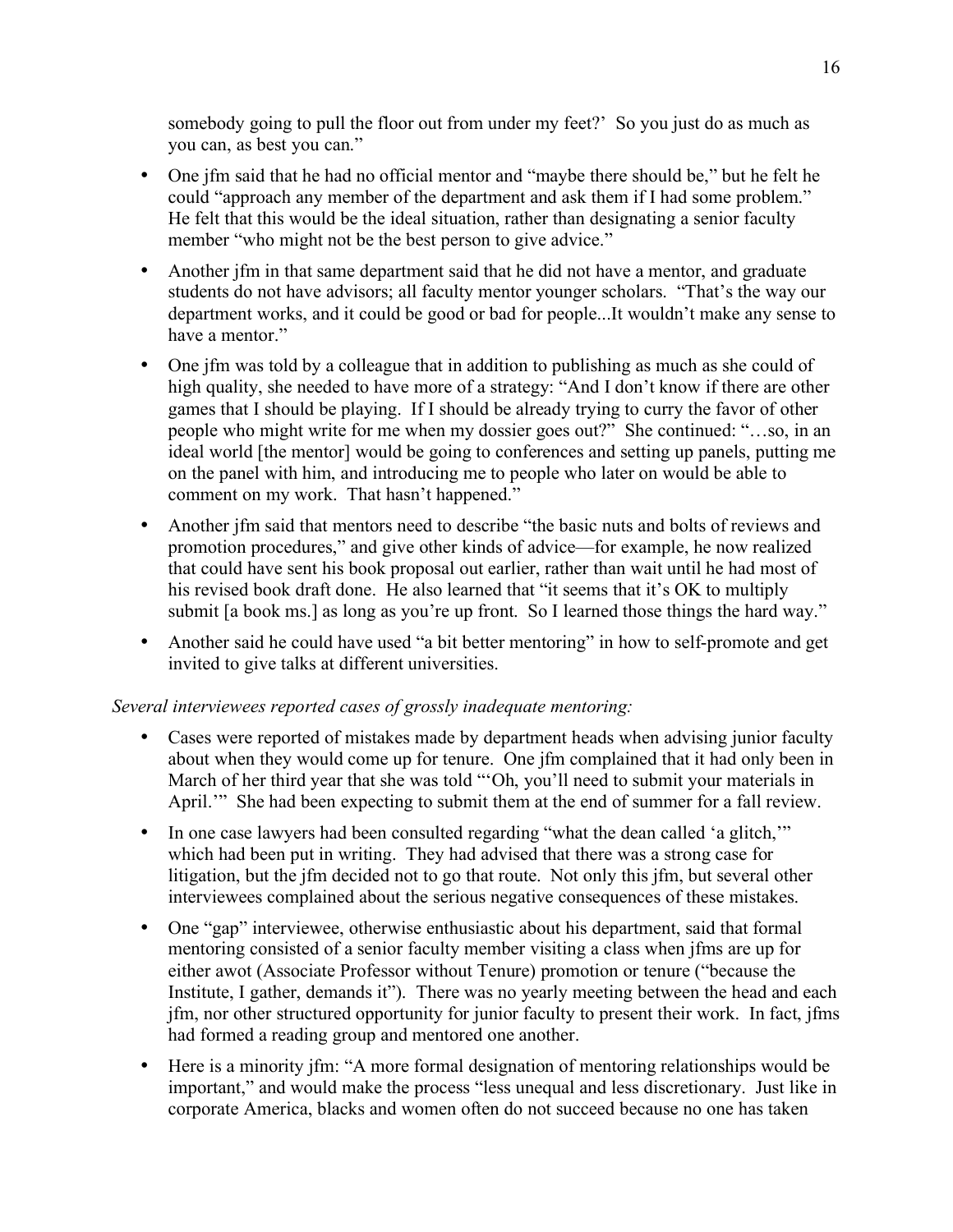them along, schooled them on both substantive work, company politics, on how the game is played. And without that advice, it is almost impossible to gain admission to the club, which is run by others... it shouldn't be up to the neophyte to find that help."

## **Intellectual mentor**

Interviewees who responded negatively to the idea of an official, assigned mentor were thinking about intellectual mentoring. They expressed fears that the requisite "biochemistry," or "natural affinity" might be absent.

*Most interviewees liked the idea of an administrative, official mentor, normally the department head, helping the jfms institutionally, and another colleague serving as the intellectual mentor:*

- One jfm commented that the intellectual mentor should act as a "complement to, and if necessary a counterpoint to the words of the chair…So that the chair is speaking institutionally and on behalf of the dean…the mentor represents the department in a different way than the chair."
- A number of jfms commented on difficulties finding intellectual mentors within a department. One defined a "real intellectual mentor" as "somebody whose own research agenda had a stake in my succeeding professionally…there's no one [here] who thinks the quality of his own research is intimately connected with my being here."

## **What should a mentor do?**

*The specific questions about what should a mentor do and not do elicited very thoughtful responses:*

- A jfm said, "They should provide all the information that there is about the process," which, he said, included helping the jfm find allies "in departments outside your own," because although many jfms know they need allies within their departments, they do not know that "you really need to be out there working with other sections."
- Another jfm, who subsequently did not get tenure, said he "definitely could use a mentor" who made deadlines for me... I just keep going down other tangents. [My book] keeps getting richer but it's not getting longer."
- One jfm said a mentor should provide advice on publishing and on "handling the stress" associated with a process over which you have almost no control, which is totally opaque to you." He also appreciated his informal mentor's introducing him to the mentor's network.
- A "gap" fm mentioned "hand holding...provide the kind of private space in which you can bounce off concerns…some sense of professional direction…also, probably some sense of reality—breaking oneself of the automatic habit of always seeing issues through one's own ego." Another "gap" interviewee, who was enthusiastic about his department, including the tenure and promotion process, felt that "senior faculty—I guess that would be me now"—need to mentor their junior colleagues much more than they were doing. That although the senior faculty were very supportive, saying to their jfms that they were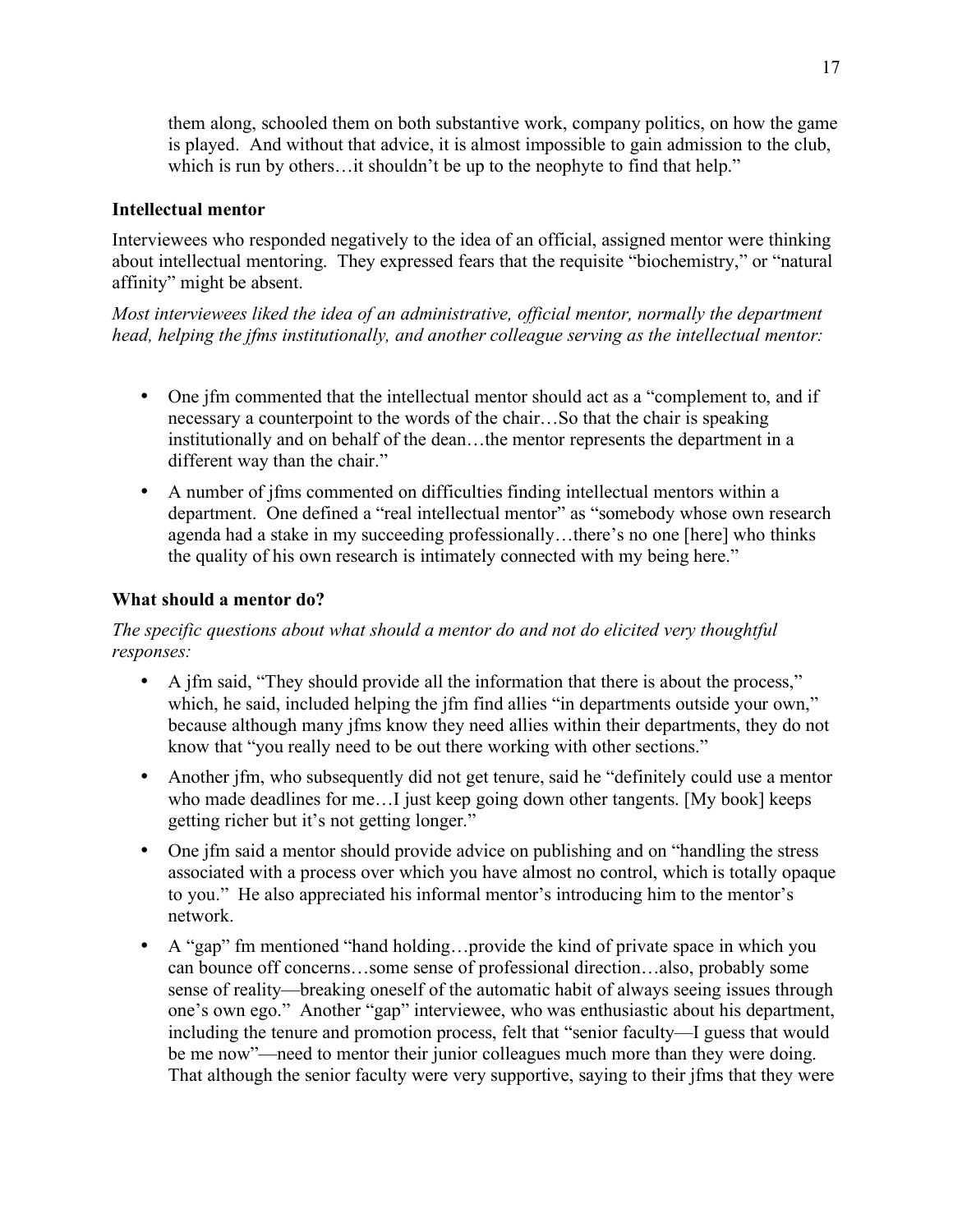hired with the expectation of tenure, not all jfms, in fact, *are* tenured, and "[senior faculty] have some obligation...to help that process along."

- A male jfm in a department that has no regular schedule of mentoring or meeting with junior faculty suggested, "…that there would be a structure in place whereby [you]... meet with the chair, meet with a mentor, and meet with another senior faculty member, either at the same time or separately, to talk about where you are at the end of the first year [and] second year…ways in which you could strengthen your case at that early stage."
- One "gap" fm said that one's mentor should read "everything you write and advise you about when and where to send it out." A jfm commented about needing "to have someone to bounce new ideas off of," who would "force" the jfm "to reduce attention to teaching in order to be able to send the work out, [and also] provide advice about professional matters."
- Many fms recommended greater interaction between mentor and jfm: "I believe, like every two months the mentor and the mentee should have lunch."
- And: "...some way to make sure that the mentor does his job. Because [if not], what do I do? Do I go to my chair and make [my mentor] my enemy?...So some set of simple guidelines for what a mentor should do. Like *n* lunches per year."
- A similar comment: "I have one mentor. And he's really hard to talk to actually...every time if I see him for four minutes he says, 'OK, I have to go.'" When we asked whether he could change mentors the response was, "I'm not sure the next mentor is going to be much better, and...I know for sure the mentor with whom I am now will be offended."

# *In general the complaints we heard focused on inadequate mentoring. Recommendations focused on ways to nudge senior faculty to take mentoring more seriously:*

- For example, "[I]n a certain sense...the mentor has to... impose him- or herself on the [jfm], because the [jfm] is kind of clueless for several years in the beginning…it's not enough to just say "I'm here for you if you need me…giving the kind of informal information [the head cannot provide]."
- Another jfm appreciated that her mentor evaluated a class and gave her a copy of the evaluation.

# **What should a mentor not do?**

We have seen that for the most part fms spoke about sins of omission when answering this question. But there were other kinds of complaints: one jfm said that while he appreciated his very proactive mentor, he resented his trying "to turn my case into something else." Another said he would not like "too much meddling in a research process, but I guess that's common sense."

# **Promotion and Tenure**

Not surprisingly, this is the topic that elicited the most negative comments overall, some of them rather sweeping. One "gap" fm said that even his senior colleagues saw the process as "monstrous." (Note that a certain amount of overlap with the previous topic is unavoidable.)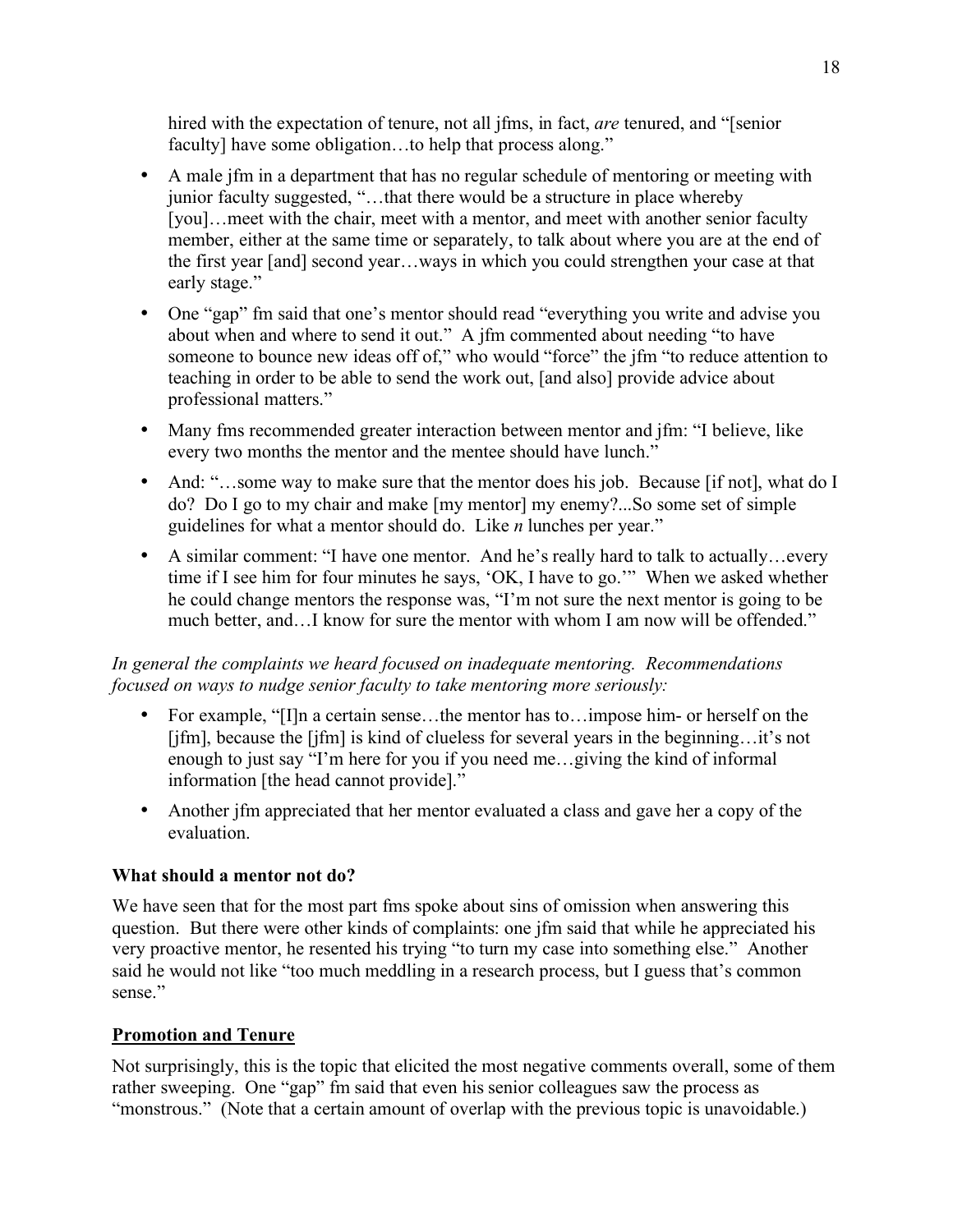• One jfm favored abolishing tenure, saying he did not see its value. It was not needed for protecting academic freedom because "we have orderly recourse through the judicial system... replacing [tenure] with a five-year contract with the presumption of rehire would make much more sense…it would allow you to address, say, gender issues or racial diversity issues without having to do it all on the front end."

# *Most complaints were about inadequate information:*

- Many interviewees indicated that they had been made aware that the top priority is research: "One thing I was grateful for…priorities are clear. I was told in no uncertain terms when I was hired, 'It's the research that's important.' That's a quote, OK? Which is good."
- But other aspects of the process were "opaque," "mysterious": "I don't know the whole mysterious MIT process." One minority "gap" fm had attended several workshops on the tenure process at another institution. He considered himself "very fortunate," he had learned "really valuable stuff," because otherwise "I would have been up a creek." He shared as much as he could with other junior faculty, "because I know that other people have had much harder times and gotten much less information."
- Another: "[t]here's just such mystique surrounding the promotion process and so little information."
- Another: "... even small bits of information" are surrounded "with a mystique that is maybe unreal." This jfm's colleagues "are fair people and well-intentioned, but it does have a feeling... of the institutionalized hazing process."
- A jfm spoke of "stress" between the head and jfms: "... I feel [the tenure process] is veiled with this real opacity and a scrupulous attention to protecting information. Information I'm not supposed to get actually gets to me. And so it's that feeling where I feel it's all draped in a kind of mystique."
- A jfm going through the tenure process wondered if anybody "ever sits down with a [jfm] and says, 'OK, …here's the procedure that you're going to go through, and here's who is going to be involved.' I don't think that was ever done. I was given the booklet…you get the forms, you read the forms. But once the process begins, I think there is just tremendous opacity."
- Another: "Basically what I was told [was] "you give us your materials and you will not hear anything until you hear either yes or no at the end of the process."
- A "gap" fm described a very bitter colleague who did not receive tenure and was "angry" at the lack of information he got from the senior faculty."

### *Interviewees also raised the issue of transparency:*

• "I could wish that it was a more transparent process to be sure…the issue of the second book is a gray area." And: "Well, I don't know how transparent…in the promotion process I was asked for a list of names…and then I got some feedback that said I should write more or, rather, publish what I write. Is that transparent? I don't know what to compare it to."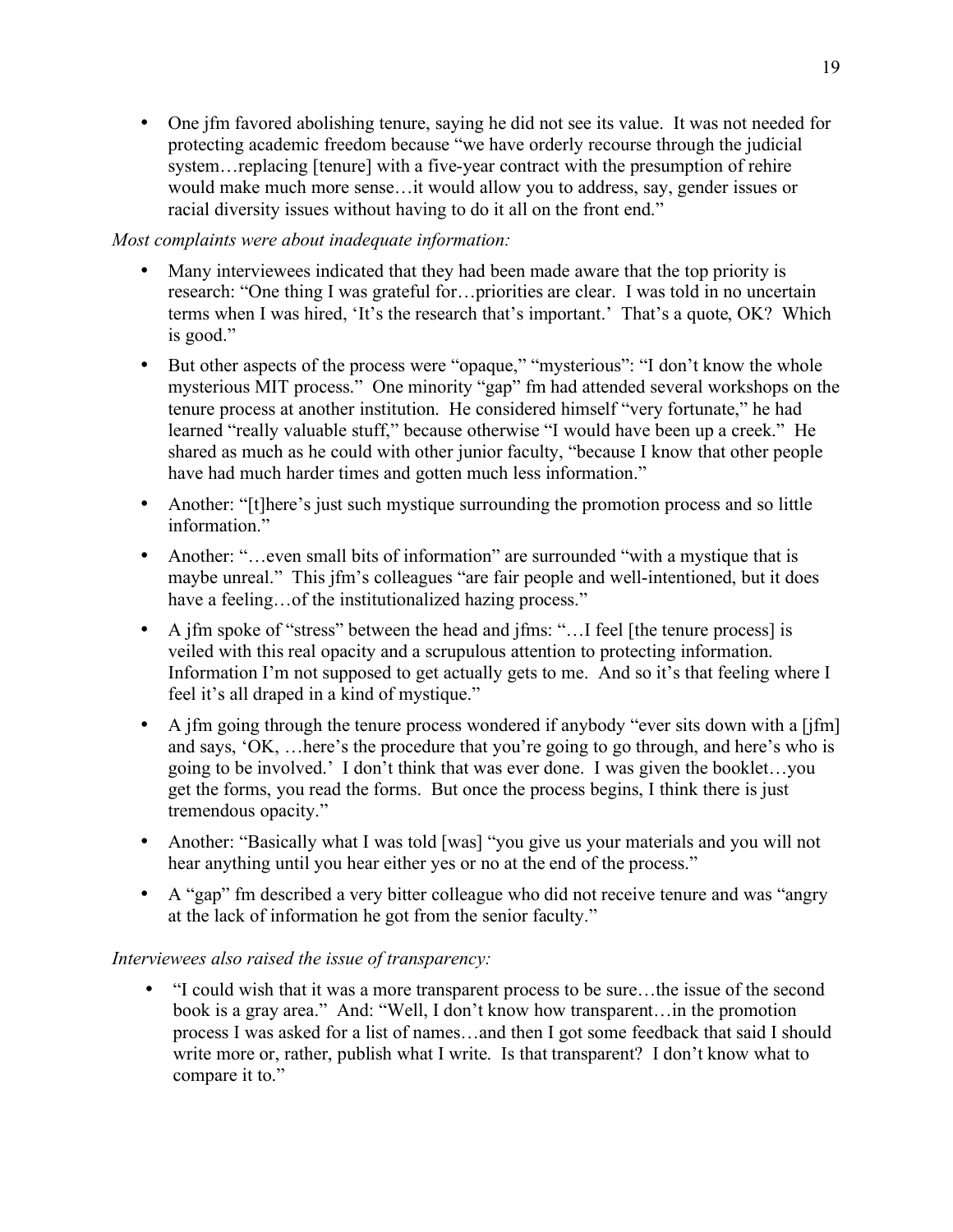- A jfm spoke about a colleague turned down for tenure at the department level: "and it was quite a shock…to him and to the graduate students, and to his fellow junior colleagues, because he had an impressive publication record…The problem was something about the content."
- Several also complained about how prolonged and "dragged out" the process is. Here's a "gap" interviewee: "…on the level of structure of the place itself is that once you enter it, you enter this kind of silent zone, right? You have no sense of how it's going, when it's gotten through various committees…you're in kind of a vacuum for these 5-6 months….the worst part of the process."

## **Promotion to Associate Professor Without Tenure (awot)**

- One jfm commented "The mid-term review process is kind of difficult...because it's pretty intense. It's basically like coming up for tenure twice, that process…I've never heard of any other school [with this system]."
- A jfm talked about his awot promotion, saying his case was "by no means unique": …could have been handled a little better…a series of miscommunications, messages didn't quite get through…[I asked] what was a dossier expected to contain and by what date?...[I was told one thing], which is what I'd been told four times before that. So two weeks before May  $7<sup>th</sup>$  a different senior colleague said, "Oh no, no. What you've been told repeatedly by the chair is false." [They needed] the whole manuscript seven weeks earlier than I had been told.
- Here is a "gap" fm comment about the letter from the department head following awot promotion:

You get a letter from the head…but it's incredibly diluted. I remember from mine, it was just generally encouraging but in such a bland and uninformative way that it was virtually useless. And again, the faculty are somehow…it's not "timid" exactly, but sort of reticent to alter the social dynamics in an uncomfortable way and say, "These are the issues that came up in the promotion case…where you're doing great…where you're not doing great and you really need to work harder."

• Several other jfms complained about "vague" fourth-year letters: "I mean it could have just gone into a lot more detail. It was two pages long."

### **Explanations offered as to why so many problems in the tenure process**

- A "gap" interviewee comments:
	- It's just that when you're starting out, you may have very little idea of what's expected…what's a reasonable timetable for turning out papers….is it OK if I just get one article out in my first year? So it can be a little bewildering to know what you should be doing in order to be progressing appropriately. And my senior colleagues, bless their hearts, were just not at all inclined to weigh in on that…it's awkward…If the work is more iffy, then you have to overcome certain social barriers to sit [jfms] down and say, "Look, we're going to have trouble with your promotion case if you don't fix up these issues."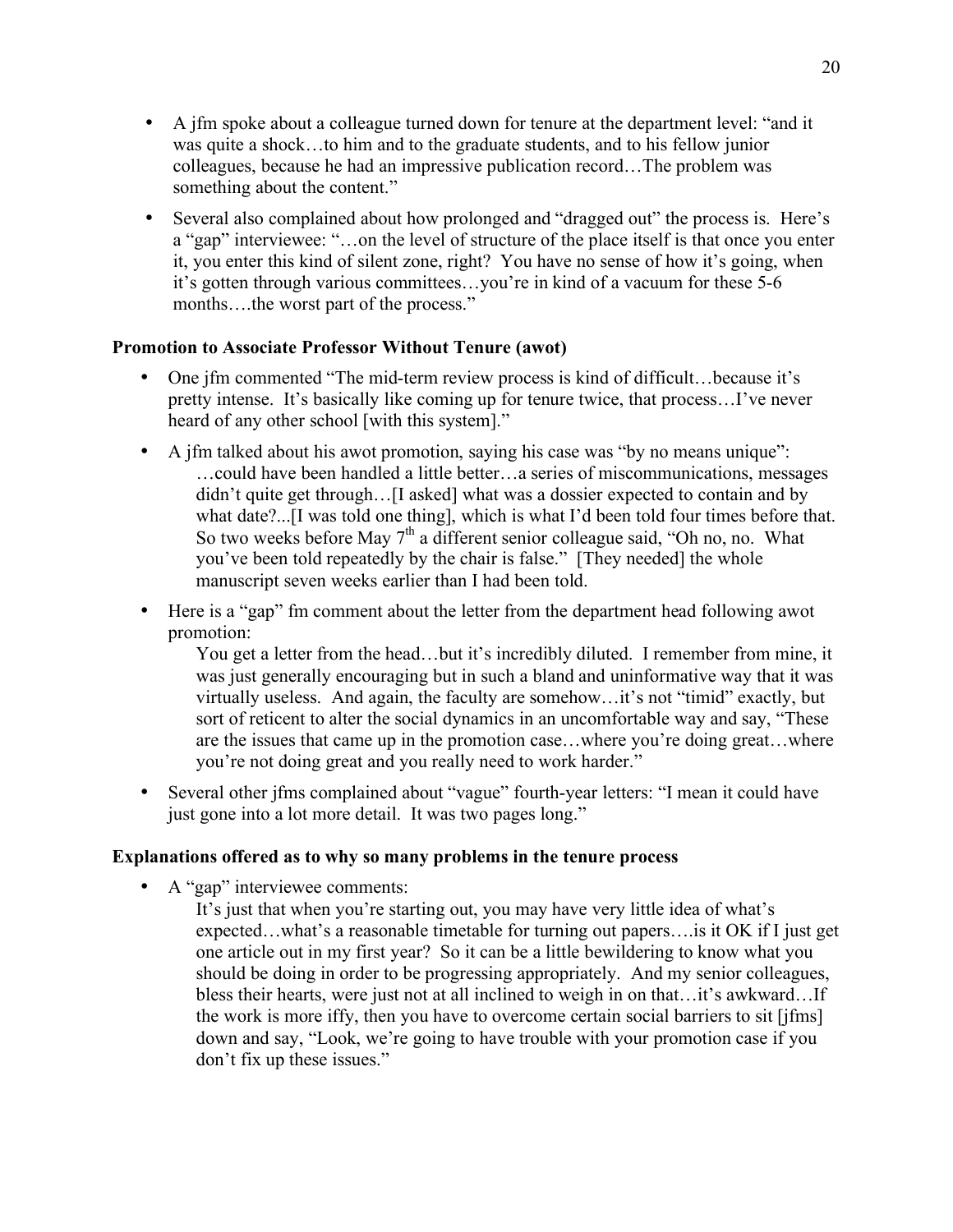• A jfm provided a similar analysis: "I think it's not especially well handled, mainly because academics are often interpersonally odd and not particularly good managers. So it makes a structurally very difficult process."

# **Examples of misunderstandings and problems**

- One interviewee thought that only Humanities departments sent out for outside letters for promotion and tenure reviews.
- A "gap" fm thought that it was general policy to bring in a specialist in a candidate's field to "help them interpret those [outside] letters."
- One interviewee believed that there ought to be a "frank admission" that "it's hard to get tenure if you don't have an outside offer, [and] if you do have an outside offer from a peer institution, you will get tenure."
- A jfm had the impression from two senior colleagues that when submitting his list of potential reviewers he could include "some sort of 'get out of jail free card,'" naming a few people "I would not want it sent to, with no impunity." Then he was told that that was not the case. "I have no idea because these things don't seem to be written down anywhere." He said his list of names that included two people he did not want as referees caused a "hullabaloo because I wasn't supposed to put that in writing [nor] name two names unless I had actionable reasons."
- A "gap" fm complained that the letter he received following promotion to awot stated that one aspect of his performance was fine, but at tenure time the same aspect was said to be a pivotal problem: "so they should have been more open [in the promotion letter]."
- A jfm spoke about a colleague who did not receive tenure and had not been adequately informed of her status early enough, in particular, "informed that she should go and apply for jobs. [She should have been told] 'it's very likely, or it's a possibility that you will not be recommended by the department.'"
- A jfm who told us that she expected to be tenured, but was later turned down, reported being very satisfied with MIT: "...[They] don't put obstacles in your way. It's like it's hard to get tenure here, but here's like 'a whole lot of money, generous leave policy, generous maternity policy, we make it possible to get it done.'" Either she was simply overly optimistic, or there were some disconnects in mentoring.

### **Suggestions for improvement**

## *The preponderant kind of suggestion for improvement had to do with ensuring that complete information is given.*

- A male jfm said that senior faculty needed to say clearly at the beginning "go socialize" your work!'...as opposed to waiting until six months before they come up for tenure."
- And:

[T]he senior faculty could do a better job of describing to the junior faculty the importance of being known within your sub-field…and giving them a sense of the sorts of people to whom they will go for outside letters…what the criteria are for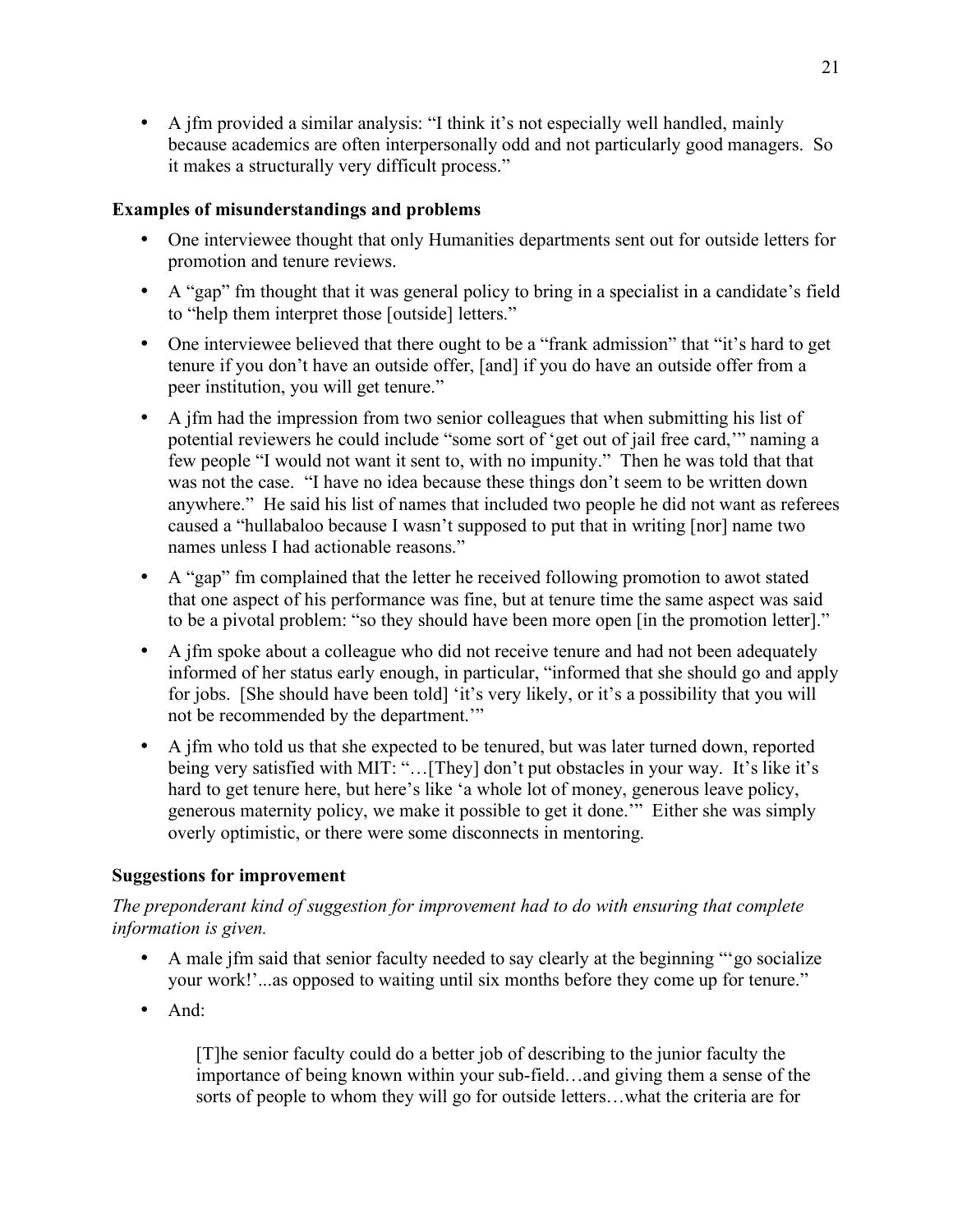going to certain people and not others. What the criteria are for promotion, given what the letters say…so you should really know that…and over the next six years think about who these sorts of people might be, making sure they're engaged in your research, that they know what you're doing so when they get the letter and the package of material, it's not foreign.

• Some "senior" jfms and several "gap" faculty described ways in which they tried to ease the promotion ordeal their more junior colleagues were facing, including those in other departments. A female jfm commented that she was surprised that the junior people ahead of her hadn't said "here's the ropes from…a more informal perspective."

# **Gender**

Every interviewee had thought-provoking points to make about MIT women faculty and the issue of gender in general. (An example of the latter is a jfm's complaint that the feminization of the humanities resulted in only women undergraduates taking his upper-level subjects.)

## *There were many positive comments.*

• One "gap" interviewee said he liked the egalitarian atmosphere of his department with respect to gender. A penchant for "intellectual gladiatorial combat" characterizes his field, and he was grateful that his senior colleagues were good role models, as "they have no taste for it either." He thought that several women graduate students had chosen MIT over other schools because their undergraduate departments had been "hostile towards women." However, he added, our committee really should talk directly with the graduate students.

## *One quite encouraging finding was the extent to which male jfms wanted to talk about gender inequalities: 3*

- One said he was pleased that "we don't like alpha males or alpha male behavior" in his department.
- Another said he knew that "white men get a break," but that he wasn't always able to perceive how others were disadvantaged.
- Another: "I'm having a way easier time than my female colleagues, and some of them are senior…I'm sure it's partly being a white man in a white man's world."
- Another said "I'm sure students subconsciously grant me more authority because I'm a male professor."
- Another commented that it wasn't that his female colleagues *couldn't* speak as much as he, but that they didn't, which pointed to differences in socialization.
- I will quote one male interviewee at length

That's where I think you really get into the gender differences, because a lot of stuff…how I was treated and how female colleagues of mine were treated. I will tell you straight out: I think there is a lot of gender inequity at the junior faculty level…And not at the policy level nearly as much as the daily decisions and the daily

 <sup>3</sup> <sup>3</sup> We do not believe that such comments are simply examples of political correctness.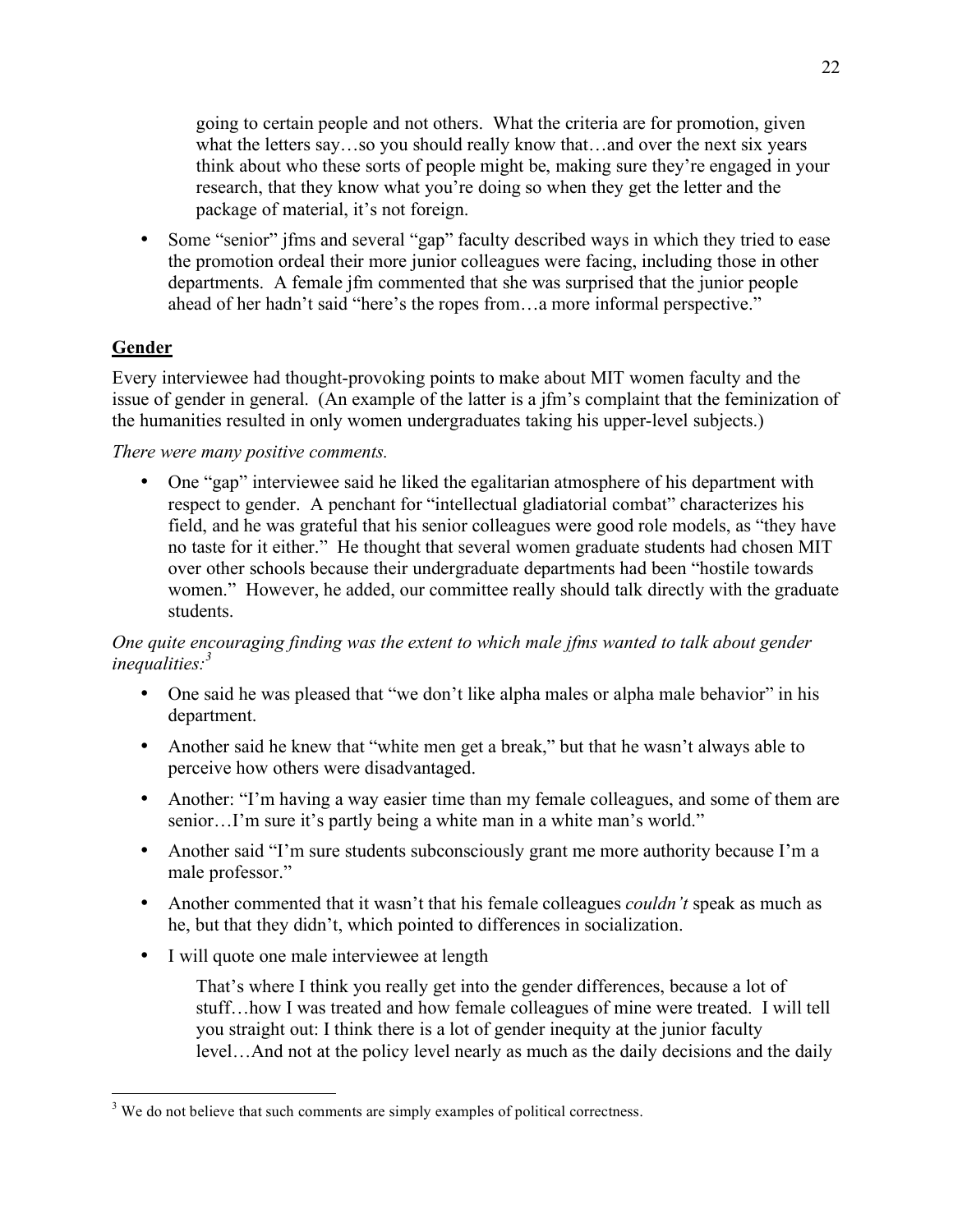interactions…So my experience has been—and mostly the other people I've known, women junior faculty in this school and in the department—they've had a much more difficult time…I walked back from the [meeting about the] second Institute Gender Equity Report with a junior female colleague…we had a very revealing conversation. This kind of thing where all of the street knowledge about getting along in the department and in the Institute, no one was telling her. And I had a bit of epiphany for me where I consider that now part of my obligation is to share that knowledge with people who are coming up. But no one had ever told me. I thought it was just chatting with my friends around the virtual water cooler. I'm not much of a water cooler chatterer, but I will spend the time now that I see that it's meaningful, real time for people.

## *With one exception, those male interviewees who commented on affirmative action initiatives directed at women were in favor of it:*

- Several jfms criticized certain SHASS faculty members' negative attitudes toward such initiatives.
- One jfm mentioned "weird" conversations with faculty in other departments who belittled any comments about the need for more women.
- Here is another comment:

I do see that it's very difficult for women here. I think it's difficult for women students here…I've always had good mentors who were women, but it's very easy to have good relationships with senior women when you're a man. It's not easy to do that when you're a woman. So it's not just a function of men. In fact, I think the fiercest battles are the senior women to junior women, that level. That interaction is just complicated in ways I don't understand. It's not just an "old boy" thing, because there's lots of senior women who have been very important to me here.<sup>4</sup>

- Another male jfm speculated that "it often seemed to happen" that female graduate students had it easier with male faculty and so wouldn't seek out female faculty members for support. "Possibly the explanation is that if you're a female senior faculty member, then you [got] a PhD at the 'School of Hard Knocks," and you think, 'Everyone else should go through the same miserable experience that I went through.'"
- Another male jfm said that his graduate school had had:

…a very different culture from this place and it's much less open in a lot of ways. But MIT is not that open. I've worked [in corporations and independent research situations] and I've never seen an environment as difficult for women as this...even though…the corporation [where he had worked previously] was much more overtly sexist than this. But here, the things are all embedded in ways that are invisible and

 $\frac{1}{4}$ <sup>4</sup> Note that the issue of conflictual relationships between junior and senior academic women is extremely complex, particularly when reported by a third party. Clearly sometimes one observes what one expects to observe rather than the reality. Interviews with female SHASS senior faculty members in 2001 contain complaints about male expectations that senior women faculty would automatically be threatened by, and envy, their junior female colleagues.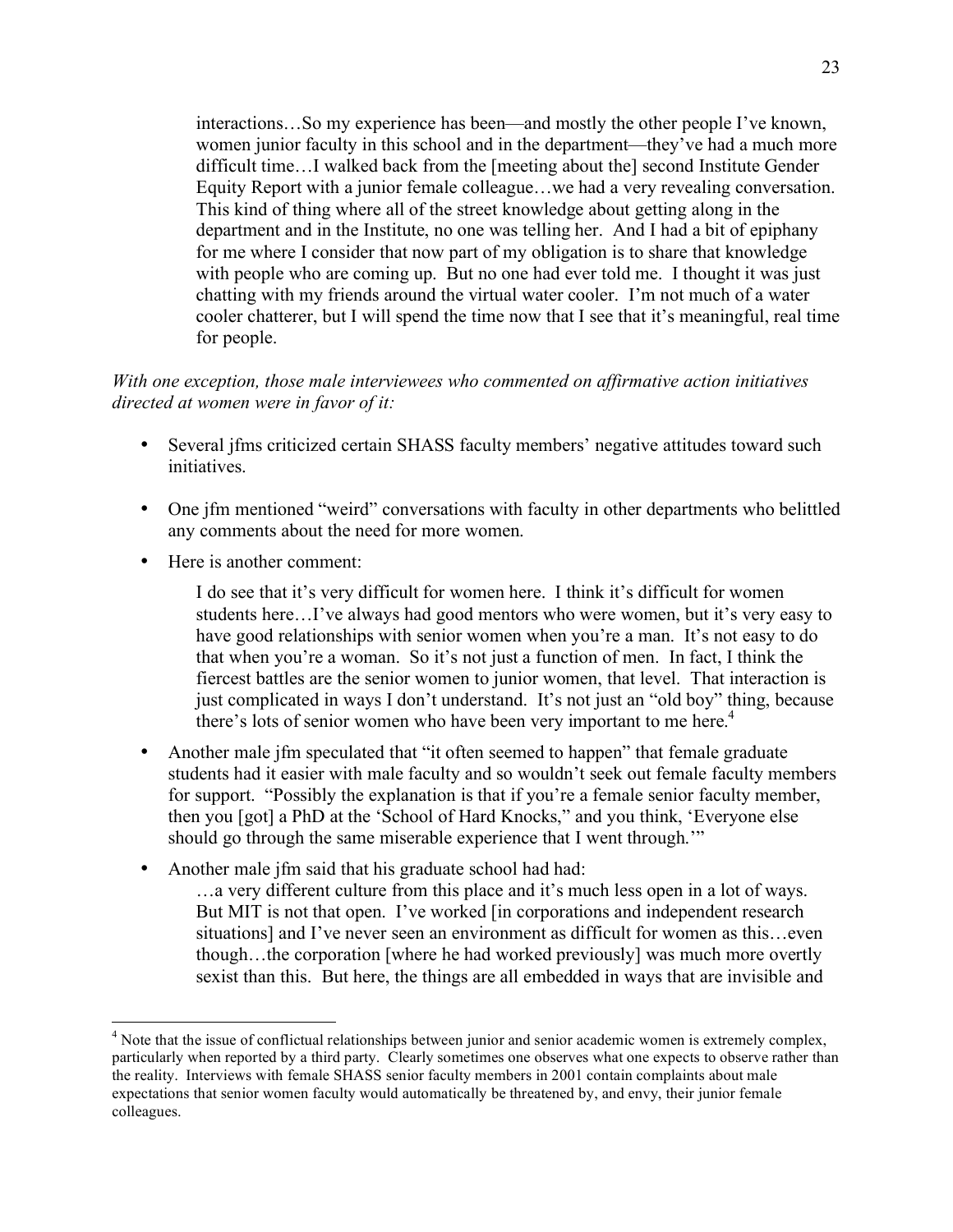hard to see. Everyone thinks they are trying to do the right thing, but the sum total is very different.

He also said that the situation for women in SHASS looks extremely good compared to "a lot of other places around campus. There's a level of ugliness and unpredictability that I've not observed in SHASS."

- Another male jfm said that he was aware that he needed to be especially conscious about the female undergraduates and graduates in his classes, which, because of the subject matter, tended to attract male students. He had become aware that talking about sports before class began tended to exclude his female students, and was trying to curtail this practice.
- And another: "…a [junior] colleague, wants to have a child…she was told 'if you decide to have a child, you are making a choice as to how important your research is to you,' and she was shaken."

## *However one male jfm discussed gender inequities in terms of unfairly favoring women:*

- "I knew that women were kind of advantaged in the workplace within academe. I didn't realize…how much so." If two people came into the exact same job, with the same qualifications, "the woman gets \$10,000 extra a year in research money."
- Another issue was "...tenure and promotion...it's really obvious that it's an advantage to be a woman…The rule of thumb I've heard is one peer review journal article. Being a woman is worth one peer review journal article," adding that being an African American is worth two articles, and being an African American woman is worth four.
- A third issue was the "beer after work" problem; unlike the corporate world or public sector, he could not ask a female graduate student out for a beer at 9:00 PM, which meant he could not ask a male student either—"just a minor and continuing irritation."

# *All women interviewees commented on gender disadvantages:*

- For some, it was primarily a question of departmental culture and atmosphere, a "macho attitude that makes me uncomfortable."
- And:

…there are subtle ones and not so subtle. The nature of our discipline, it's mucho macho, the whole presentation, masculine. There's typically not a lot of discussion of gender in [our discipline], it depends on who's in the room. More attention is paid as the composition of faculty changes. A certain invisibility in the department. This relates to gender dynamics regarding what's important to study. One's behavior needs to be assertive, sometimes aggressive, and these characteristics are typically associated with men. If someone is less talkative, someone will invade their space. This will be interpreted in several ways: one, the less talkative one has no interest in the topic, or two, the less talkative one is weak or uncomfortable. I may have something to say, but not be willing to go to the mat about it. Conversations don't seem to flow or allow for comments about uncertainty…people making those points will be seen as weak...The subtlety of it can be annoying.

She continues: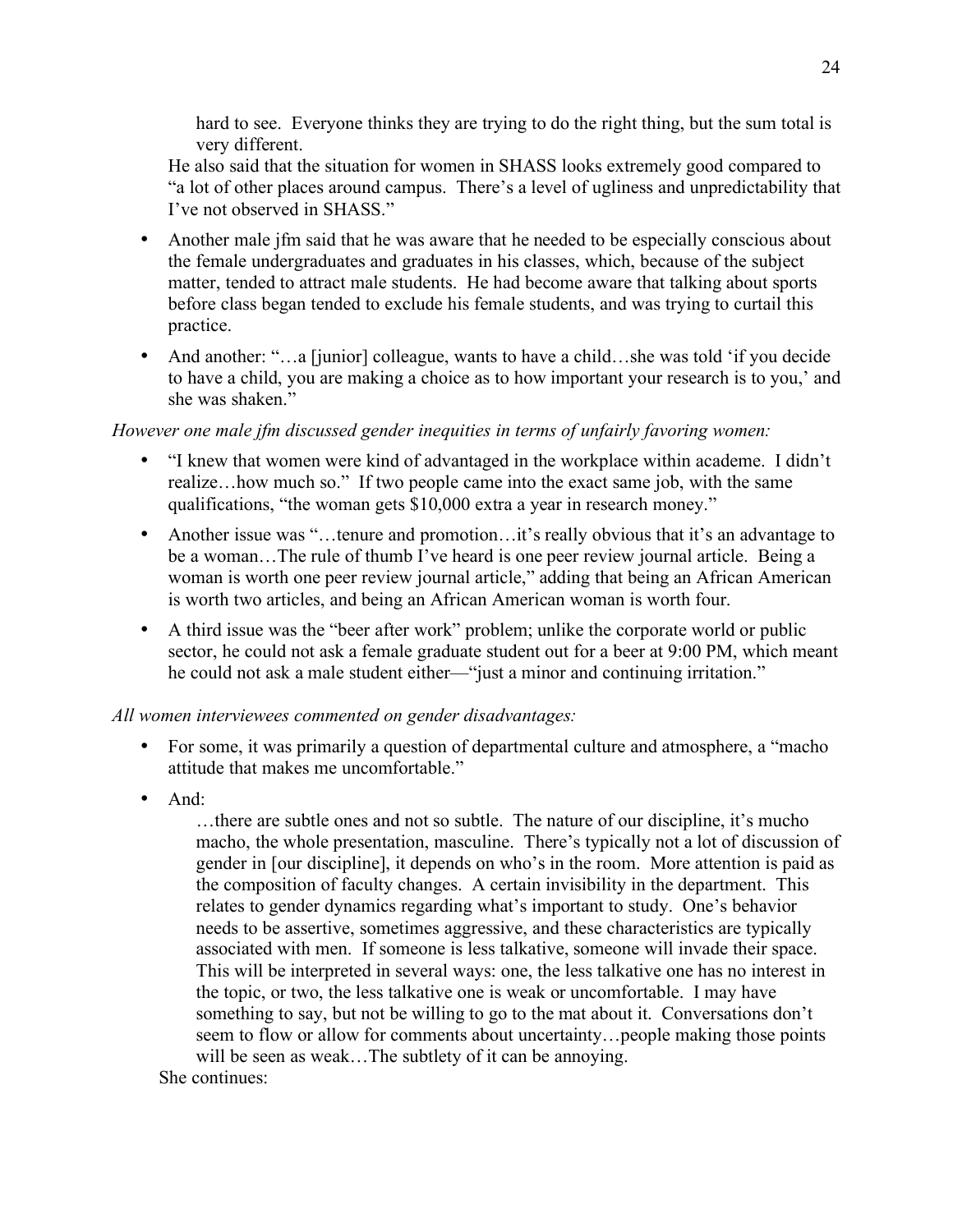You don't know whether the individual has intended to inhibit you. Some, yes, take pleasure in crowding others out. Pure ego. I have to weigh…it takes a lot of energy, so I'm always making calculations whether to challenge or not. Gender…makes me very judicious and careful. I'm only sometimes willing to pay the cost of the consequences of their not knowing how difficult it is.

- A similar comment: "You have to assume some kind of aggressive, and to me an unpalatable, persona. It's hard to be heard."
- This woman said that faculty had been made to become sensitive to these issues in the undergraduate classroom, but that there was less attention paid to graduate students and women faculty. At departmental dinners there is:

…a tendency always to talk to the senior person, usually to the senior male person. Not to people right out of grad school, but [to the] more established scholars. So I'd be at these settings where I have a lot to say, but there's no opportunity to say it…the male members—sometimes the senior male members but often the junior male members also—are busy referencing each other. And so it's hard to get a word in edgewise. And if you get a word in, people want to sort of swat you away as soon as possible so they can get back to talking to the real man.

- She complained about her ability to form professional networks being negatively impacted because she would leave such meetings without anybody having a sense of what her work is about: "I feel like the silent, invisible person in the corner." And because those events were far less enjoyable for her, she would end up avoiding them.
- A male jfm from the same department concurred, saying that although people were not being systematically shut out, "I just sense that traditionally that's associated, that's a gender issue that shuts women out. It probably does…It counts on the issue of building collegiality…and not in creating a bad environment." He said the department environment was "pretty good", but opportunities were being "squashed for making this a better environment, more comfortable."

# *Although one male jfm commented favorably on the "Marine Corps mentality" of MIT, most were critical:*

- Here is a jfm: "this aggressive attitude…Although you can be like that, it's not natural [for women]. Seeing you as an MIT type—it's gendered, which makes it difficult for a woman. [My chair] said, 'you have these complaints, but we're the most egalitarian department at MIT.'" But he had been using "egalitarian" only with respect to rank, and was ignoring gender and race. She added that her department in her previous university "wasn't like that."
- One jfm said she had tried to improve departmental awareness by pointing out instances in which style, or topic matter (like baseball), puts women at a disadvantage. Although her senior male colleagues became defensive when she did this, "it could be to the good, helping to raise consciousness…There is a sense of wanting to do things better…the issue is not intentions but awareness." She wanted others to step in—like a sensitivity trainer, or the dean [because "power has something to do with raising awareness"]. "I've become the person who to some extent now…where people [ask] after dinner, 'were you offended?' It's a terrible position to be in."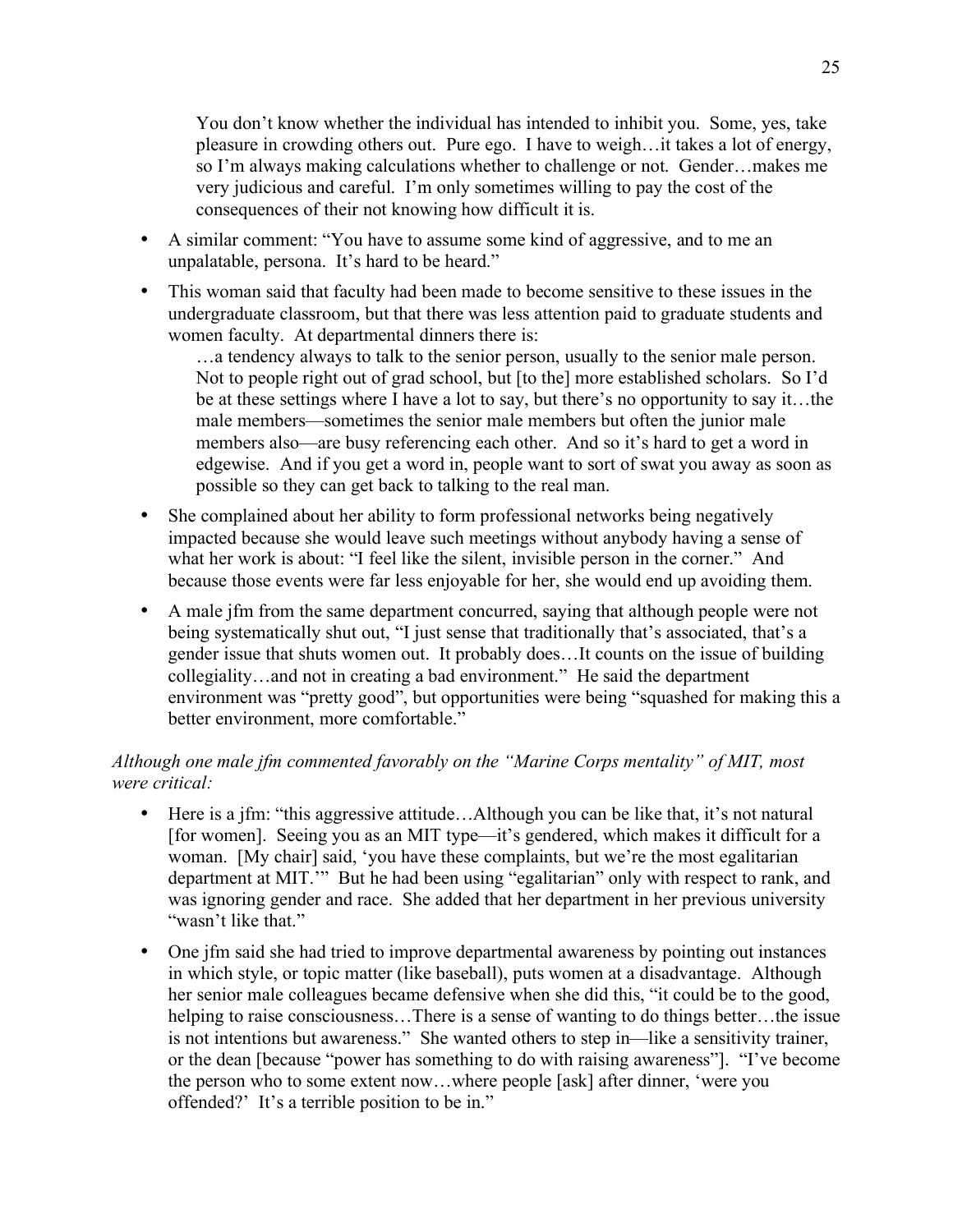- Another woman jfm commented that her department had so few women that there really were not any gender issues—but that colleagues were not gender conscious, and female graduate students probably had more problems than women faculty.
- Another jfm complained about the gender ratio in his department, noting that several women faculty members had left, "not in the best of circumstances."

#### *Faculty from three departments commented on gendered difficulties with administrative staff:*

- A female jfm complained of being "reprimanded, quite harshly," by her department's AO…"and she would cc it to my chair, which was really embarrassing."
- One male ifm commented:

One of the biggest problems junior women face are the staff, who are almost all women, and do not interact well with junior faculty women. As an MIT faculty member you can choose when to teach, and where. But I've had junior colleagues whom the staff told they had to teach in this particular slot, and that there was no discussion about it. I almost have had places…where it literally was a one-to-one comparison…someone would say to me strikingly different things than what they would say to a woman in exactly the same position on exactly the same situation. So literally, the administrative staff is giving directions to a junior woman…"this is not negotiable…you will do this or that." Nothing like this was ever said to me…Staff feel more comfortable taking direction from men, and women have to really—[it's] all the same story that is written everywhere else—prove themselves in a certain way and men have the luxury of being socially disengaged and it not reflecting poorly on them. Women have to play that social game.

He continued:

That stuff matters because the staff allocate resources, either explicitly or de facto. They can choose how to get things billed; they can choose what qualifies under certain things; they can choose lots of different things. And a good relationship with the AO makes a big difference in your life. And it's just all-around harder, in my observation, for women to develop those relationships. There again, nobody ever sat the incoming faculty down and said "you can choose when you teach, you can choose how to bill things to your discretionary account, there are things you have leeway on." Or even things you have authority on. But if nobody tells you, you won't know. Your chair [could] tell you that the AO shouldn't be doing that.

He described a case involving an administrative assistant who had been assigned to him for several years:

…a very productive, good relationship. Then there's a woman junior faculty member…friend of mine. And I begin to hear things from my AA [Administrative Assistant] that they think she's bossy, she's bitchy—all the stereotype words. Which baffles me because I know this person reasonably well and I don't see her that way at all. But I also am aware that I don't observe her interactions with these other people. So at some point, things get shuffled around and my AA is assigned to her: "I don't know if I want to support this person, she has a reputation for all these things." "That's not my experience with her. Give her a chance." So she agrees and it all goes fine. To me that's a clear example of how setting a certain tone and certain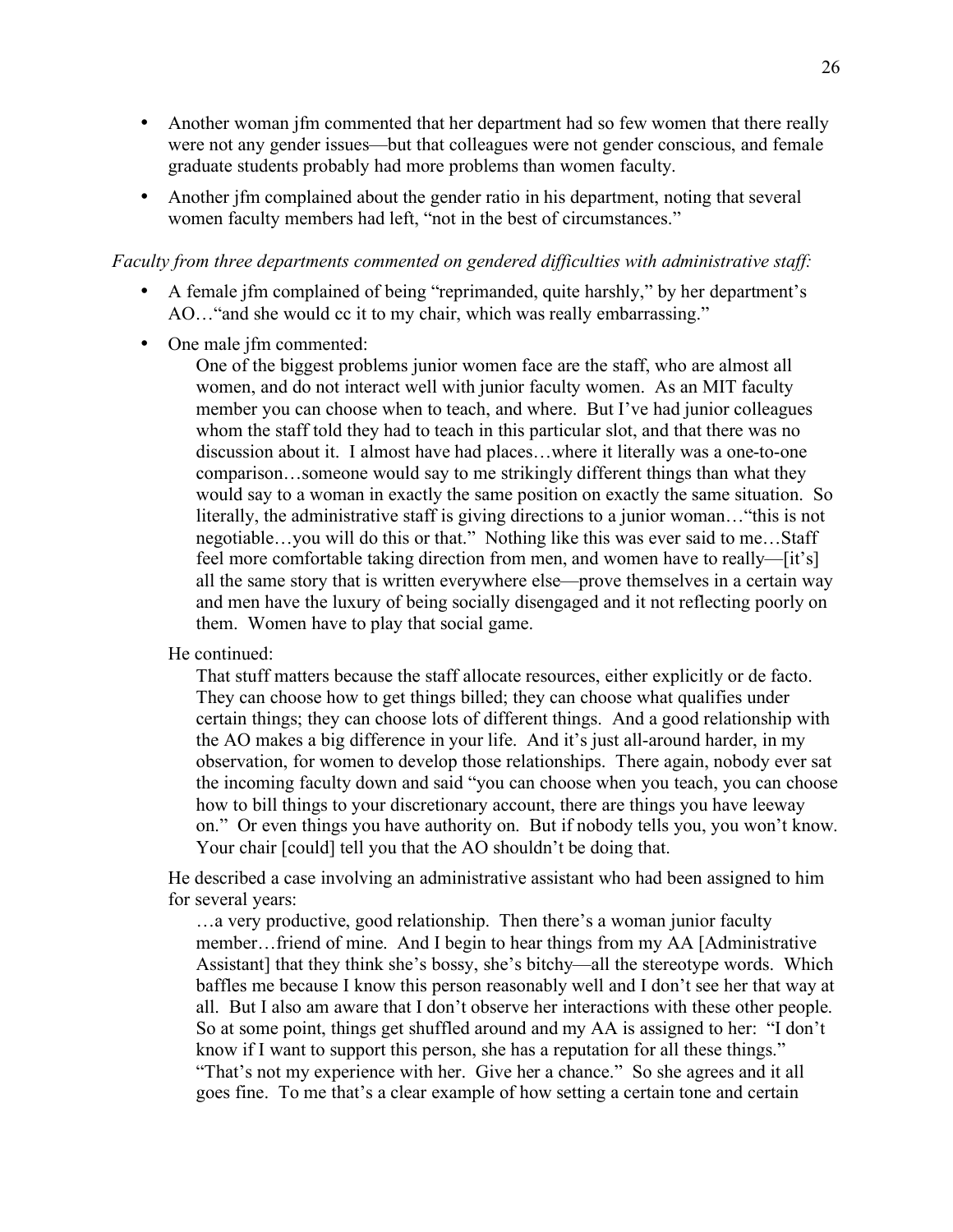expectations of people for behavior improved the situation a whole lot. As opposed to a kind of collective agreement—because the staff all talk to each other.

He continued:

There were many, many cases that I've seen, like that, of it just being much, much harder for women to establish their credibility. The staff has been the most glaring one for me. Maybe it's because I see it the most in the daily experience of the department. But also because those are the things that make daily life harder, and I do think that the big structural impediments are not written in stone anywhere. There are these multiple little battles that people have to fight, and it's just energy that those people had to put into dealing with something that I was able to put into dealing with a graduate student who had a problem, or something that is more in the mainstream of what you consider your responsibility as a faculty member. I was really struck by the gender differences at the junior faculty level in all of these infrastructural ways.

*There were also complaints about attitudes toward hiring women and underrepresented minorities:*

- Here is a male jfm:
	- I said, "can we look at the number of faculty at MIT…in terms of gender equity, how many male faculty and how many female faculty? Can we actually sit here [and hire a male when we have a short list of three women and one man]?"….And there was just no response. And I honestly don't believe there was malicious gender or sexism there, I think there was an inability to understand how these systems work, and a total inability to use language or to deal with how gender works…and the larger structure of MIT…there is no way to think through deeper structural inequities or paradigms of racism, sexism. I really believe that they just have no clue. So that when I'm [criticizing]...they're like "Well, that's not true. I'm not sexist." There was just no way for the faculty to deal on this level. Because it's that thing where you say, "I'm not racist. I'm not sexist. I don't care where someone is from." But then you can't see…
- Some women jfms commented on interaction dynamics. Here is a minority woman: "I watch gender play out at department meetings...[all the men] talk even if there's nothing to say, and there are a lot of pissing contests going on, a lot of male power jockeying…that goes on a lot. I don't even think they're in touch with it. That's what they're used to doing, getting airtime." She comments on a specific colleague: "he speaks dominantly and loudly and he curses a lot. And I watch the men around the table just eat it up. I could never get away with that. They love it, whether he's just said anything or not."

### *No serious sexual harassment cases were reported; however:*

- One man mentioned "inappropriate comments about a blouse someone is wearing, comments that are more personal than they perhaps should be."
- Another said that he had heard of instances in which his female colleagues felt uncomfortable by casual remarks. "No huge violation, but uncomfortable." The inappropriate language, he felt, was a "generational issue."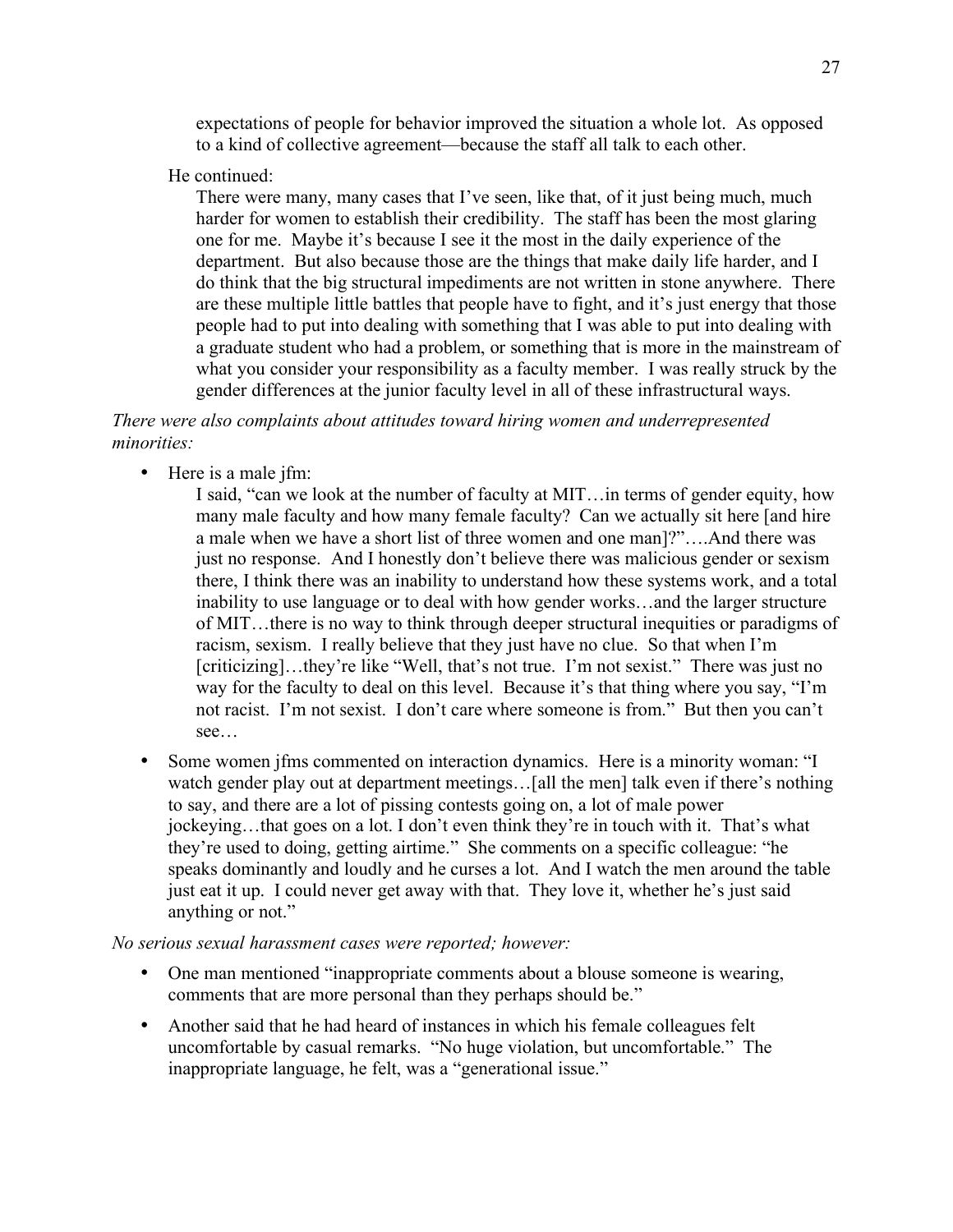#### **Minorities**

It is very unfortunate that because of the need to preserve anonymity we cannot discuss the majority of the problems raised by minority faculty members. Minority interviewees had deeply upsetting, discouraging stories to tell. And sharp criticism:

- "The school has a terrible history with respect to diversity. One faculty member left so embittered [that he quit teaching]." Another minority jfm reported experiencing a "deep-seated racism" that emerged in a departmental project that involved extra staff. Eventually a facilitator had to be hired, which "actually made a big difference." However, "the first sort of initial feelings of how you fit in [at MIT]…last, they can last a long time."
- One minority jfm was uncertain whether to stay at MIT: "There's such little diversity, African-Americans and Latinos. There are other universities, should I stay here? Students and faculty both. Especially in SHASS, there's simply not enough of a critical mass. So, do you want to have a conference? You can go to Harvard. It affects everything, socializing…your desire to do things at MIT, makes it less attractive." The question of how to improve the situation, "…comes up all the time. EOC [Equal Opportunity Committee] has tried, asking departments to be far more careful in the hiring process, at job talks. Vigilance is the key to continue, but the process is weak, unsatisfying. At this rate it will go on forever. I hear about near-misses, well, it's a vicious cycle. Who wants to be the Jackie Robinson in a department?"
- One minority female jfm commented that her department head had described what she did in a way she felt was "marginalizing, perhaps on the basis of race." She also felt that her new project was seen in negative terms by several of her colleagues because they felt "I had an agenda" and were disturbed about the "social and political implications" of her current work. When she asked her head to write a letter of recommendation for a prestigious grant, "he said he was troubled," and advised her to switch to something else. "I found it kind of upsetting, but I just worked through it and disregarded it." When we asked her what a mentor should not do, she said, "Well, just what [he] did. He was overbearing and what he gave was discouragement. And he wasn't even engaging with the [project's concerns]. He was asking me not to be who I am, to be like him, to play it safe." She had an informal mentor who read her writing and gave commentary. "And every semester she'd have coffee or lunch with me and was interested in me as a person, too. I felt somewhat seen by her."
- Further, this jfm felt more isolated and more alienated around race than she did around gender. "I feel like women always struggle for the balance between asserting themselves and knowing what that can cost. So that's always with me and also as a black woman…I know women who speak up forcefully get labeled as strident." "As a black, you have to prove yourself, you're gong to have to be more cogent, your performance has to be tighter than anybody else's just to compete…What got ingrained in me was: make sure you're more polished and prepared." At one point she did speak up very forcefully about an issue extremely important to her. "And I remember feeling strange afterward…I had the feeling that it might hurt me…I imagined that they were thinking of me as strident…That's the kind of thing that women are always struggling to balance."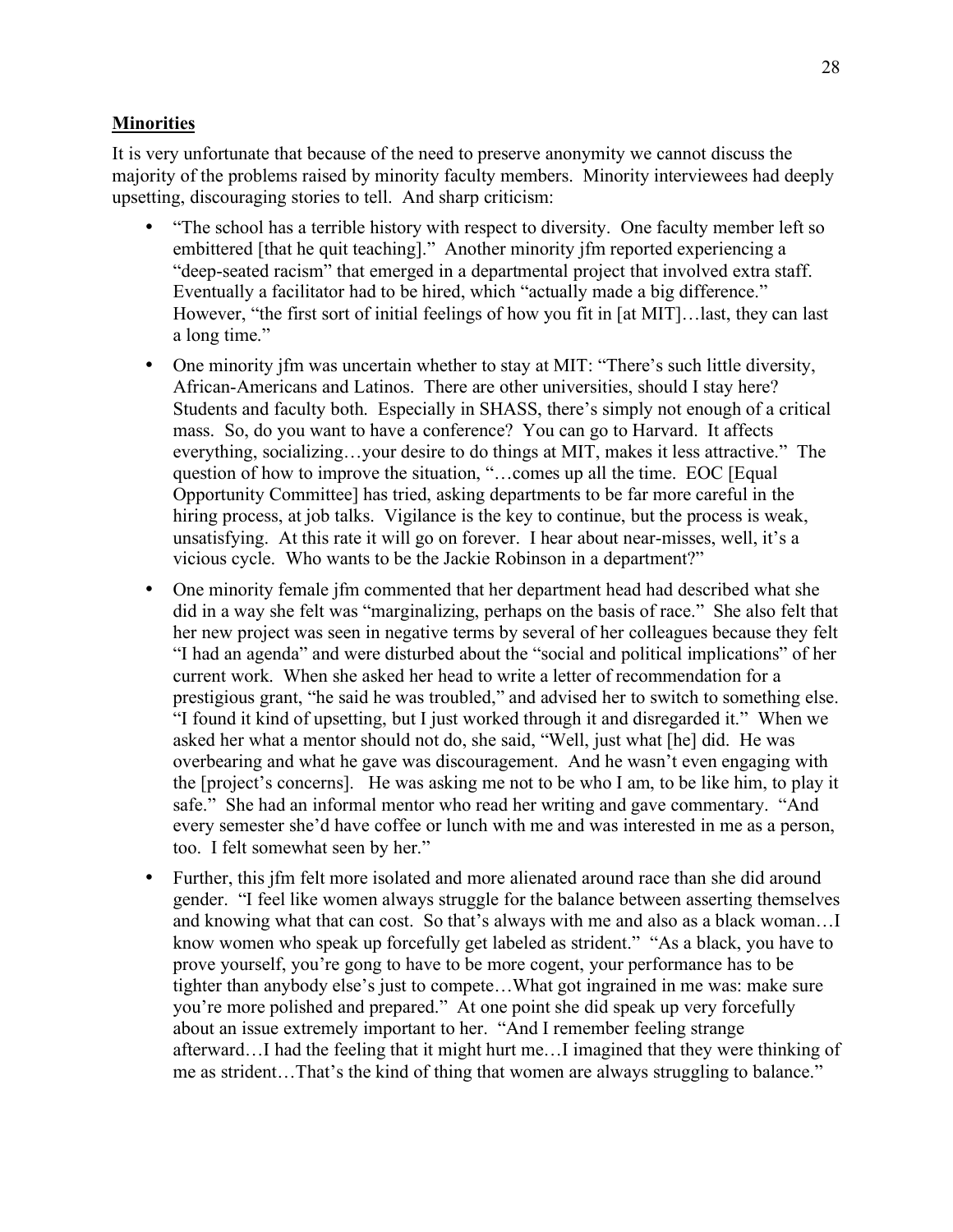- Another minority jfm felt that "if you are going to promote diversity, you are going to have a diversity of scholarship. [Minority scholars] are going to ask questions that fall outside of what is traditional in their field." The jfm hypothesized that this contributed to problems with some colleagues.
- Another minority jfm complained that when she first came, her proposal to feature women of color in a course elicited an angry response from a white woman colleague: "Why women of color? Why do they get special treatment?" (A colleague told her later that the other people present had found that comment appalling.)
- A minority jfm complained about being mistaken for a student by a graduate student.
- A minority interviewee said that he had been told that his style of dressing was "aggressive." Although it was framed as a joke, he felt slighted, and wondered why his white colleagues did not realize that if he dressed extremely casually like them he ran the risk of being seen as "a janitor"—which had happened at a previous position.
- Here is a minority jfm complaining about racialized dynamics during department meetings: "these white guys feel like they're in the presence of something real…[they're having] an authentic people of color experience...So I think it has to do with some kind of fetishizing of being of color; it is a way to be right up next to it."
- A minority female jfm commented that she felt that a staff member would say things to her that the staff person would not say to a male fm, and that it was "…discouraging…disrespectful, in tone and content…I can't imagine her saying that to a male professor."
- A non-minority faculty member complained about both MIT's minority and disability offices. She had tried to admit disabled and minority graduate students when she had chaired her department's admissions committee, but could not arrange for the support they needed.
- A non-minority interviewee said "Minority recruiting is viewed as something that a junior faculty member who is coming up for tenure takes on. And we all know what that means…that ain't an important task." Predictably, not much energy is devoted to it in this department.

# **Family, pace and pressure**

Although a couple of interviewees expressed sentiments to the effect of "the Academy, not just at MIT, is ideal for making families," most reported problems, although not all due to Institute policies and practices.

# *Several interviewees praised MIT's parental leave policy:*

- A father commented: "that was just HUGELY important for us. It meant I could be with our first son for the first eight months of his life."
- One interviewee said that academe "becomes all consuming...much closer to something like the priesthood" than was the case for his friends in law or business. The default position, he said, is to ask "How can I fit my family into this profession?" But he also commented about his flexible schedule and that few people were "demanding to know where I am at any given time."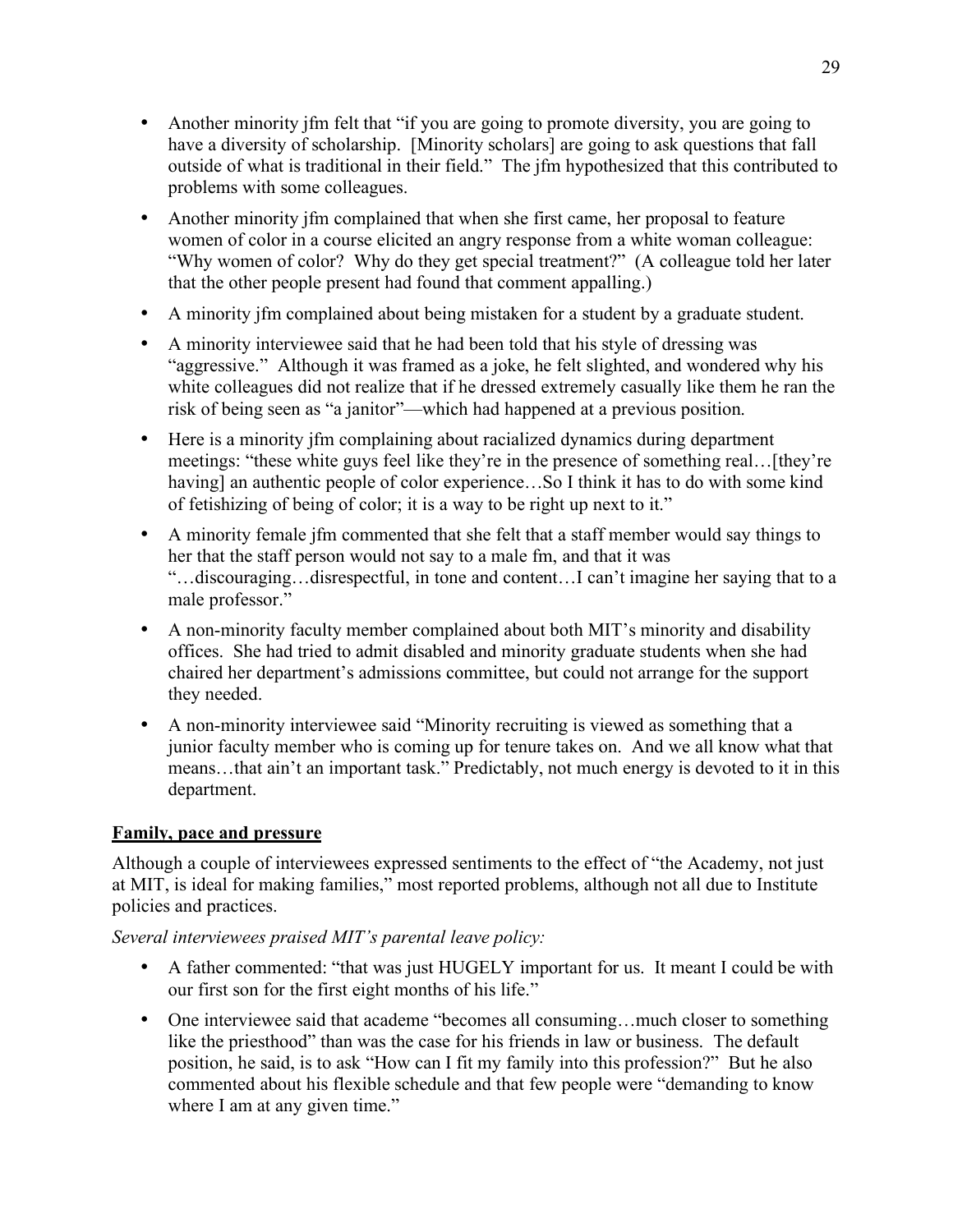- Here is another jfm: "Things get sacrificed, but that's the reality of being untenured faculty at a place that demands a lot...I don't have much of a social life, I don't go out. I say hello to my husband every now and then."
- One jfm, a single father, complained bitterly about juggling family and work on his salary. His colleagues were supportive, he said, although he did not think they really understood his situation.
- Another jfm, also a father, commented that in a department where quite a few faculty did not have children or had had them after they were tenured, "I think there is this kind of wait and see attitude: 'Let's see if he can do it.'" In our interview with a colleague of his we were told that the father jfm had experienced "greater dissonance" between him and the department head, that the message to "keep publishing, keep publishing" had been made especially strongly to him. "He hasn't gotten as much support as a parent as he might need. In place of that support, there's only been a louder demand for more publishing." Perhaps the department head had only the best intentions here, but these two jfms did not see this behavior as supportive. We have an example here of junior faculty not only being extremely aware of how they themselves are being treated, but that they also pay great attention to the treatment their junior colleagues are receiving.
- Several interviewees said things like "family is discounted... family responsibilities are to be pushed aside." And, "people don't really think through the kind of standard that's being set...without a thought to the structure that it perpetuates and that it underscores." And, "so it becomes anecdotal when it's really institutional and structural, and that's a problem." The example given by this last male interviewee was a statement he had heard being made to a female colleague who wanted to talk about family responsibilities, "Oh you've always had everything you wanted, why should we think about that now for you?"
- A female jfm with two children commented that, "If you're really gung-ho MIT, you should basically be a single man, regardless of your biological sex…I feel like I'm an anomaly." She said that a colleague in another SHASS department had found that the senior women gave her the hardest time: "it's like, 'how dare you think that you can have two kids?' Like, 'I didn't have any kids, or I had one kid. And I had to sacrifice so much and look, you get to have two kids, you have it so easy.'"

Several interviewees mentioned the difficulty of getting children into on-campus childcare and being able to pay for it.

# **Extension of the Tenure Clock**

A substantial number of interviewees had not heard of the policy for extending the tenure clock for birth mothers and other caregivers who make special requests. Several confused it with parental leave. Others were ambivalent about it. Many commented, spontaneously or with a question, about the possibility of the bar simply being raised, and some felt that such a result would be inevitable.

• One jfm feared that the message might be "Oh, you can do it but it's going to hurt you." Another: "So that if people are using the policy and there's the sort of unspoken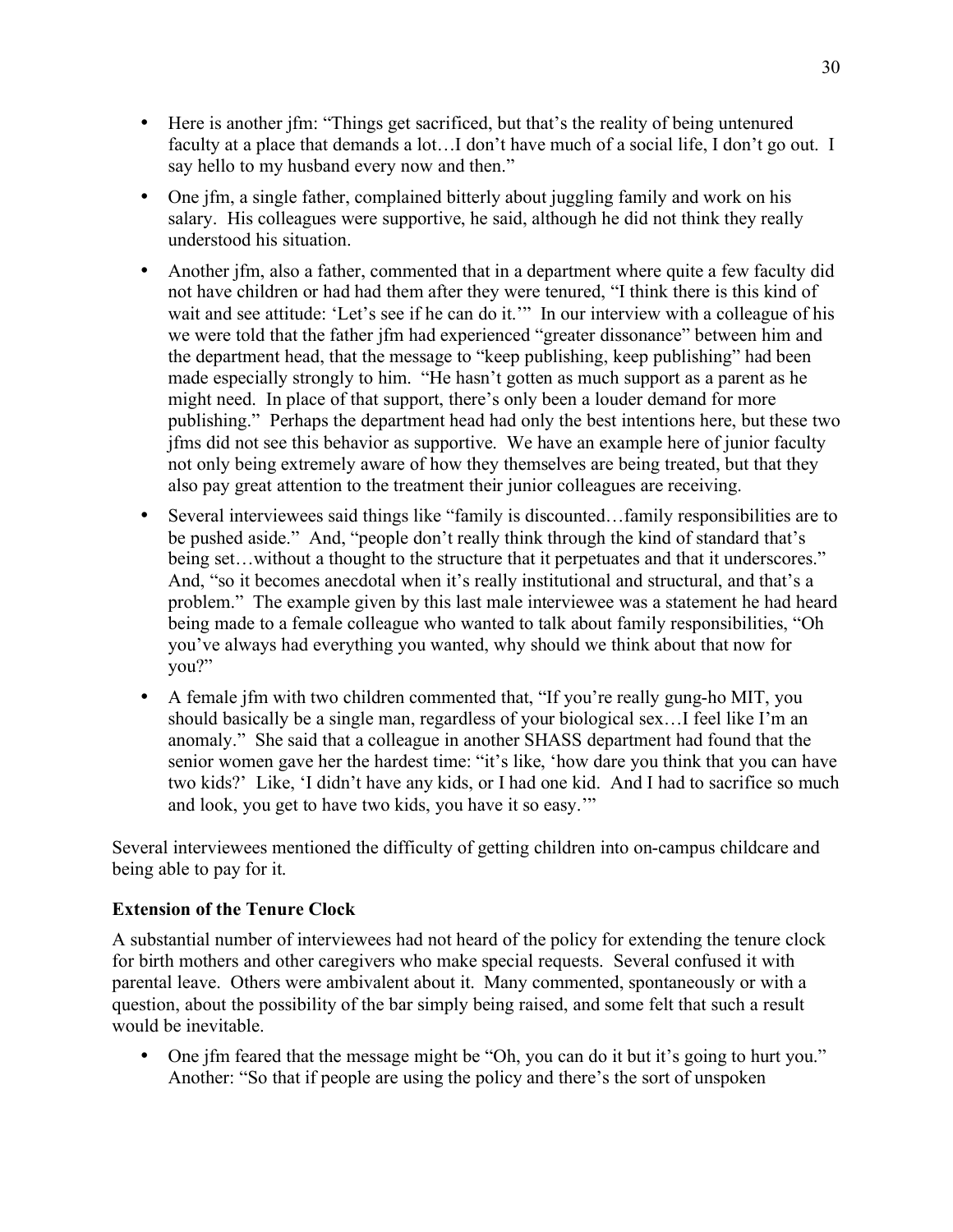assumption that well, 'they [faculty] ought to have done more' or 'I didn't have the benefit of that,' then it's not that good to you."

- Another feared that "a stigma is going to get attached" to the policy.
- But here is a "gap" interviewee who sees the policy as "a fantastic idea." He characterized the doubting attitude illustrated above as: "'here we have a good idea that will help people, but no, the forces of darkness will have a way to counter it.' That strikes me as more of a reason to confront the forces of darkness head-on than to set aside the good idea."
- A jfm who wanted the clock extended as an adoptive parent did not approve of awarding it only to birthmothers. Another jfm wanted the extension available to both men and women.

### **Conclusions**

It is clear from our interviews that SHASS faculty are extremely diverse. There is a wide range of disciplines, a great range in department size, and while almost all departments technically have graduate programs, the nature of these varies enormously. Nonetheless, although most of our recommendations apply only to some individuals and departments, a few are school-wide.

Progress has been made in many areas of importance to SHASS jfms, both with regard to gender equity and their general situation. Underrepresented minorities have access to special funding and other kinds of support. For the most part jfms are protected with respect to committee work and other kinds of service, to enable them to concentrate on doing the best possible research and teaching. The amount of sensitive, informed, and earnest attention to and concern about gender inequity issues on the part of many junior and "gap" male interviewees was truly heartwarming. Many interviewees indicated awareness that becoming known as a university that is women- and minority-friendly helps MIT attract the very best graduate students and faculty (both male and female).

But many areas continue to be sources of discouragement and disappointment, if not downright anger. For example, salaries continue to be greatly inequitable across departments, as well as within some departments, a consequence of recruiting and hiring practices. Another area is the role of Administrative Officers, whose actions can have a significant impact on a jfm's career sometimes positive, sometimes not. We have evidence from several departments that their AOs might be treating younger female faculty differently—giving them less support—than the treatment their male cohort members receive. We have also seen problems with other kinds of departmental staff.

Way too many jfms believed that, as one put it, there is "no incentive institutionally for me to invest in teaching, in terms of my prospects for tenure and promotion. None." Whatever the reality is with respect to the importance of teaching in a jfm's progress, and with respect to policies that publicly recognize and reward excellent teaching, the perception among most younger faculty that teaching matters very little, is a serious problem. We have the impression that jfms take teaching very seriously; their senior colleagues and, especially, faculty in administrative positions should make sure they never give the impression that they are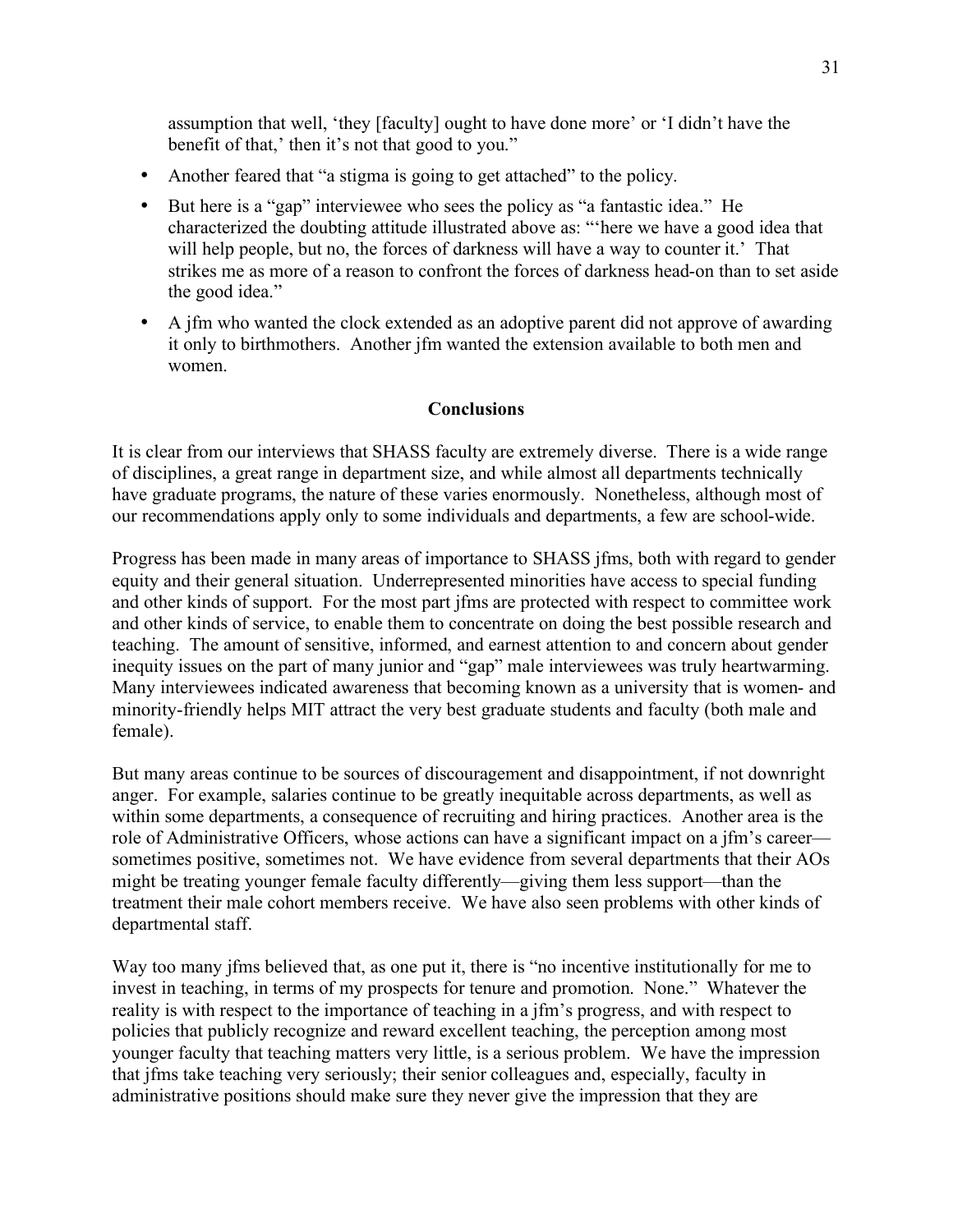indifferent to or only mildly concerned about faculty performance as advisors and in the classroom.

Mentoring is a complex subject. What is clear from these interviews is that junior and recently tenured faculty have a great deal to say on the subject, in the form of both criticism and suggestions for improvement.

We found evidence of deep disappointment with SHASS's promotion and tenure process. Admittedly, this is an area that will always be filled with tension, with many built-in structures that can facilitate misunderstandings and give rise to all sorts of negative emotions. All the more reason to make the process as transparent as possible, which means, first, providing information—in as comprehensive a form as possible, one easily accessed by junior faculty and, second, by making sure *all* senior faculty fully understand the process.

While some of the structures that fostered unequal treatment of men and women have been dismantled, gender inequity remains a fact at MIT. The initial Report on Women in Science and the subsequent Reports from the Gender Equity committees in the rest of the Institute, along with other kinds of activities carried out by the five committees and other initiatives have done much to raise awareness of gender inequity and inspire efforts to improve the situation. But we have received many reports of behaviors that are acceptable, if not laudable, in men, being frowned upon when exhibited by women faculty—who are then judged as "strident," "too aggressive," and the like. Both women and men are capable of making these unfair invidious comparisons.

Another problem area is the inability on the part of some SHASS faculty to understand continuing structural impediments to equality, and a tendency on the part of some to dismiss well-established means of eliminating these impediments, or at least improving the situation.

The situation of junior and recently tenured minority SHASS faculty continues to be *vastly* in need of improvement. Accounts given by minority faculty about their experiences were extremely difficult to hear—and approximately 80% of these narratives could not be discussed in this Report here due to confidentiality concerns. Clearly the Institute and SHASS have a long way to go before minority faculty feel understood, respected, and not disadvantaged because of their minority status.

While MIT has made great strides with respect to policies that ease the strain of managing work and family, much more can be done. A concrete example is the Stata Day Care Center. Although an excellent example of an on-site facility, faculty with young children find it extremely hard to pay the fees.

### **Recommendations**

### **Teaching**

Give jfms every chance to read their teaching evaluations.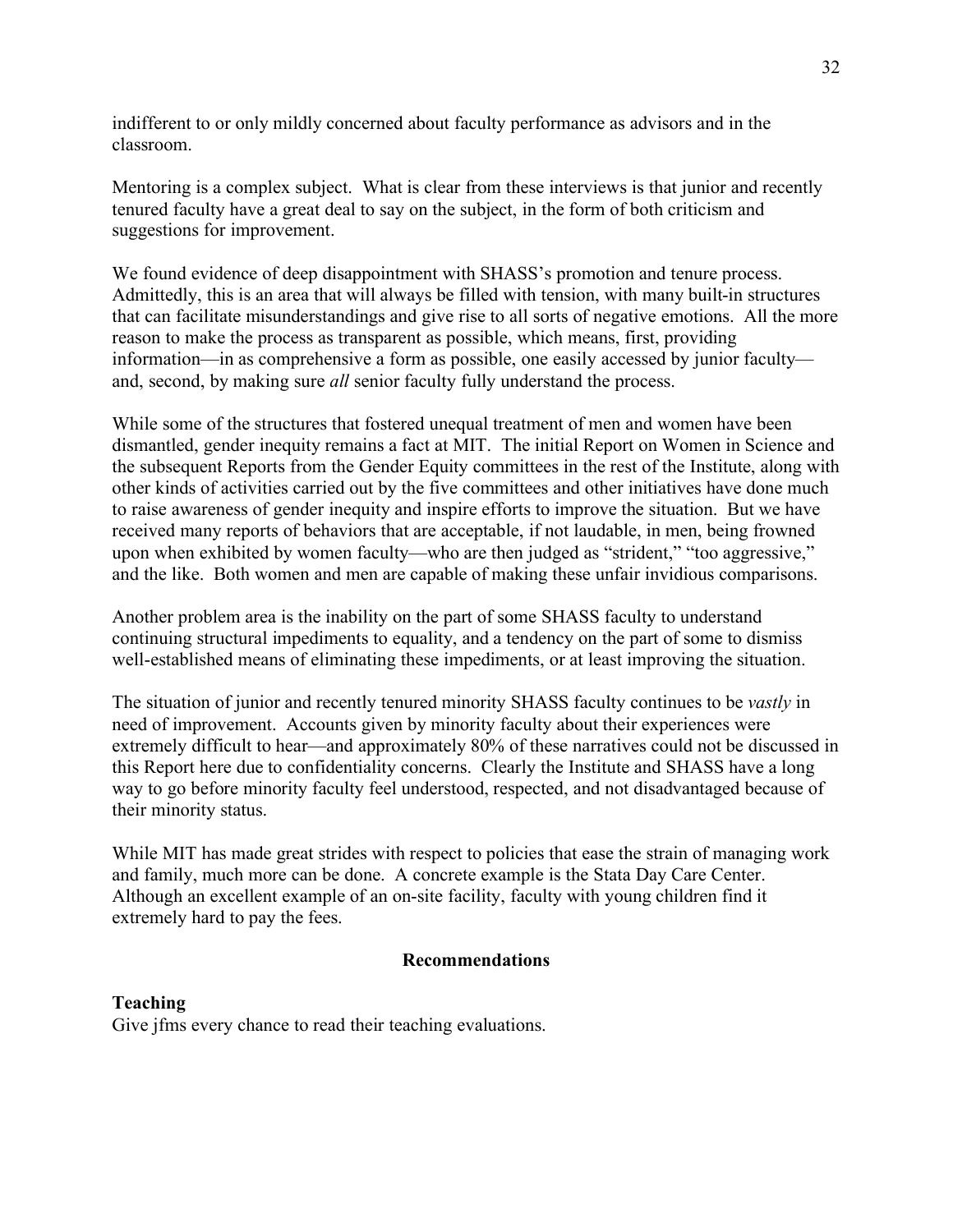The head should arrange for one classroom evaluation by a senior faculty member to take place once a semester or, at the very least, once a year. Jfms should have access to the write-ups, and opportunity to discuss them with their senior colleague.

Regardless of the actual situation, it is clear that junior and "gap" faculty feel that teaching is not adequately recognized and rewarded. Jfms want greater recognition of good teaching—as reward, incentive, and message about MIT priorities. More incentives and awards for outstanding teaching need to be established, including teaching awards that include money, to be set up at both department and school (SHASS) levels. The amounts do not have to be large. The dean and department heads should facilitate as much interaction as possible between senior faculty and jfms to discuss ways good teaching is currently valorized at MIT, and to talk about their own teaching experiences. This can take the form of "corridor talk," faculty meetings or workshops to discuss teaching, encouragement to have jfms' classroom performance videotaped, and the like.

## **Funding**

Departments should require that jfms apply nearly every time for available in-house funds. Limits on candidacy need to be clearly spelled out in the application forms. Jfms should be explicitly reassured that they need not worry about appearing greedy. And if at all possible, if a jfm applies and is turned down for dean's office funding, the second application should be funded.

In each department a person should be responsible for distributing information about funding opportunities. This should include periodic face-to-face interaction with junior faculty about these opportunities, deadlines, etc. E-mail announcements and/or hard-copy memos should continue to be distributed, but we have found that dissemination of this information in other forms is needed. Descriptions of available Institute funding sources should be easily accessible on the SHASS website.

SHASS departments and the dean's office should work to establish as much transparency in funding opportunities as possible.

### **Mentoring, Promotion and Tenure**

A mentor should be assigned to each new jfm, and during the first year the jfm should try to find an intellectual mentor, if this has not already happened. (A clear exception is Linguistics, which works without formal mentors or graduate student advisors.) Normally the department head serves as the administrative mentor, and if for some reason the head cannot perform this function for all junior faculty, then another senior faculty member should formally take on the job. Department heads should review each jfm's progress and discuss it with them every semester or, minimally, every year. This already-established policy is most definitely not practiced 100% of the time; most interviewees did not know about it.

In addition to the department head and a jfm's intellectual mentor, all senior faculty need to be much more proactive with respect to reading their junior colleagues' work, discussing it with them over coffee, and arranging for events like workshops or lunch colloquia in which junior faculty present their work in progress. Jfms should be periodically encouraged to be more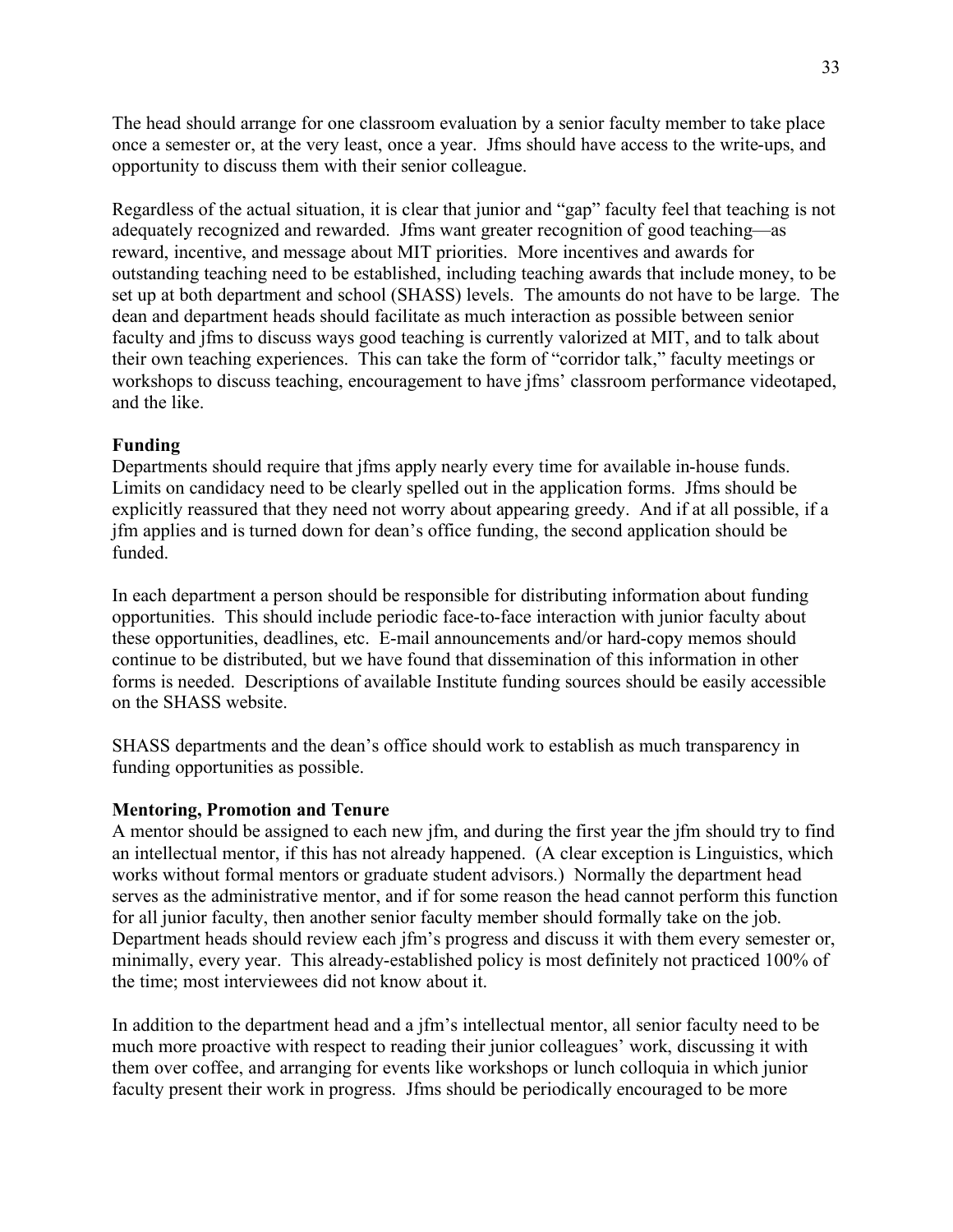proactive with respect to talking with their senior colleagues about their work. If there is any impression that a jfm is blocked or otherwise not moving along on their writing as fast as they should, the jfm and mentor should jointly agree on specific deadlines for submitting drafts of the work.

Three cases were mentioned by interviewees in which department heads seriously misled the junior candidate about one part of the promotion and tenure schedules. Given the potentially make-or-break consequences for the candidate—as well as how quickly such mistakes circulate among SHASS junior faculty—extra caution should be taken to make sure that heads thoroughly understand their responsibilities in this area.

We gathered a great number of jfm complaints about inadequate information about the promotion and tenure process. It is also clear that some jfms are poorly informed about other important SHASS structures and policies (for example, many have only partial understanding of the membership and functions of School Council). We recommend that, in addition to the dinners with junior faculty hosted by the dean, that she meet yearly with junior SHASS faculty to discuss promotion and tenure procedures. Differences among departments with respect to timing and criteria for promotion and tenure could be clearly spelled out during this meeting. We also recommend further discussion about creating a user-friendly booklet to be given to incoming junior SHASS faculty. Posting this information on the SHASS website is a good step, but it is not sufficient.

Jfms need to know that being advised to apply for other jobs does not indicate rejection; rather, it shows a conscientious department head. They should be told that this kind of prudent advice is given to almost all junior faculty. Jfms need to know that being offered a job in another university is *not* a requirement for getting tenure.

There is so much misunderstanding about the mythical "second book" requirement for tenure in most SHASS departments that we recommend that each department write up and distribute each year a document that describes in as detailed a manner as possible the general expectations in their discipline. For example, inform jfms that a new research project, clearly distinct from the dissertation project, is required. And that although a second published book, or even a completed ms. is not required, the new project has to be far enough along for outside letterwriters to be able to evaluate it.

#### **Junior Women and Minority Faculty**

Departments should do everything they can to raise awareness of continuing structural inequities, as well as the insidious sexism and racism that appear without the actor's awareness— "embedded in ways that are invisible and hard to see." Many policies at both SHASS and Institute levels to decrease or eliminate inequity have been put in place, some of them examples of "positive discrimination," in keeping with affirmative action guidelines. But raising awareness of the problems that lie "not at the policy level nearly as much as the daily decisions and the daily interactions…" is also crucial if MIT and SHASS are to become a truly welcoming environment for women and minorities. If "everyone thinks they are trying to do the right thing," if "there is a sense of wanting to do things better…the issue is not intentions but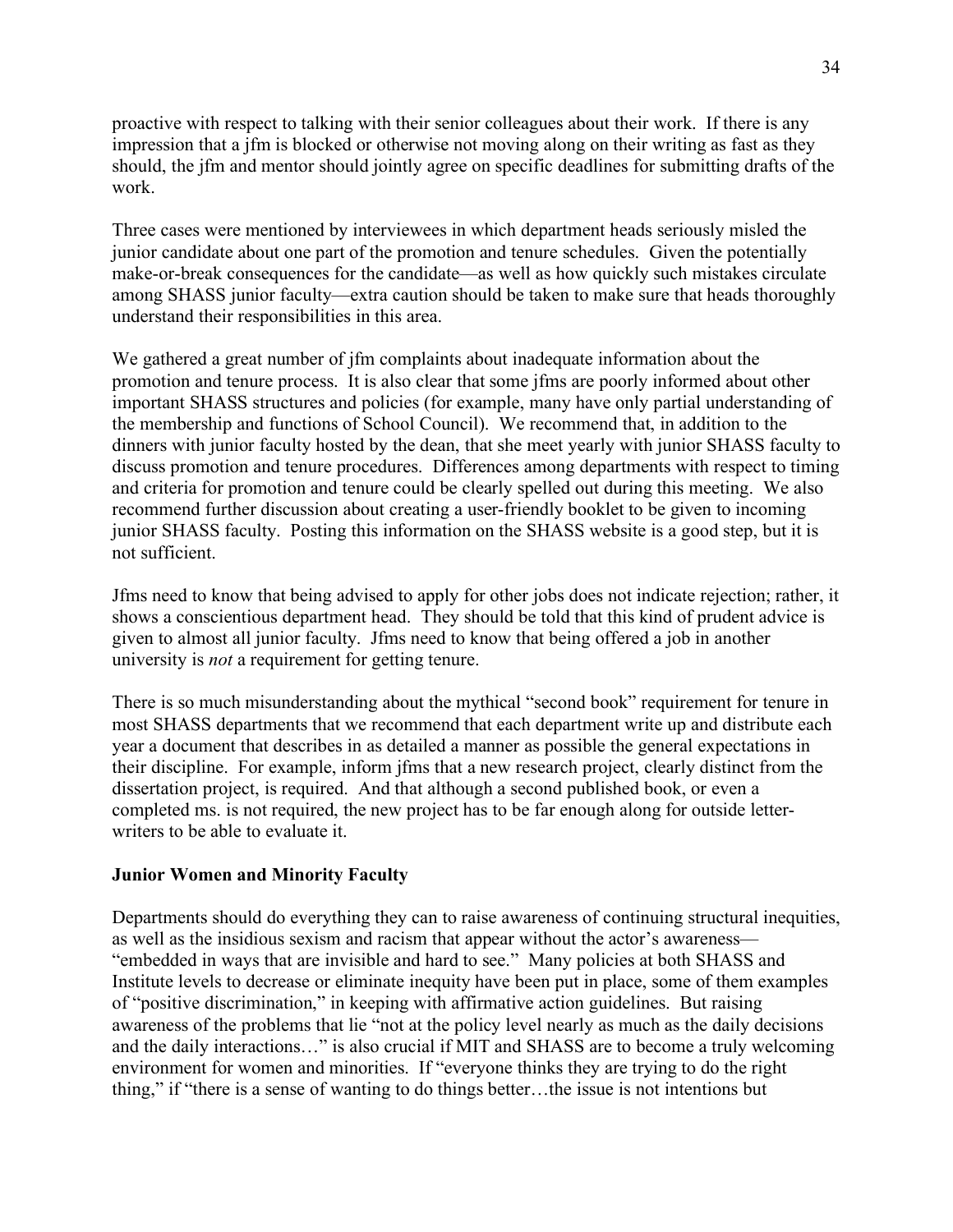awareness," then sensitivity training, consciousness-raising workshops, and similar programs can help reduce the extent to which faculty are unaware of "how gender [and racial formations] work." If well-intentioned faculty are provided tools with which to "think through deeper structural inequities or paradigms of racism, sexism," and begin to notice what happens "in the daily experience of the department," where women and minorities have to fight "multiple little battles," they will come to understand that sexism and racism aren't always "malicious." The dean, department heads, and other persons in authority (e.g., AOs) have to firmly communicate the importance of addressing these problems ("because power has something to do with raising awareness"). Hopefully at some future date faculty will respond to criticism and proposed changes without defensively stating things like "Well, that's not true. I'm not sexist/racist." Rather, they will have acquired an understanding of "how these systems work," as well as "language to deal with" discriminatory behavior and attitudes.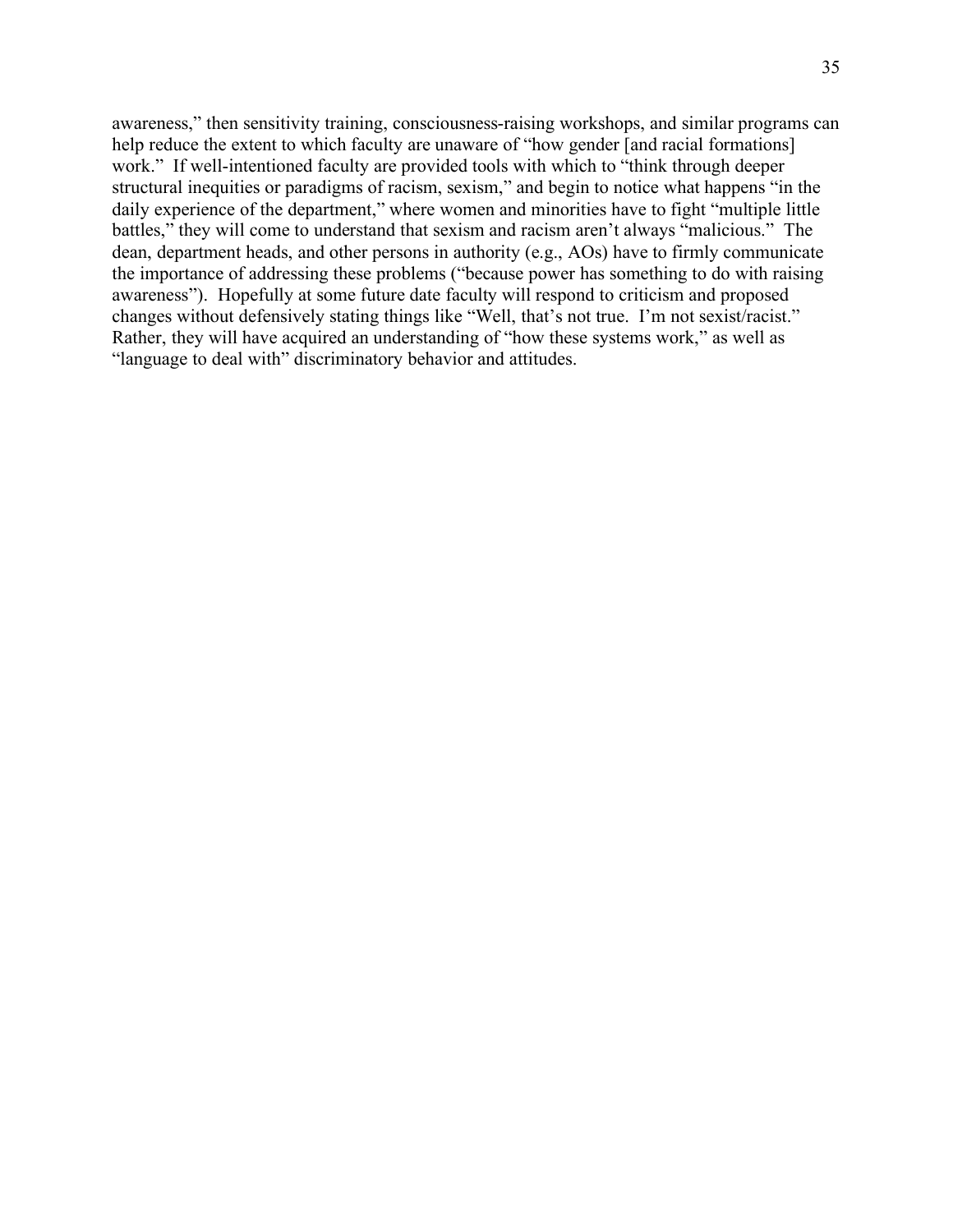# **Appendix I**

### **Interview Protocol for Junior Faculty**

Instructions:

At beginning: ask permission to tape record. Then say that the identity of the faculty member will be protected:

The tapes will be transcribed by a professional transcriber with no connections to MIT. The interview team and the transcriber will be the only ones with access to the tapes. The tapes will be destroyed after they have been transcribed. The transcription will be sent to the interviewee for editing. At this time the interviewee may add to, change or delete anything they want. The transcription will not contain the interviewee's name. We understand that the interviewee might be recognizable even with the name deleted; however, only the interviewee and the team will see the transcripts. The team will summarize the transcript, removing any information that could reveal an individual's identity (unless interviewee gives permission to distribute the transcript to the entire committee). The final Report will contain no material that might reveal an interviewee's identity.

The topics we will cover include how you came to MIT, what your experiences have been as a junior faculty member, your opinions about your department, SHASS, and the Institute as a whole, and your situation with respect to balancing family responsibilities with career.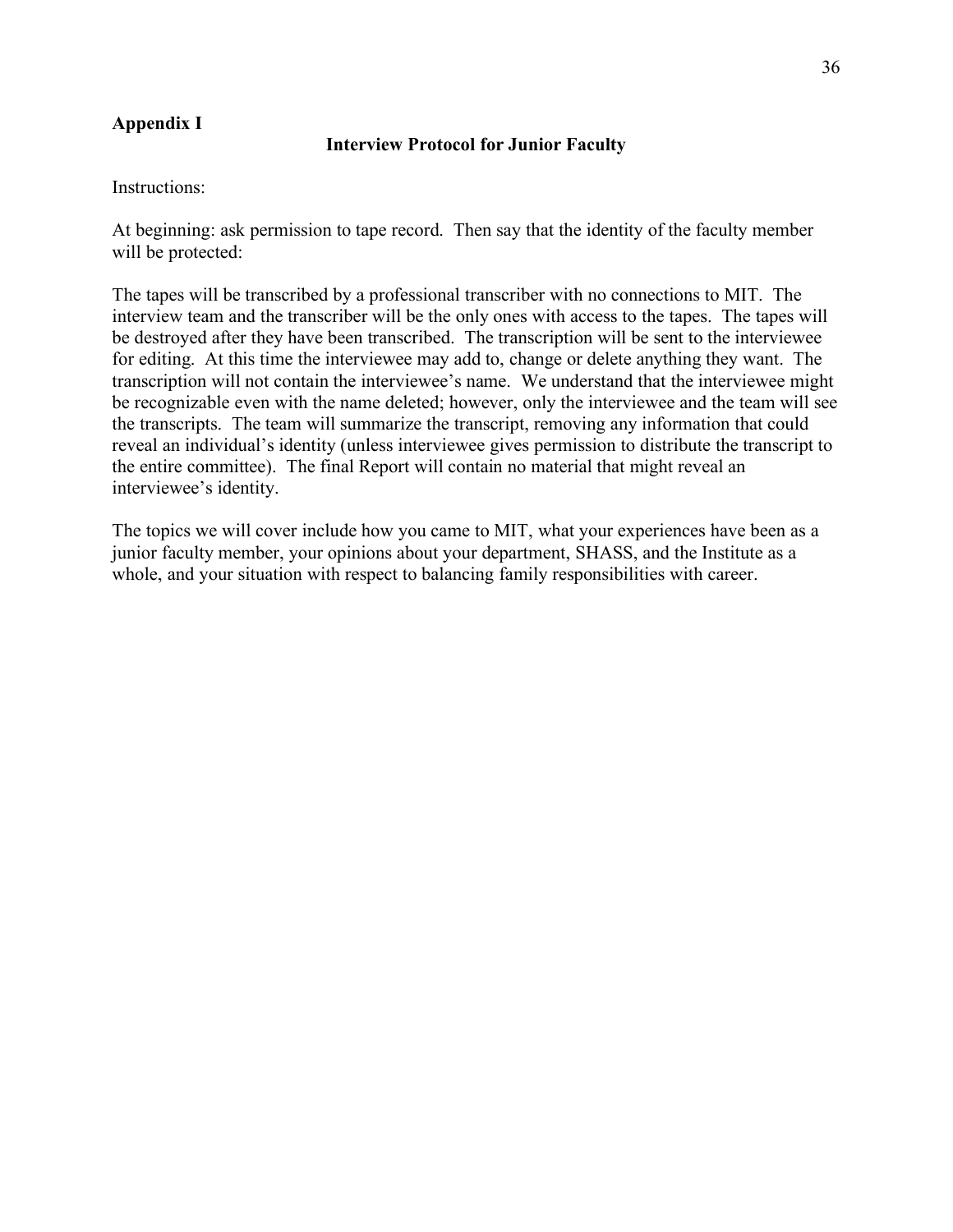## 1. **Coming to MIT**

Can you tell us a little about yourself? What did you do before coming to MIT? At what stage in your career were you at the time?

Can you tell us some of the things that were important in your decision to come to MIT?

Were you considering other positions or offers at the time?

(depending on answer) Can you tell us about them?

Did you ask for any particular conditions? (potential items for negotiation: salary, startup package, space, research support, teaching responsibilities, moving expenses, child care, housing)

(depending on answer) Were they met?

Did you have any reservations about coming here?

(depending on answer) What were they?

Were other family or personal issues factors in your decision?

## 2. **Goals**

At the time of your decision to come, did you have any specific ideas about what you were hoping to do or accomplish here?

(depending on answer) have you been able to move toward these goals?

Changes in goals?

### 3. **Networking**

Please talk about the personal and professional connections you have made since coming here.

(depending on answer) with junior faculty, senior faculty, male/female, mentor, administration, outside dept., outside MIT?

### 4. **Department**

How would you describe the atmosphere in your department with respect to junior faculty?

(depending on answer): are there any gender issues you've become aware of?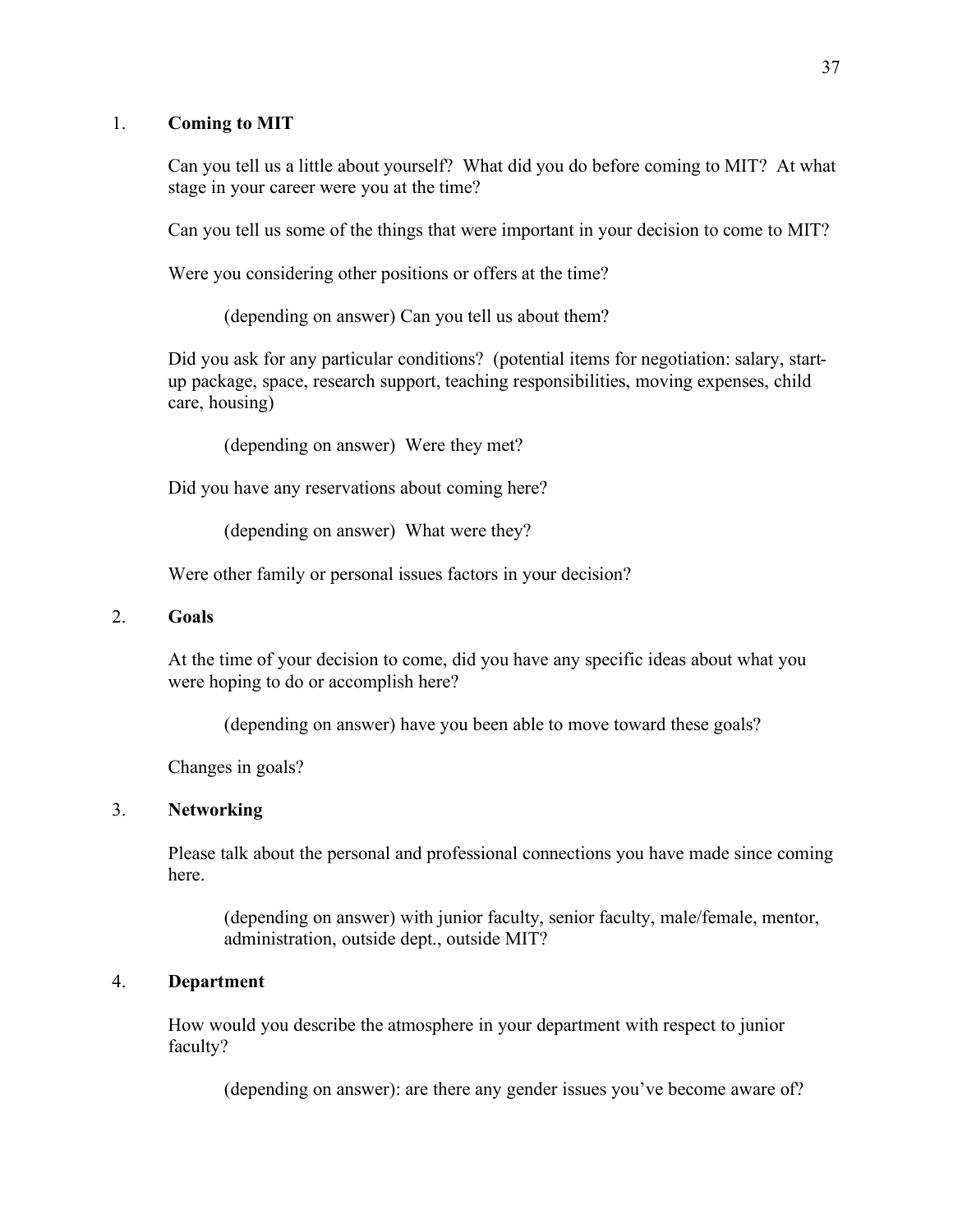How have you been treated by your senior colleagues?

Have you felt uncomfortable in discussions with anyone because you felt they were behaving inappropriately in some way?

(if asked for an example: a female junior faculty member feeling that her senior colleagues at times seem to see her as very young)

How do you feel about your participation in your department?

(depending on answer): Do you feel your input in department decision-making has been taken seriously?

Have you been disappointed in your colleagues' responses?

Have you sought special considerations or help from your colleagues or department head since coming to MIT? What have been your experiences in this regard?

(depending on answer) examples: leaves, special teaching or work arrangements, funding?

Did you seek advice before making these requests? Any particular difficulties?

Please discuss your overall opinion regarding availability of information with respect to the tenure process, in your department and in SHASS.

Please talk about the mentoring arrangements in your department, and your experiences with the system and your mentor to date.

Were you officially assigned a mentor?

What should a mentor do?

What should a mentor not do?

What have you appreciated so far about your relationship with your mentor?

Not appreciated?

Any suggestions for improving the mentoring system in your department, or other SHASS departments that you know about?

People sometimes have two mentors: an administrative/official one who helps the faculty member institutionally, and an intellectual mentor.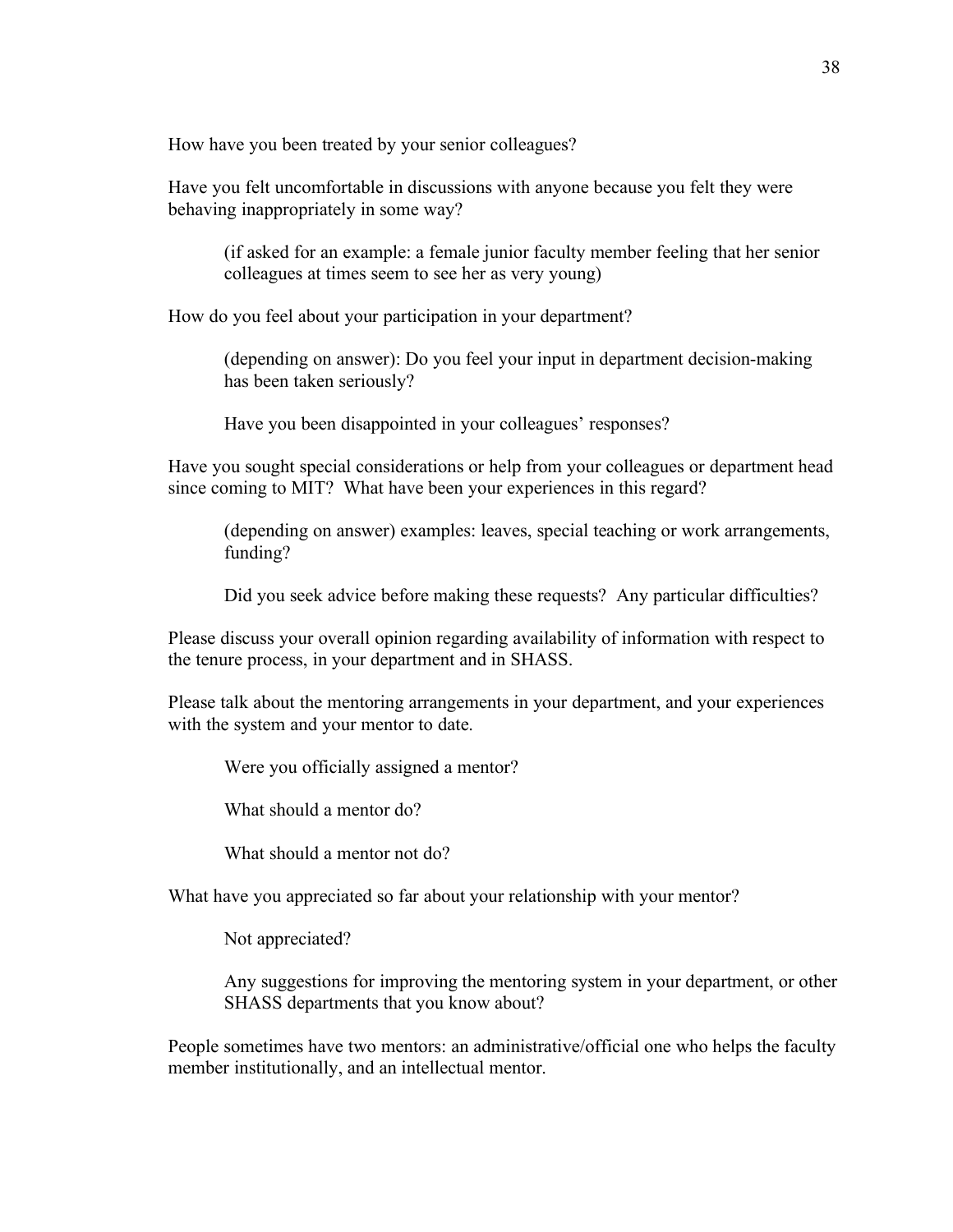Do you have an intellectual mentor?

(depending on answer) Would you like one?

## 5. **Incentives, rewards**

Have you been given encouragement in the form of incentives to reach your maximum potential in research, creative work, teaching, service?

For example, grants, salary increases, funded chairs, awards

Do you feel you received adequate information about the availability of these incentives and awards?

Have your contributions been recognized?

Are there any ways you can suggest improving the incentive and award system at MIT or improving access to information about it?

What has your experience been with respect to your department's facilitating your research? Space? Funding? Understanding with respect to teaching duties?

What has been your experience with respect to the dean's office facilitating your research?

### 6. **Teaching, advising responsibilities**

What are your teaching responsibilities?

How many new subjects have you worked up?

Are your subjects assigned to you, or are they self-initiated?

Do you find your teaching responsibilities manageable? Appropriate?

Do you teach outside the department? Outside MIT?

Please discuss your advising roles and responsibilities

What kinds of advising do you do?

How are advising responsibilities distributed in your department?

Do you think that men or women students seek you out differently?

Do you feel you do as much (or more or less) advising as your peer colleagues?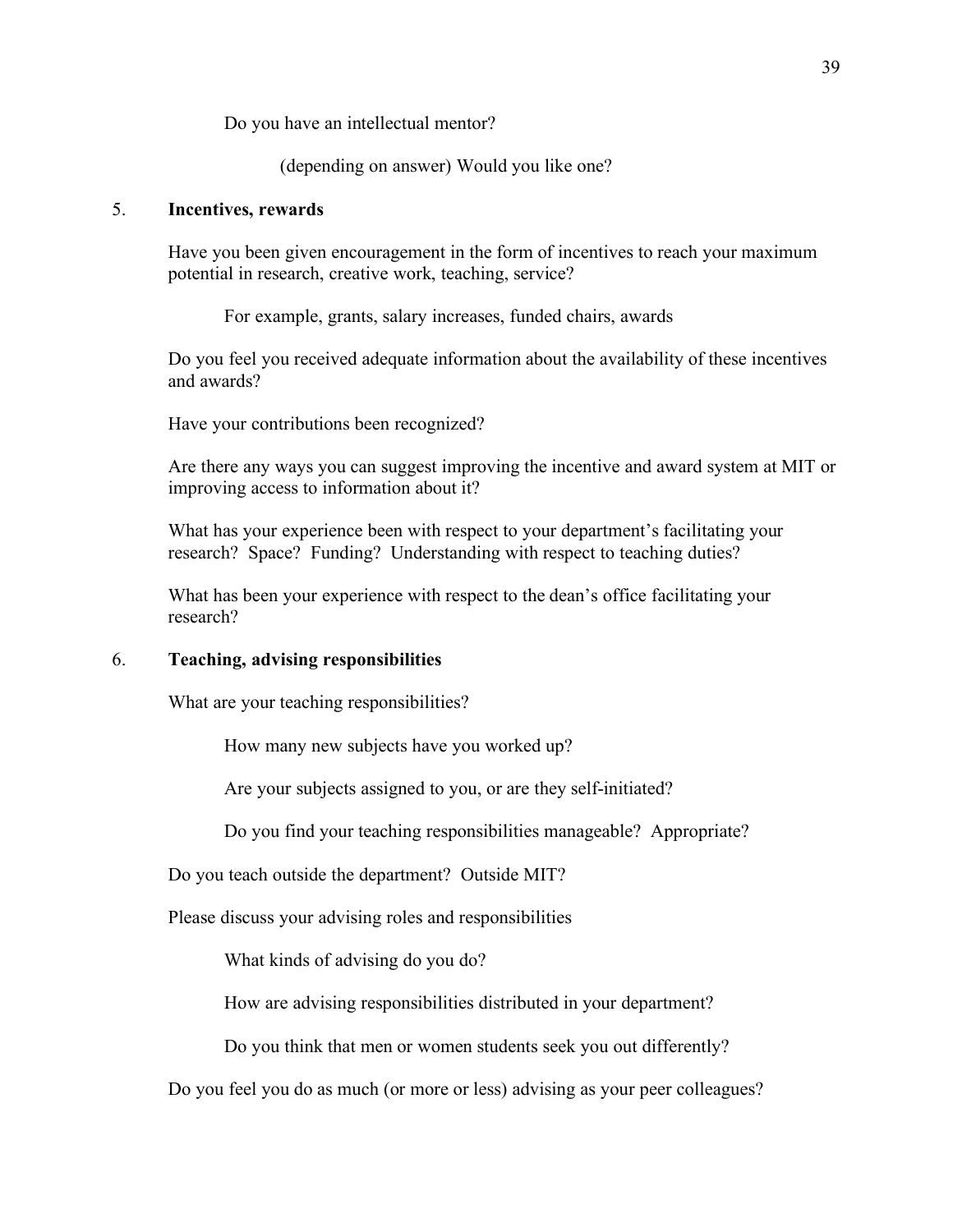Of graduate students?

Of undergraduates?

What have been your experiences with MIT students?

Have any of your colleagues reported incidents in which students behaved inappropriately?

### 7. **Committee and other administrative responsibilities**

Can you talk about your participation on department, school or Institute committees since coming here?

Were you assigned to equally prestigious and important committees as your junior colleagues?

What was your workload on committees, compared to your junior colleagues?

#### 8. **Have you ever considered leaving MIT for career, family, financial reasons?**

#### 9. **Family**

How do you divide up your time with respect to responsibilities at MIT, research, and family demands and priorities?

Please discuss the issue of balancing family responsibilities and doing everything possible to be awarded tenure.

(depending on answer) Do you have enough time to do all of these things you want to do?

Have you had to make especially difficult choices in balancing family and career?

(depending on answer): What makes balancing manageable?

Difficult?

What are your opinions about the extension of the tenure clock with respect to your situation or others that you know about?

(depending on answer): Have you heard rumors to the effect that extending the tenure clock is unwise because "the bar will be raised higher," canceling out the benefits of the extension?